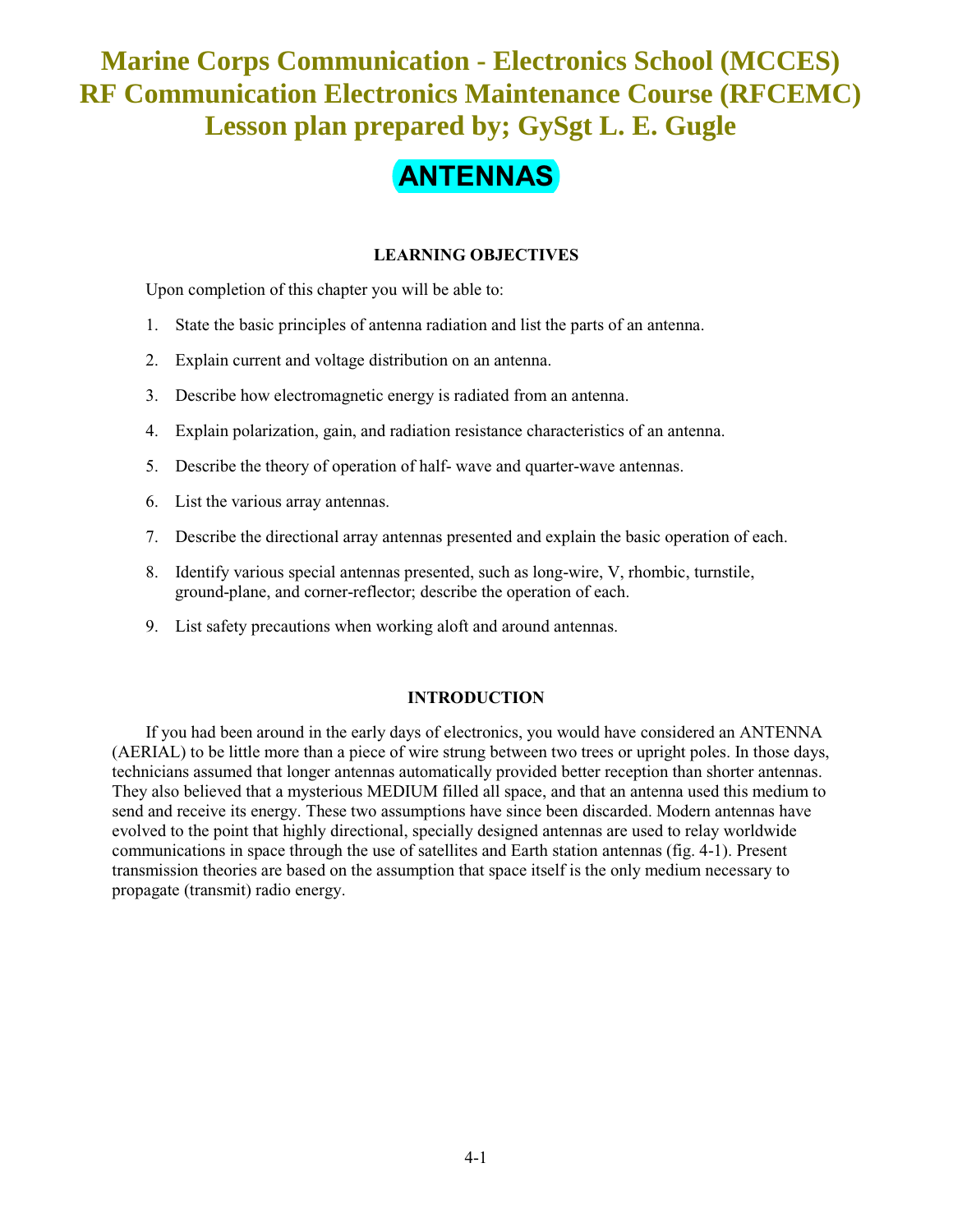

**Figure 4-1.—Satellite/earth station communications system.** 

A tremendous amount of knowledge and information has been gained about the design of antennas and radio-wave propagation. Still, many old-time technicians will tell you that when it comes to designing the length of an antenna, the best procedure is to perform all calculations and try out the antenna. If it doesn't work right, use a cut-and-try method until it does. Fortunately, enough information has been collected over the last few decades that it is now possible to predict the behavior of antennas. This chapter will discuss and explain the basic design and operation of antennas.

#### **PRINCIPLES OF ANTENNA RADIATION**

After an rf signal has been generated in a transmitter, some means must be used to radiate this signal through space to a receiver. The device that does this job is the antenna. The transmitter signal energy is sent into space by a TRANSMITTING ANTENNA; the rf signal is then picked up from space by a RECEIVING ANTENNA.

The rf energy is transmitted into space in the form of an electromagnetic field. As the traveling electromagnetic field arrives at the receiving antenna, a voltage is induced into the antenna (a conductor). The rf voltages induced into the receiving antenna are then passed into the receiver and converted back into the transmitted rf information.

The design of the antenna system is very important in a transmitting station. The antenna must be able to radiate efficiently so the power supplied by the transmitter is not wasted. An efficient transmitting antenna must have exact dimensions. The dimensions are determined by the transmitting frequencies. The dimensions of the receiving antenna are not critical for relatively low radio frequencies. However, as the frequency of the signal being received increases, the design and installation of the receiving antenna become more critical. An example of this is a television receiving antenna. If you raise it a few more inches from the ground or give a slight turn in direction, you can change a snowy blur into a clear picture.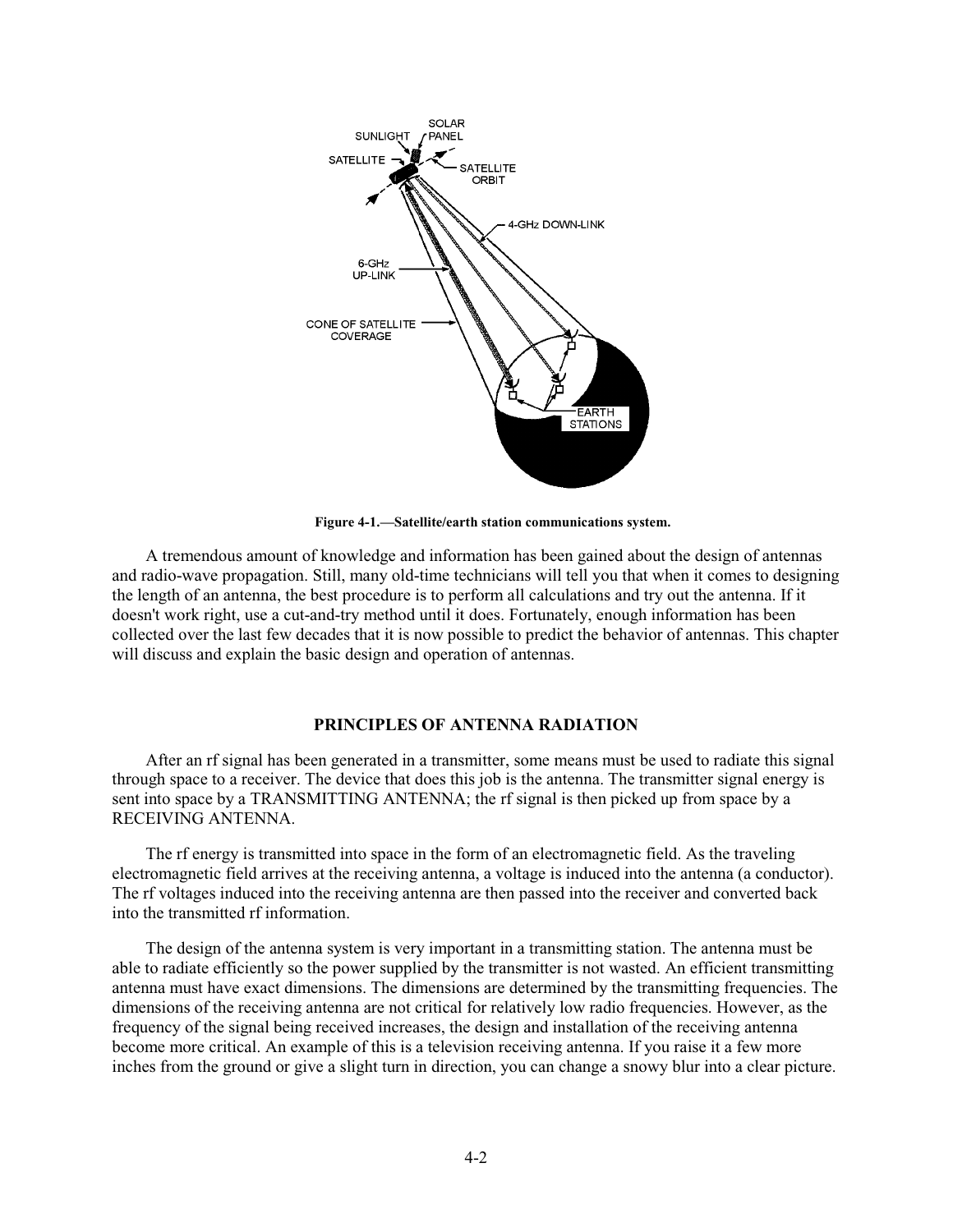The conventional antenna is a conductor, or system of conductors, that radiates or intercepts electromagnetic wave energy. An ideal antenna has a definite length and a uniform diameter, and is completely isolated in space. However, this ideal antenna is not realistic. Many factors make the design of an antenna for a communications system a more complex problem than you would expect. These factors include the height of the radiator above the earth, the conductivity of the earth below it, and the shape and dimensions of the antenna. All of these factors affect the radiated-field pattern of the antenna in space. Another problem in antenna design is that the radiation pattern of the antenna must be directed between certain angles in a horizontal or vertical plane, or both.

Most practical transmitting antennas are divided into two basic classifications, HERTZ (half-wave) (ANTENNAS) and (MARCONI) (quarter-wave) ANTENNAS. Hertz antennas are generally installed some distance above the ground and are positioned to radiate either vertically or horizontally. Marconi antennas operate with one end grounded and are mounted perpendicular to the Earth or to a surface acting as a ground. Hertz antennas are generally used for frequencies above 2 megahertz. Marconi antennas are used for frequencies below 2 megahertz and may be used at higher frequencies in certain applications.

A complete antenna system consists of three parts:  $(1)$  The COUPLING DEVICE, (2) the FEEDER, and (3) the ANTENNA, as shown in figure 4-2. The coupling device (coupling coil) connects the transmitter to the feeder. The feeder is a transmission line that carries energy to the antenna. The antenna radiates this energy into space.



**Figure 4-2.—Typical antenna system.** 

The factors that determine the type, size, and shape of the antenna are (1) the frequency of operation of the transmitter, (2) the amount of power to be radiated, and (3) the general direction of the receiving set. Typical antennas are shown in figure 4-3.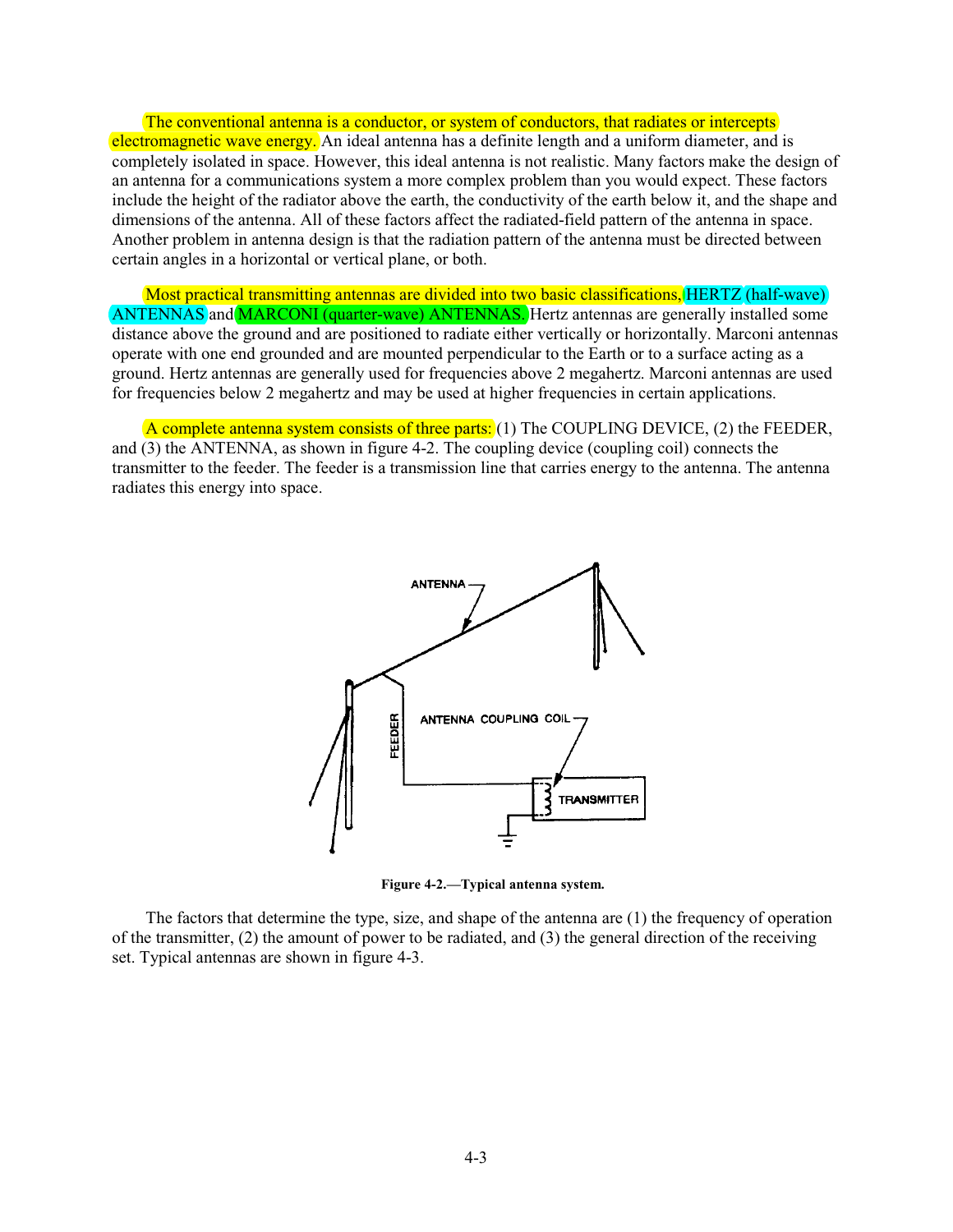

**Figure 4-3.—Typical antennas.** 

# **CURRENT AND VOLTAGE DISTRIBUTION ON AN ANTENNA**

A current flowing in a wire whose length is properly related to the rf produces an electro magnetic field. This field is radiated from the wire and is set free in space. We will discuss how these waves are set free later in this chapter. Remember, the principles of radiation of electromagnetic energy are based on two laws:

- 1. A MOVING ELECTRIC FIELD CREATES A MAGNETIC (H) FIELD.
- 2. A MOVING MAGNETIC FIELD CREATES AN ELECTRIC (E) FIELD.

In space, these two fields will be in phase and perpendicular to each other at any given time. Although a conductor is usually considered present when a moving electric or magnetic field is mentioned, the laws that govern these fields say nothing about a conductor. Therefore, these laws hold true whether a conductor is present or not.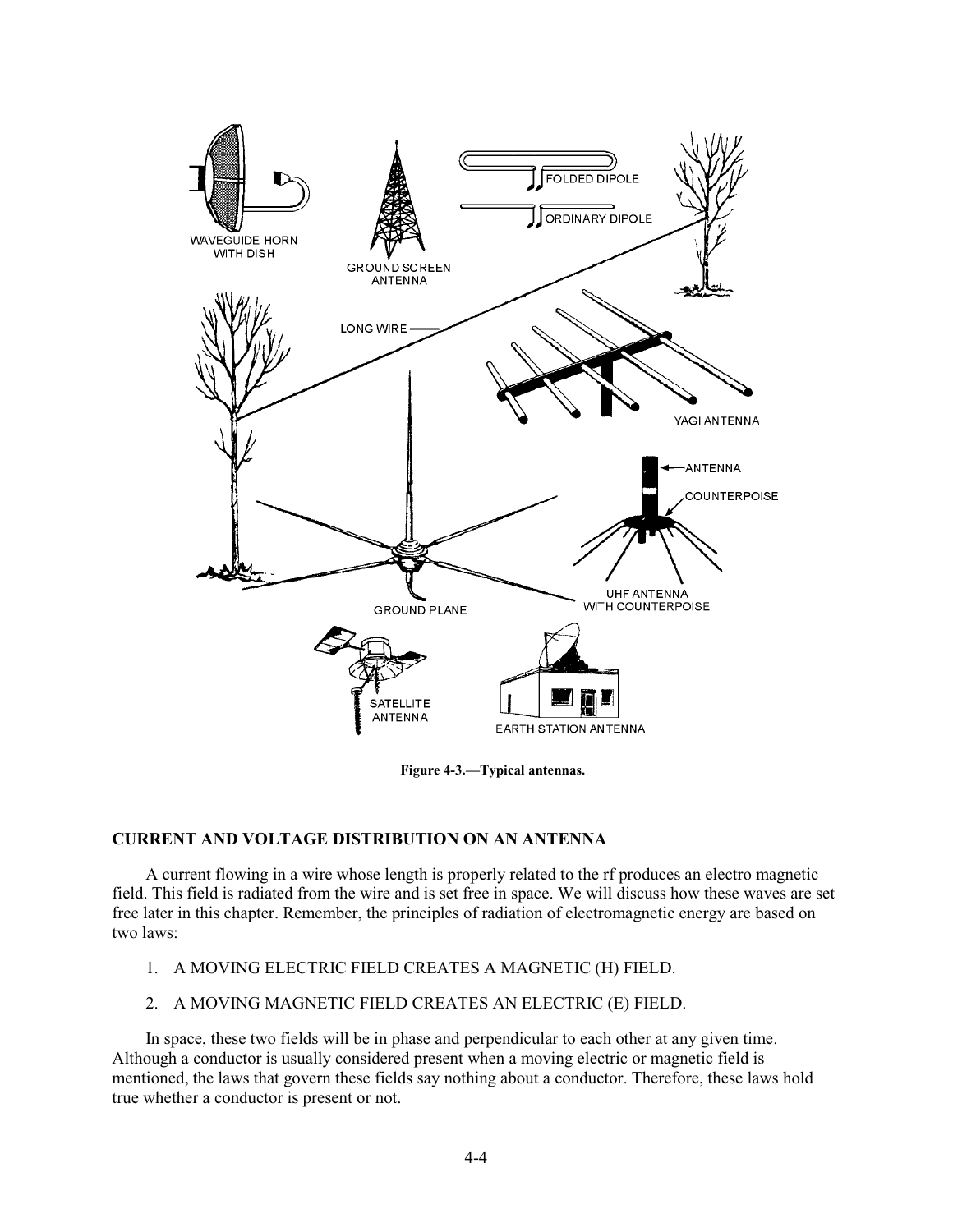Figure 4-4 shows the current and voltage distribution on a half-wave (Hertz) antenna. In view A, a piece of wire is cut in half and attached to the terminals of a high-frequency ac generator. The frequency of the generator is set so that each half of the wire is 1/4 wavelength of the output. The result is a common type of antenna known as a DIPOLE.



**Figure 4-4.—Current and voltage distribution on an antenna.** 

At a given time the right side of the generator is positive and the left side negative. Remember that like charges repel. Because of this, electrons will flow away from the negative terminal as far as possible, but will be attracted to the positive terminal. View B shows the direction and distribution of electron flow. The distribution curve shows that most current flows in the center and none flows at the ends. The current distribution over the antenna will always be the same no matter how much or how little current is flowing. However, current at any given point on the antenna will vary directly with the amount of voltage developed by the generator.

One-quarter cycle after electrons have begun to flow, the generator will develop its maximum voltage and the current will decrease to 0. At that time the condition shown in view C will exist. No current will be flowing, but a maximum number of electrons will be at the left end of the line and a minimum number at the right end. The charge distribution view C along the wire will vary as the voltage of the generator varies. Therefore, you may draw the following conclusions: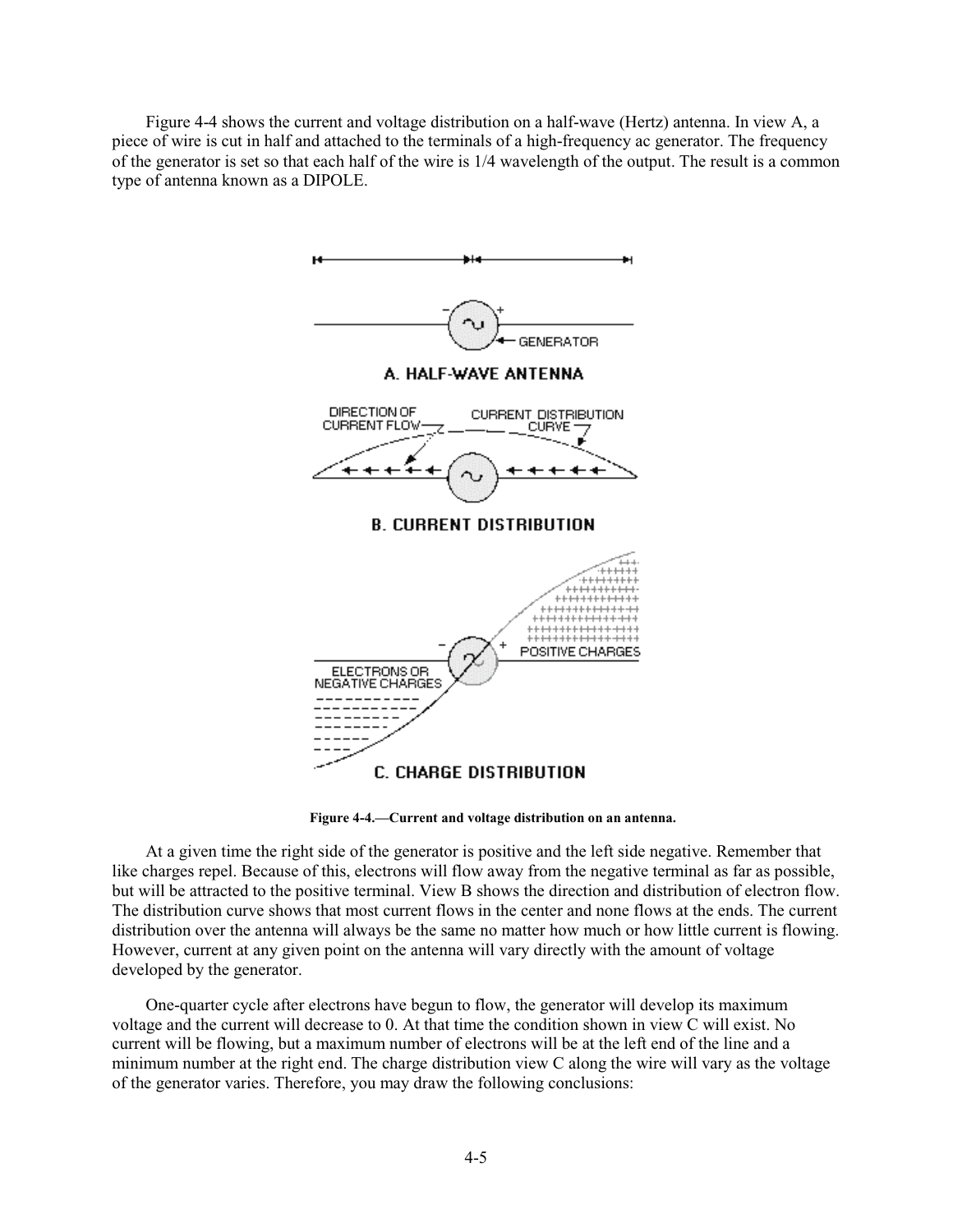- 1. A current flows in the antenna with an amplitude that varies with the generator voltage.
- 2. A sinusoidal distribution of charge exists on the antenna. Every 1/2 cycle, the charges reverse polarity.
- 3. The sinusoidal variation in charge magnitude lags the sinusoidal variation in current by 1/4 cycle.
- *Q1. What are the two basic classifications of antennas?*
- *Q2. What are the three parts of a complete antenna system?*
- *Q3. What three factors determine the type, size, and shape of an antenna?*

# **RADIATION OF ELECTROMAGNETIC ENERGY**

The electromagnetic radiation from an antenna is made up of two components, the E field and the H field. We discussed these fields in chapters 1 and 2. The two fields occur 90 degrees out of phase with each other. These fields add and produce a single electromagnetic field. The total energy in the radiated wave remains constant in space except for some absorption of energy by the Earth. However, as the wave advances, the energy spreads out over a greater area and, at any given point, decreases as the distance increases.

Various factors in the antenna circuit affect the radiation of these waves. In figure 4-5, for example, if an alternating current is applied at the A end of the length of wire from A to B, the wave will travel along the wire until it reaches the B end. Since the B end is free, an open circuit exists and the wave cannot travel farther. This is a point of high impedance. The wave bounces back (reflects) from this point of high impedance and travels toward the starting point, where it is again reflected. The energy of the wave would be gradually dissipated by the resistance of the wire of this back-and-forth motion (oscillation); however, each time it reaches the starting point, the wave is reinforced by an amount sufficient to replace the energy lost. This results in continuous oscillations of energy along the wire and a high voltage at the A end of the wire. These oscillations are applied to the antenna at a rate equal to the frequency of the rf voltage.



**Figure 4-5.—Antenna and rf source.** 

These impulses must be properly timed to sustain oscillations in the antenna. The rate at which the waves travel along the wire is constant at approximately 300,000,000 meters per second. The length of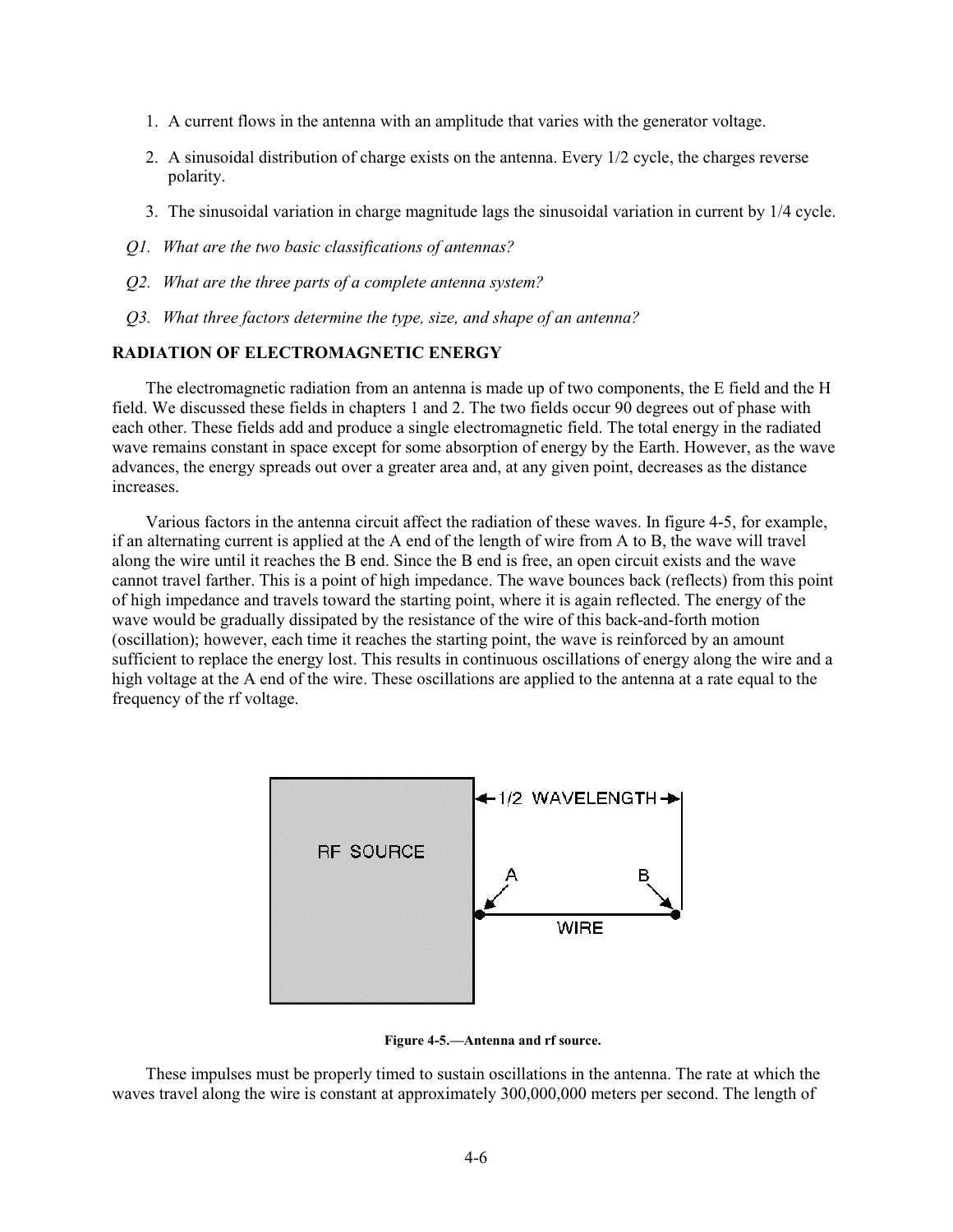the antenna must be such that a wave will travel from one end to the other and back again during the period of 1 cycle of the rf voltage. Remember, the distance a wave travels during the period of 1 cycle is known as the wavelength and is found by dividing the rate of travel by the frequency.

Look at the current and voltage (charge) distribution on the antenna in figure 4-6. A maximum movement of electrons is in the center of the antenna at all times; therefore, the center of the antenna is at a low impedance. This condition is called a STANDING WAVE of current. The points of high current and high voltage are known as current and voltage LOOPS. The points of minimum current and minimum (voltage) are known as current and voltage  $($  NODES.) View A shows a current loop and current nodes. View  $\overline{B}$  shows voltage loops and a voltage node. View  $\overline{C}$  shows the resultant voltage and current loops and nodes. The presence of standing waves describes the condition of resonance in an antenna. At resonance the waves travel back and forth in the antenna reinforcing each other and the electromagnetic waves are transmitted into space at maximum radiation. When the antenna is not at resonance, the waves tend to cancel each other and lose energy in the form of heat.



**Figure 4-6.—Standing waves of voltage and current on an antenna.** 

*Q4. If a wave travels exactly the length of an antenna from one end to the other and back during the period of 1 cycle, what is the length of the antenna?*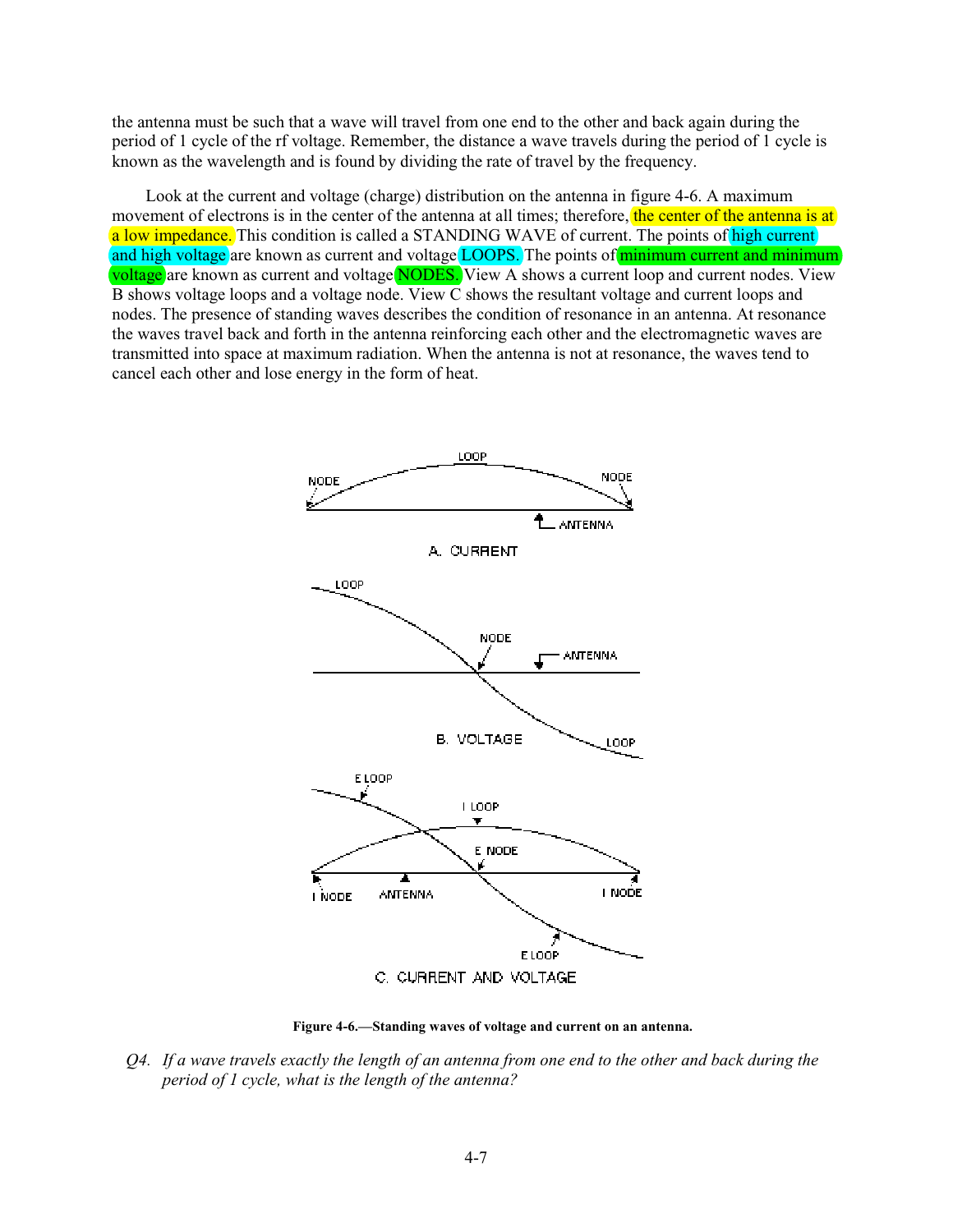- *Q5. What is the term used to identify the points of high current and high voltage on an antenna?*
- *Q6. What is the term used to identify the points of minimum current and minimum voltage on an antenna?*

# **ANTENNA CHARACTERISTICS**

You can define an antenna as a conductor or group of conductors used either for radiating electromagnetic energy into space or for collecting it from space. Electrical energy from the transmitter is converted into electromagnetic energy by the antenna and radiated into space. On the receiving end, electromagnetic energy is converted into electrical energy by the antenna and is fed into the receiver.

Fortunately, separate antennas seldom are required for both transmitting and receiving rf energy. Any antenna can transfer energy from space to its input receiver with the same efficiency that it transfers energy from the transmitter into space. Of course, this is assuming that the same frequency is used in both cases. This property of interchangeability of the same antenna for transmitting and receiving is known as antenna RECIPROCITY. Antenna reciprocity is possible because antenna characteristics are essentially the same for sending and receiving electromagnetic energy.

#### **RECIPROCITY OF ANTENNAS**

In general, the various properties of an antenna apply equally, regardless of whether you use the antenna for transmitting or receiving. The more efficient a certain antenna is for transmitting, the more efficient it will be for receiving on the same frequency. Likewise, the directive properties of a given antenna also will be the same whether it is used for transmitting or receiving.

Assume, for example, that a certain antenna used with a transmitter radiates a maximum amount of energy at right angles to the axis of the antenna, as shown in figure 4-7, view A. Note the minimum amount of radiation along the axis of the antenna. Now, if this same antenna were used as a receiving antenna, as shown in view B, it would receive best in the same directions in which it produced maximum radiation; that is, at right angles to the axis of the antenna.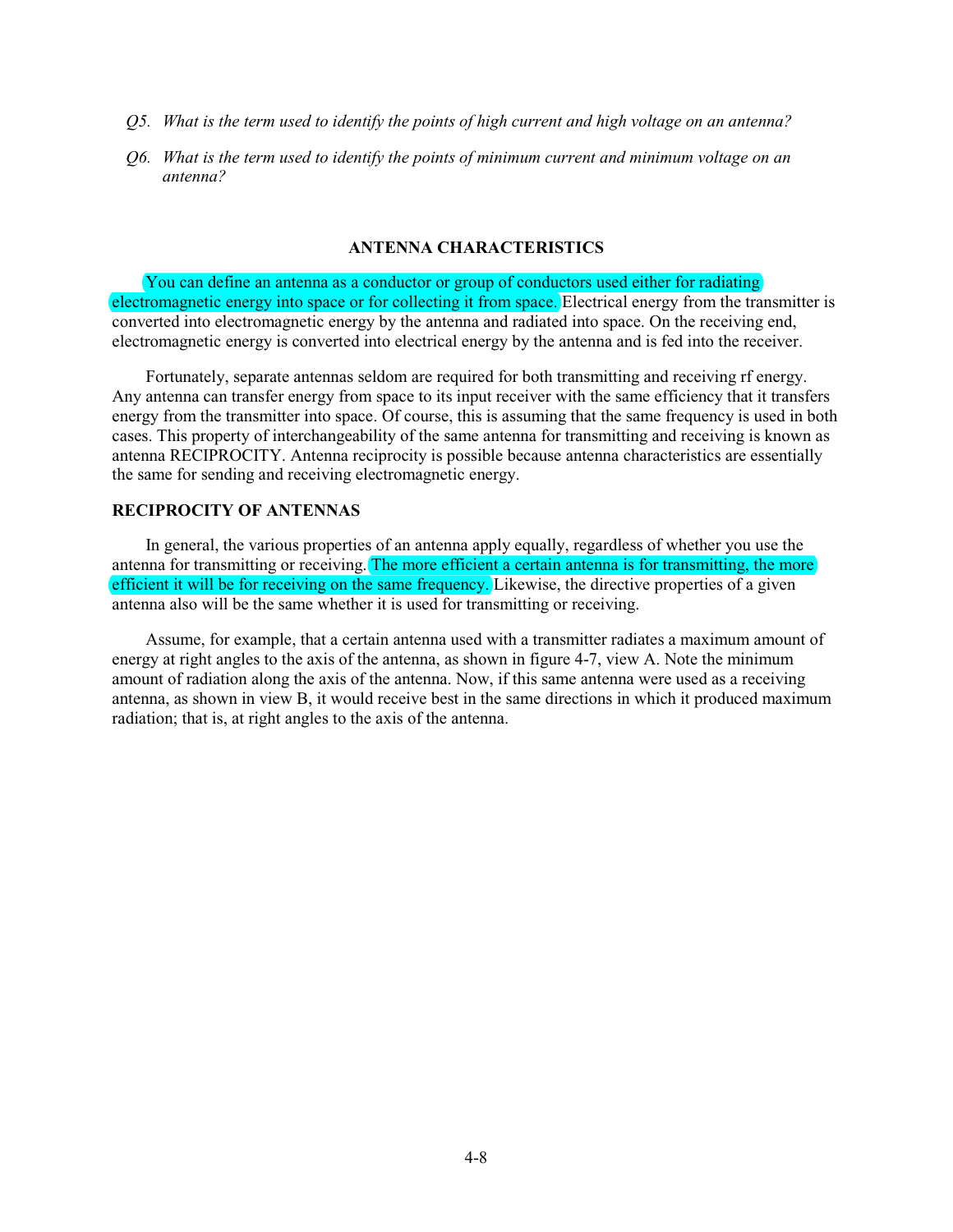

**Figure 4-7.—Reciprocity of antennas.** 

## **ANTENNA GAIN**

Another characteristic of a given antenna that remains the same whether the antenna is used for transmitting or receiving is GAIN. Some antennas are highly directional that is, more energy is propagated in certain directions than in others. The ratio between the amount of energy propagated in these directions compared to the energy that would be propagated if the antenna were not directional is known as its gain. When a transmitting antenna with a certain gain is used as a receiving antenna, it will also have the same gain for receiving.

## **POLARIZATION**

Let's review polarization briefly. In chapter 2 you learned that the radiation field is composed of electric and magnetic lines of force. These lines of force are always at right angles to each other. Their intensities rise and fall together, reaching their maximums 90 degrees apart. The electric field determines the direction of polarization of the wave. In a vertically polarized wave, the electric lines of force lie in a vertical direction. In a horizontally polarized wave, the electric lines of force lie in a horizontal direction. Circular polarization has the electric lines of force rotating through 360 degrees with every cycle of rf energy.

The electric field was chosen as the reference field because the intensity of the wave is usually measured in terms of the electric field intensity (volts, millivolts, or microvolts per meter). When a single-wire antenna is used to extract energy from a passing radio wave, maximum pickup will result when the antenna is oriented in the same direction as the electric field. Thus a vertical antenna is used for the efficient reception of vertically polarized waves, and a horizontal antenna is used for the reception of horizontally polarized waves. In some cases the orientation of the electric field does not remain constant.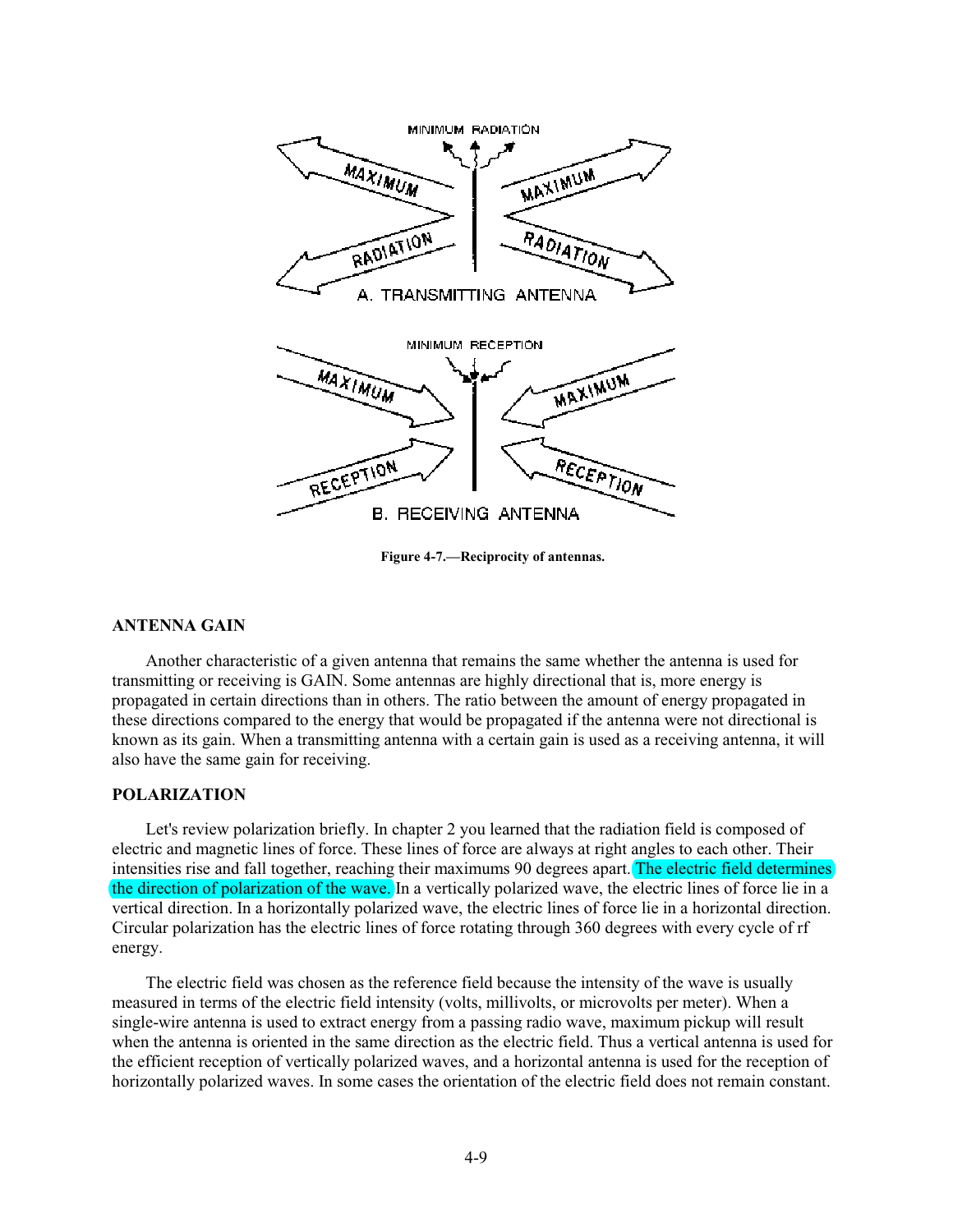Instead, the field rotates as the wave travels through space. Under these conditions both horizontal and vertical components of the field exist and the wave is said to have an elliptical polarization.

- *Q7. The various properties of a transmitting antenna can apply equally to the same antenna when it is used as a receiving antenna. What term is used for this property?*
- *Q8. The direction of what field is used to designate the polarization of a wave?*
- *Q9. If a wave's electric lines of force rotate through 360 degrees with every cycle of rf energy, what is the polarization of this wave?*

#### **Polarization Requirements for Various Frequencies**

Ground-wave transmission is widely used at medium and low frequencies. Horizontal polarization cannot be used at these frequencies because the electric lines of force are parallel to and touch the earth. Since the earth acts as a fairly good conductor at low frequencies, it would short out the horizontal electric lines of force and prevent the radio wave from traveling very far. Vertical electric lines of force, on the other hand, are bothered very little by the earth. Therefore vertical polarization is used for ground-wave transmission, allowing the radio wave to travel a considerable distance along the ground surface with minimum attenuation.

Sky-wave transmission is used at high frequencies. Either horizontal or vertical polarization can be used with sky-wave transmission because the sky wave arrives at the receiving antenna elliptically polarized. This is the result of the wave traveling obliquely through the Earth's magnetic field and striking the ionosphere. The radio wave is given a twisting motion as it strikes the ionosphere. Its orientation continues to change because of the unstable nature of the ionosphere. The relative amplitudes and phase differences between the horizontal and vertical components of the received wave also change. Therefore, the transmitting and receiving antennas can be mounted either horizontally or vertically.

Although either horizontally or vertically polarized antennas can be used for high frequencies, horizontally polarized antennas have certain advantages and are therefore preferred. One advantage is that vertically polarized interference signals, such as those produced by automobile ignition systems and electrical appliances, are minimized by horizontal polarization. Also, less absorption of radiated energy by buildings or wiring occurs when these antennas are used. Another advantage is that support structures for these antennas are of more convenient size than those for vertically polarized antennas.

For frequencies in the vhf or uhf range, either horizontal or vertical polarization is satisfactory. These radio waves travel directly from the transmitting antenna to the receiving antenna without entering the ionosphere. The original polarization produced at the transmitting antenna is maintained throughout the entire travel of the wave to the receiver. Therefore, if a horizontally polarized antenna is used for transmitting, a horizontally polarized antenna must be used for receiving. The requirements would be the same for a vertical transmitting and receiving antenna system.

For satellite communications, parallel frequencies can be used without interference by using polarized radiation. The system setup is shown in figure 4-8. One pair of satellite antennas is vertically polarized and another pair is horizontally polarized. Either vertically or horizontally polarized transmissions are received by the respective antenna and retransmitted in the same polarization. For example, transmissions may be made in the 3.7 to 3.74 GHz range on the vertical polarization path and in the 3.72 to 3.76 GHz range on the horizontal polarization path without adjacent frequency (co-channel) interference.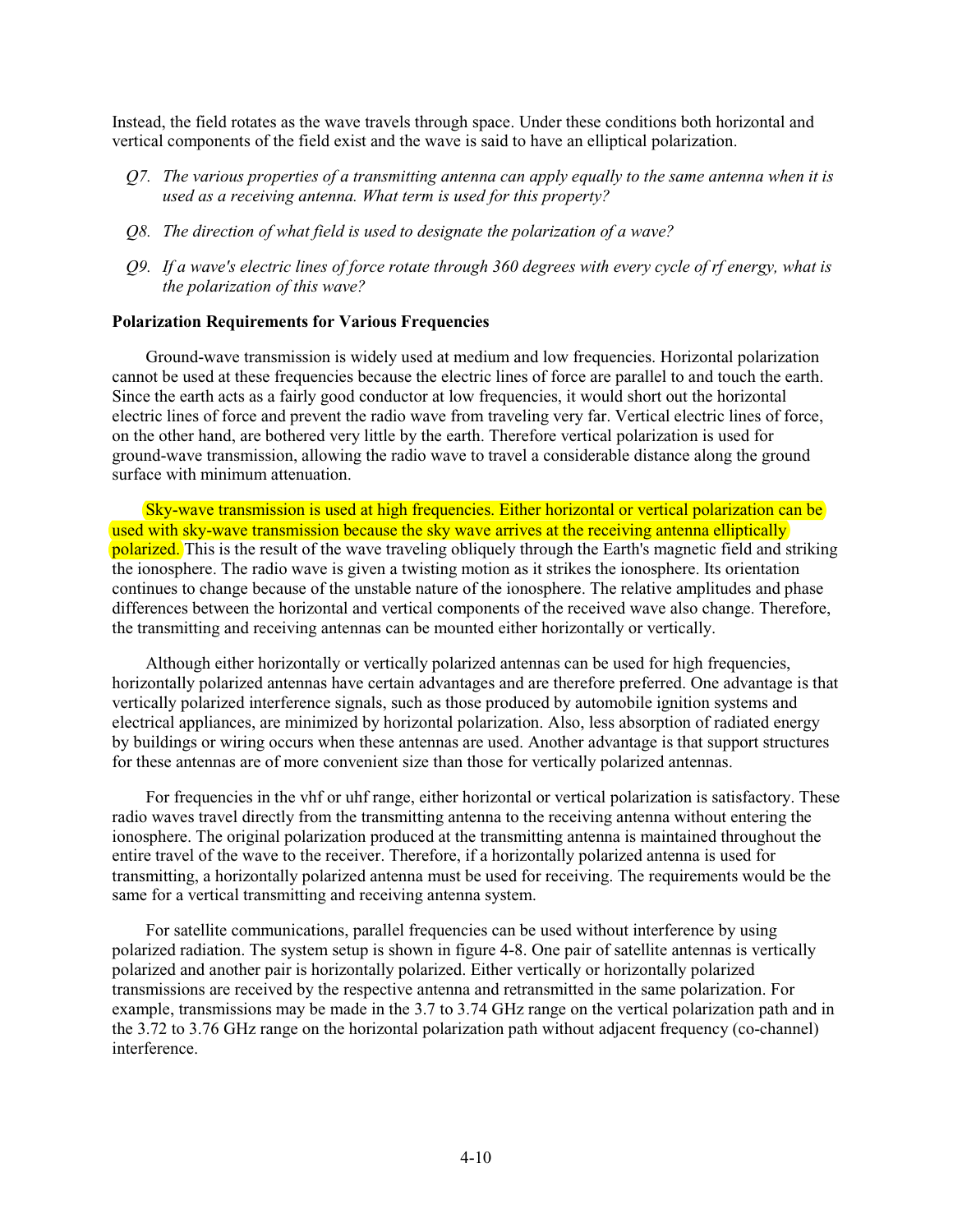

**Figure 4-8.—Satellite transmissions using polarized radiation.** 

#### **Advantages of Vertical Polarization**

Simple vertical antennas can be used to provide OMNIDIRECTIONAL (all directions) communication. This is an advantage when communications must take place from a moving vehicle.

In some overland communications, such as in vehicular installations, antenna heights are limited to 3 meters (10 feet) or less. In such instances vertical polarization results in a stronger receiver signal than does horizontal polarization at frequencies up to about 50 megahertz. From approximately 50 to 100 megahertz, vertical polarization results in a slightly stronger signal than does horizontal polarization with antennas at the same height. Above 100 megahertz, the difference in signal strength is negligible.

For transmission over bodies of water, vertical polarization is much better than horizontal polarization for antennas at the lower heights. As the frequency increases, the minimum antenna height decreases. At 30 megahertz, vertical polarization is better for antenna heights below about 91 meters (300 feet); at 85 megahertz, antenna heights below 15 meters (50 feet); and still lower heights at the high frequencies. Therefore, at ordinary antenna mast heights of 12 meters (40 feet), vertical polarization is advantageous for frequencies less than about 100 megahertz.

Radiation is somewhat less affected by reflections from aircraft flying over the transmission path when vertical polarization is used instead of horizontal polarization. With horizontal polarization, such reflections cause variations in received signal strength. This factor is important in locations where aircraft traffic is heavy.

When vertical polarization is used, less interference is produced or picked up because of strong vhf and uhf broadcast transmissions (television and fm). This is because vhf and uhf transmissions use horizontal polarization. This factor is important when an antenna must be located in an urban area having several television and fm broadcast stations.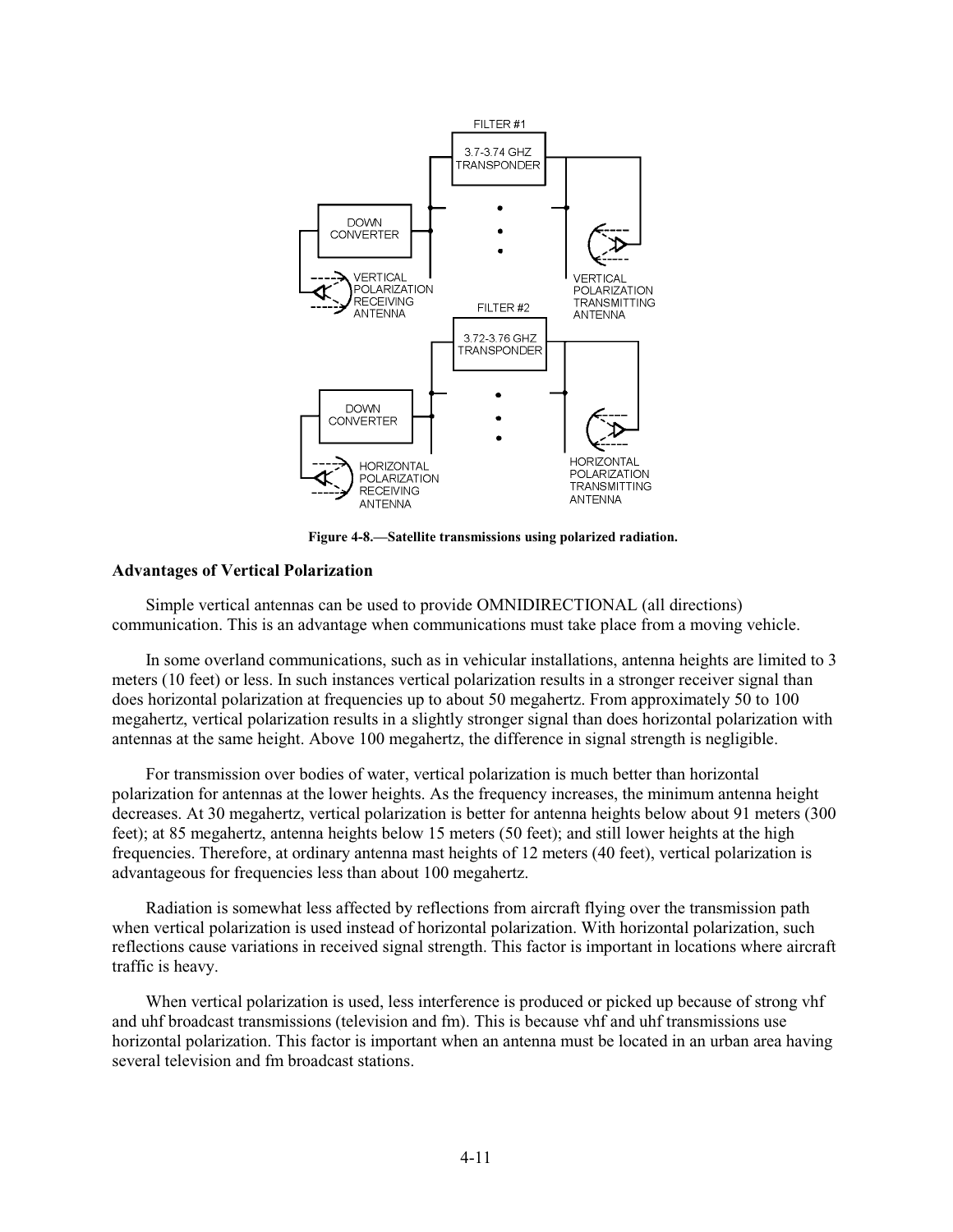#### **Advantages of Horizontal Polarization**

A simple horizontal antenna is bi-directional. This characteristic is useful when you desire to minimize interference from certain directions. Horizontal antennas are less likely to pick up man-made interference, which ordinarily is vertically polarized.

When antennas are located near dense forests or among buildings, horizontally polarized waves suffer lower losses than vertically polarized waves, especially above 100 megahertz. Small changes in antenna locations do not cause large variations in the field intensity of horizontally polarized waves. When vertical polarization is used, a change of only a few meters in the antenna location may have a considerable effect on the received signal strength. This is the result of interference patterns that produce standing waves in space when spurious reflections from trees or buildings occur.

When simple antennas are used, the transmission line, which is usually vertical, is less affected by a horizontally mounted antenna. When the antenna is mounted at right angles to the transmission line and horizontal polarization is used, the line is kept out of the direct field of the antenna. As a result, the radiation pattern and electrical characteristics of the antenna are practically unaffected by the presence of the vertical transmission line.

- *Q10. What type of polarization should be used at medium and low frequencies?*
- *Q11. What is an advantage of using horizontal polarization at high frequencies?*
- *Q12. What type of polarization should be used if an antenna is mounted on a moving vehicle at frequencies below 50 megahertz?*

# **RADIATION RESISTANCE**

Radiated energy is the useful part of the transmitter's signal. However, it represents as much of a loss to the antenna as the energy lost in heating the antenna wire. In either case, the dissipated power is equal to  $I^2R$ . In the case of heat losses, the R is real resistance. In the case of radiation, R is an assumed resistance; if this resistance were actually present, it would dissipate the same amount of power that the antenna takes to radiate the energy. This assumed resistance is referred to as the RADIATION RESISTANCE.

Radiation resistance varies at different points on the antenna. This resistance is always measured at a current loop. For the antenna in free space, that is, entirely removed from any objects that might affect its operation, the radiation resistance is 73 ohms. A practical antenna located over a ground plane may have any value of radiation resistance from 0 to approximately 100 ohms. The exact value of radiation resistance depends on the height of the antenna above the ground. For most half-wave wire antennas, the radiation resistance is about 65 ohms. It will usually vary between 55 and 600 ohms for antennas constructed of rod or tubing. The actual value of radiation resistance, so long as it is 50 ohms or more, has little effect on the radiation efficiency of the antenna. This is because the ohmic resistance is about 1 ohm for conductors of large diameter. The ohmic resistance does not become important until the radiation resistance drops to a value less than 10 ohms. This may be the case when several antennas are coupled together.

## **RADIATION TYPES AND PATTERNS**

The energy radiated from an antenna forms a field having a definite RADIATION PATTERN. A radiation pattern is a plot of the radiated energy from an antenna. This energy is measured at various angles at a constant distance from the antenna. The shape of this pattern depends on the type of antenna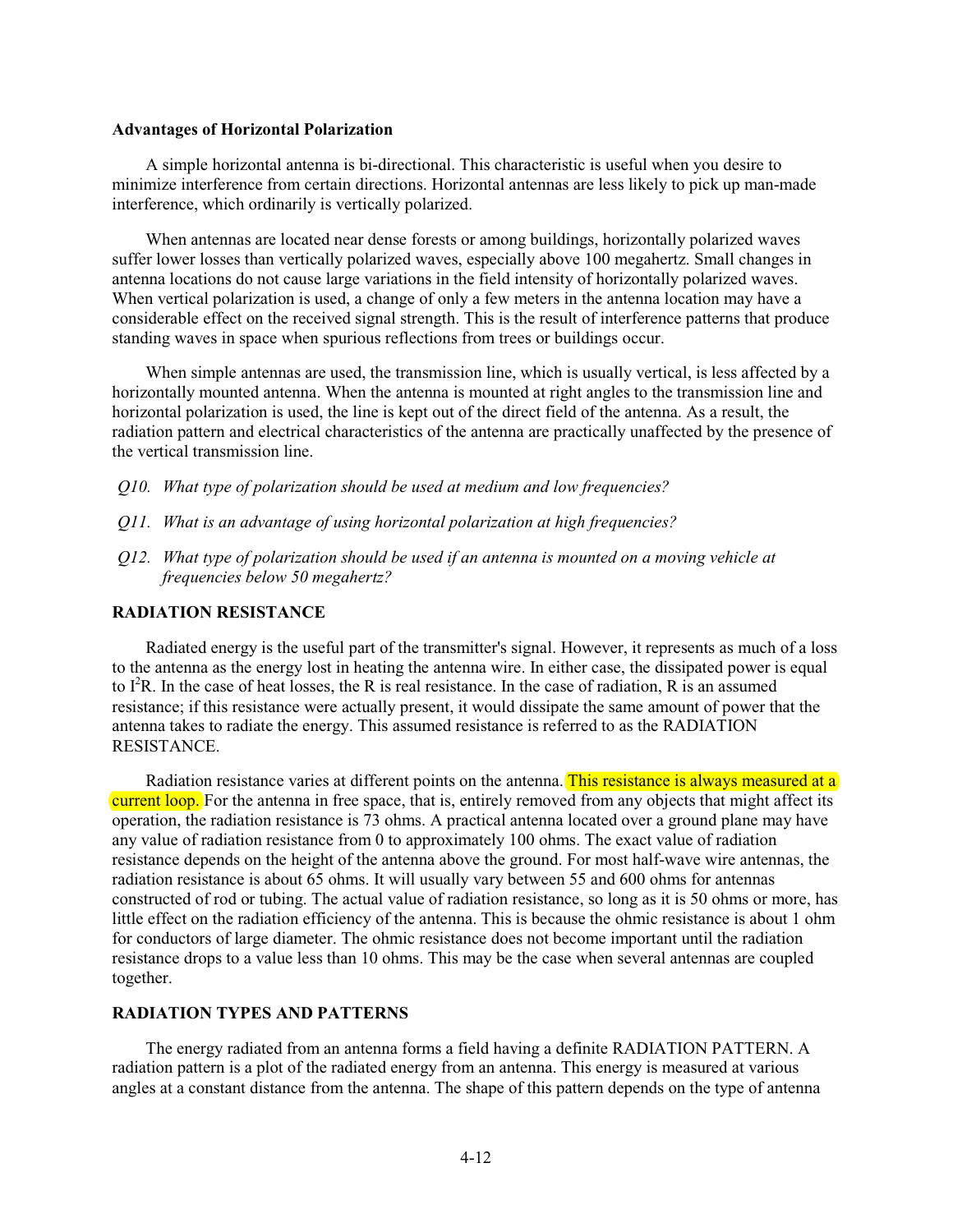used. In this section, we will introduce the basic types of radiation (isotropic and anisotropic) and their radiation patterns.

## **Isotropic Radiation**

Some antenna sources radiate energy equally in all directions. Radiation of this type is known as ISOTROPIC RADIATION. We all know the Sun radiates energy in all directions. The energy radiated from the Sun measured at any fixed distance and from any angle will be approximately the same. Assume that a measuring device is moved around the Sun and stopped at the points indicated in figure 4-9 to make a measurement of the amount of radiation. At any point around the circle, the distance from the measuring device to the Sun is the same. The measured radiation will also be the same. The Sun is therefore considered an isotropic radiator.



**Figure 4-9.—Isotropic radiator.** 

To plot this pattern, we will assume that the radiation is measured on a scale of 0 to 10 units and that the measured amount of radiation is 7 units at all points. We will then plot our measurements on two different types of graphs, rectangular- and polar-coordinate graphs. The RECTANGULAR-COORDINATE GRAPH of the measured radiation, shown in view A of figure 4-10, is a straight line plotted against positions along the circle. View B shows the POLAR-COORDINATE GRAPH for the same isotropic source.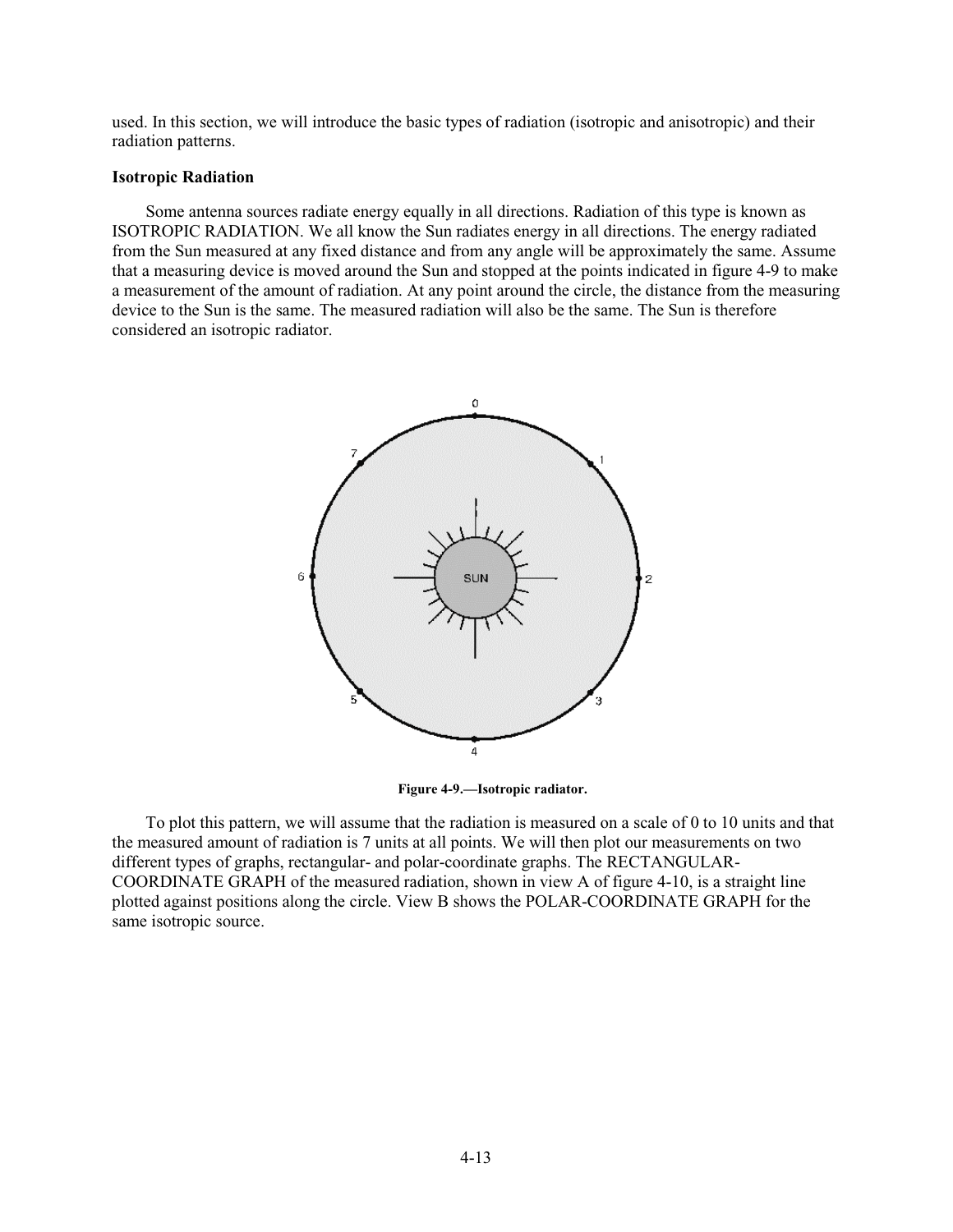

**Figure 4-10.—Comparison of rectangular- and polar-coordinate graphs for an isotropic source.** 

In the rectangular-coordinate graph, points are located by projection from a pair of stationary, perpendicular axes. In the polar-coordinate graph, points are located by projection along a rotating axis (radius) to an intersection with one of several concentric, equally-spaced circles. The horizontal axis on the rectangular-coordinate graph corresponds to the circles on the polar-coordinate graph. The vertical axis on the rectangular-coordinate graph corresponds to the rotating axis (radius) on the polar-coordinate graph.

#### **Rectangular-Coordinate Pattern**

Look at view A of figure 4-10. The numbered positions around the circle are laid out on the HORIZONTAL AXIS of the graph from 0 to 7 units. The measured radiation is laid out on the VERTICAL AXIS of the graph from 0 to 10 units. The units on both axes are chosen so the pattern occupies a convenient part of the graph.

The horizontal and vertical axes are at a right angle to each other. The point where the axes cross each other is known as the ORIGIN. In this case, the origin is 0 on both axes. Now, assume that a radiation value of 7 units view B is measured at position 2. From position 2 on the horizontal axis, a dotted line is projected upwards that runs parallel to the vertical axis. From position 7 on the vertical axis, a line is projected to the right that runs parallel to the horizontal axis. The point where the two lines cross (INTERCEPT) represents a value of 7 radiation units at position 2. This is the only point on the graph that can represent this value.

As you can see from the figure, the lines used to plot the point form a rectangle. For this reason, this type of plot is called a *rectangular-coordinate graph*. A new rectangle is formed for each different point plotted. In this example, the points plotted lie in a straight line extending from 7 units on the vertical scale to the projection of position 7 on the horizontal scale. This is the characteristic pattern in rectangular coordinates of an isotropic source of radiation.

#### **Polar-Coordinate Pattern**

The polar-coordinate graph has proved to be of great use in studying radiation patterns. Compare views A and B of figure 4-10. Note the great difference in the shape of the radiation pattern when it is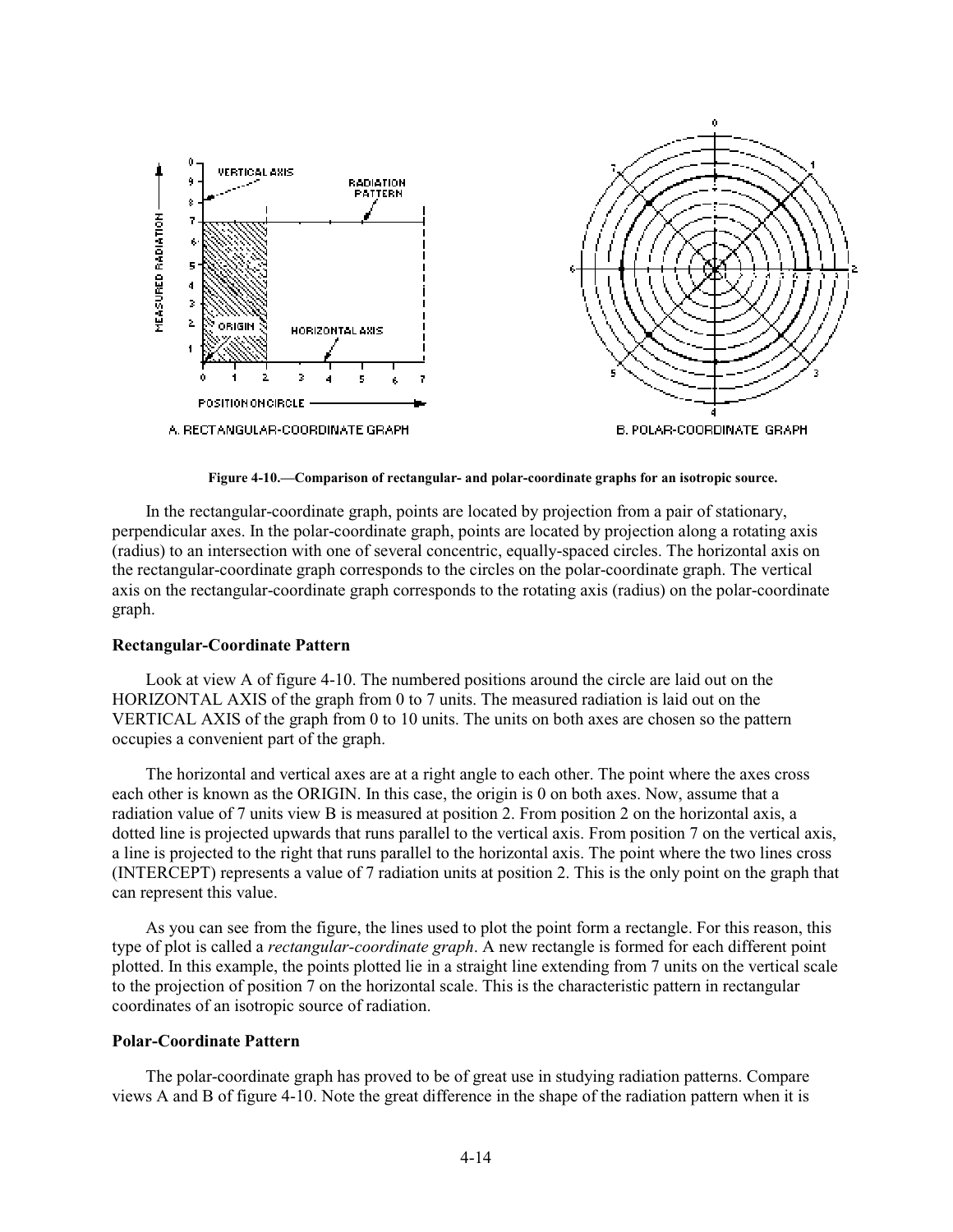transferred from the rectangular-coordinate graph in view A to the polar-coordinate graph in view B. The scale of radiation values used in both graphs is identical, and the measurements taken are both the same. However, the shape of the pattern is drastically different.

Look at view B of figure 4-10 and assume that the center of the concentric circles is the Sun. Assume that a radius is drawn from the Sun (center of the circle) to position 0 of the circle. When you move to position 1, the radius moves to position 1; when you move to position 2, the radius also moves to position 2, and so on.

The positions where a measurement was taken are marked as 0 through 7 on the graph. Note how the position of the radius indicates the actual direction from the source at which the measurement was taken. This is a distinct advantage over the rectangular-coordinate graph in which the position is indicated along a straight-line axis and has no physical relation to the actual direction of measurement. Now that we have a way to indicate the *direction* of measurement, we must devise a way to indicate the *magnitude* of the radiation.

Notice that the rotating axis is always drawn from the center of the graph to some position on the edge of the graph. As the axis moves toward the edge of the graph, it passes through a set of equally-spaced, concentric circles. In this example view B, they are numbered successively from 1 to 10 from the center out. These circles are used to indicate the magnitude of the radiation.

The advantages of the polar-coordinate graph are immediately evident. The source, which is at the center of the observation circles, is also at the center of the graph. By looking at a polar-coordinate plot of a radiation pattern, you can immediately see the direction and strength of radiation put out by the source. Therefore, the polar-coordinate graph is more useful than the rectangular-coordinate graph in plotting radiation patterns.

## **Anisotropic Radiation**

Most radiators emit (radiate) stronger radiation in one direction than in another. A radiator such as this is referred to as ANISOTROPIC. An example of an anisotropic radiator is an ordinary flashlight. The beam of the flashlight lights only a portion of the space surrounding it. If a circle is drawn with the flashlight as the center, as shown in view B of figure 4-11, the radiated light can be measured at different positions around the circle. Again, as with the isotropic radiator, all positions are the same distance from the center, but at different angles. However, in this illustration the radiated light is measured at 16 different positions on the circle.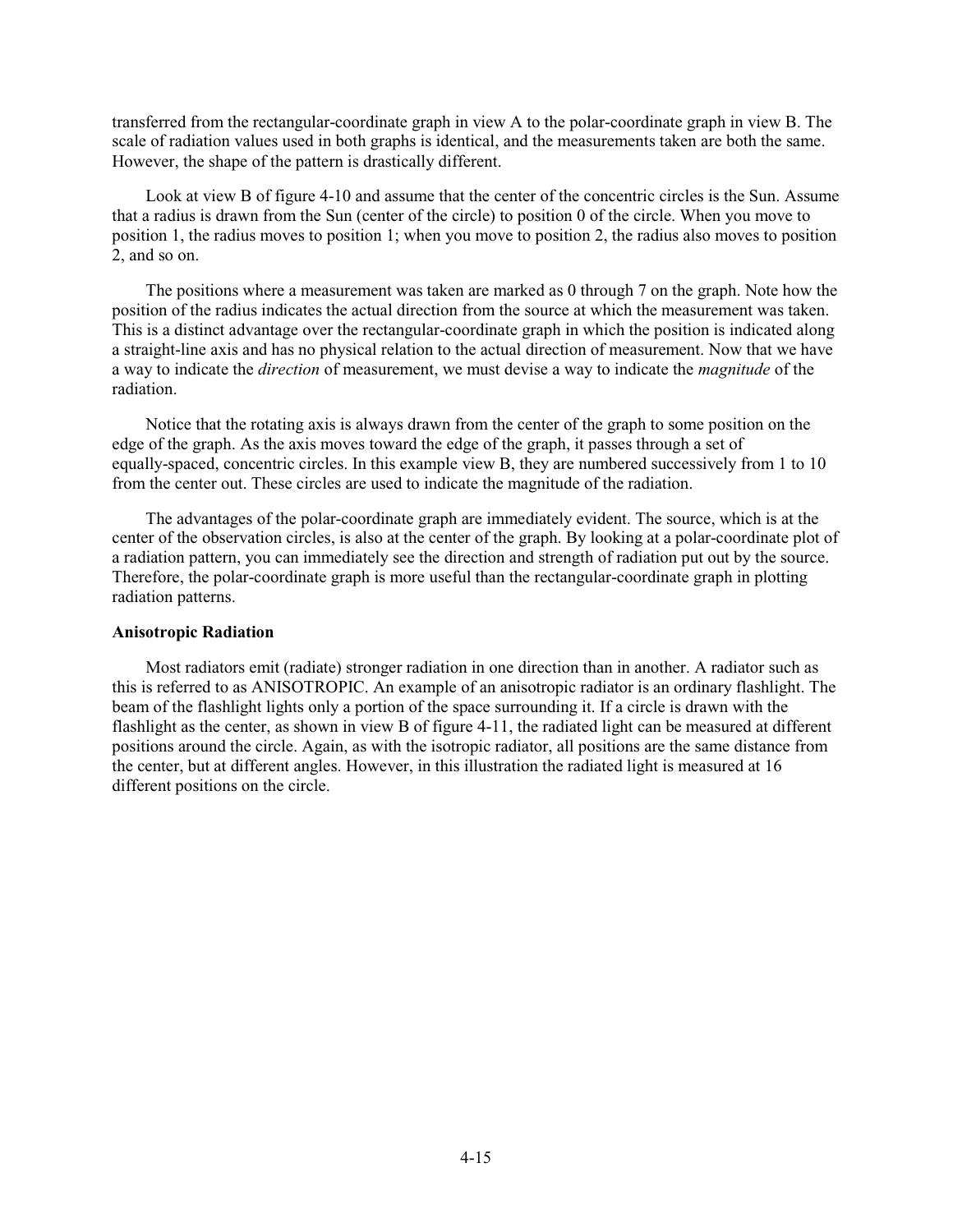

**Figure 4-11.—Anisotropic radiator.** 

Directly behind the flashlight (position 0) the radiation measured is minimum. Accordingly, a 0 value is assigned to this position in the rectangular-coordinate graph (fig. 4-11, view A). This radiation remains at minimum until position 4 is reached. Between positions 4 and 6, the measuring device enters the flashlight beam. You can see this transition from darkness to brightness easily in view B. Radiation is fairly constant between positions 6 and 10. Maximum brightness occurs at position 8, which is directly in the path of the flashlight beam. From positions 10 to 12, the measuring device leaves the flashlight beam and the radiation measurement falls off sharply. At position 13 the radiation is again at 0 and stays at this value back to position 0.

Radiation from a light source and radiation from an antenna are both forms of electromagnetic waves. Therefore, the measurement of radiation of an antenna follows the same basic procedure as that just described for the Sun and the flashlight. Before proceeding further with the study of antenna patterns, you should be sure you understand the methods used to graph the measured radiation (magnitude of the radiation). Study the rectangular- and polar-coordinate systems of plotting presented in the following section.

- *Q13. What is the radiation resistance of a half-wave antenna in free space?*
- *Q14. A radiating source that radiates energy stronger in one direction than another is known as what type of radiator?*
- *Q15. A radiating source that radiates energy equally in all directions is known as what type of radiator?*
- *Q16. A flashlight is an example of what type of radiator?*

In figure 4-11, view A, the radiation pattern of the flashlight is graphed in rectangular coordinates. The illustration of the flashlight beam in view B clearly indicates the shape of the flashlight beam. This is not evident in the radiation pattern plotted on the rectangular-coordinate graph. Now look at figure 4-12. The radiation pattern shown in this figure looks very much like the actual flashlight beam. The pattern in figure 4-12 is plotted using the same values as those of figure 4-11, view A, but is drawn using polar coordinates.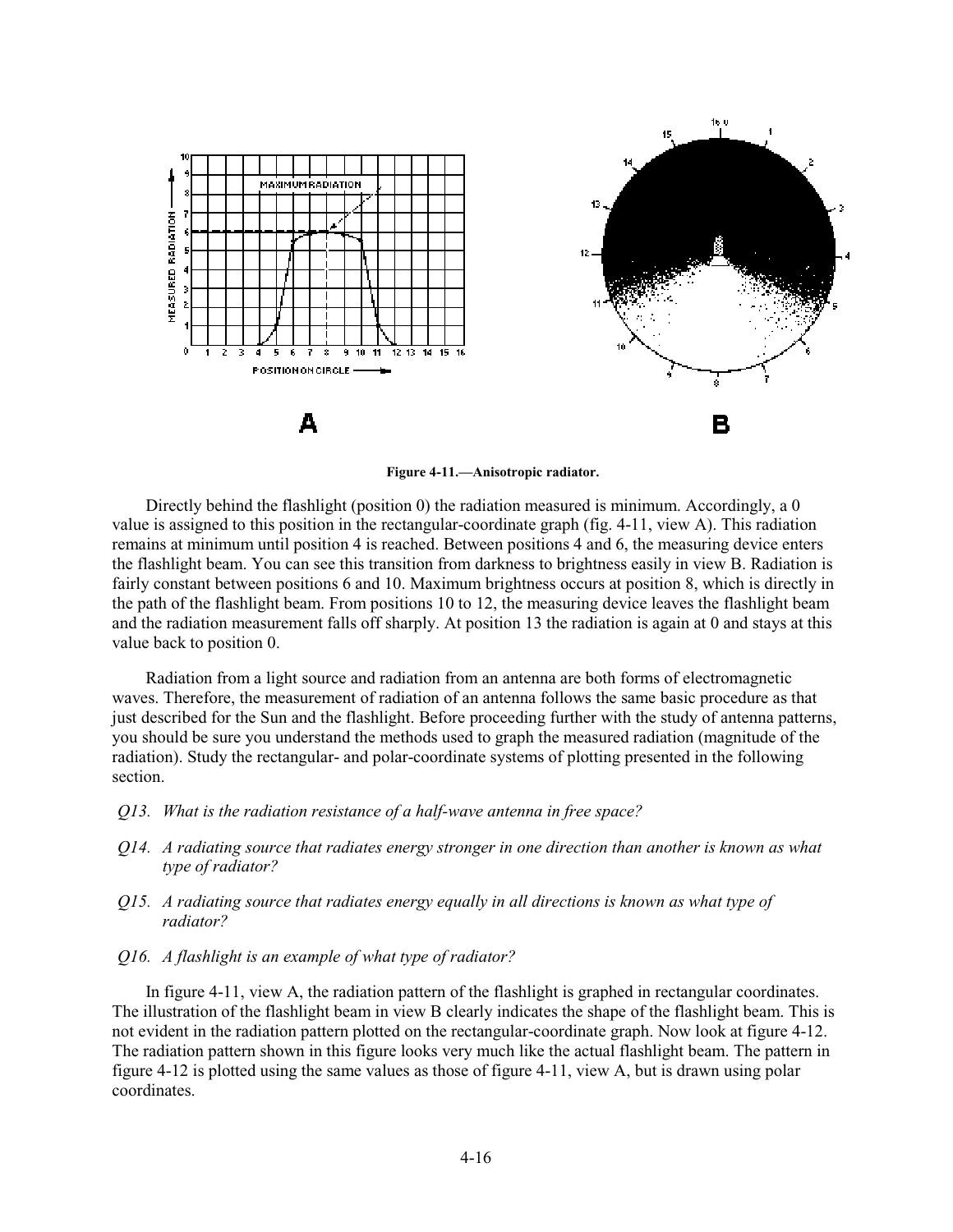

**Figure 4-12.—Polar-coordinate graph for anisotropic radiator.** 

The positions marked off on the two polar-coordinate graphs in figures 4-10 and 4-12 were selected and numbered arbitrarily. However, a standard method allows the positions around a source to be marked off so that one radiation pattern can easily be compared with another. This method is based on the fact that a circle has a radius of 360 degrees. The radius extending vertically from the center (position 0 in figure 4-10) is designated 0 degrees. At position 4 the radius is at a right angle to the 0-degree radius. Accordingly, the radius at position 4 is marked 90 degrees, position 8 is 180 degrees, position 12 is 270 degrees, and position 16 is 360 degrees. The various radii drawn on the graph are all marked according to the angle each radius makes with the reference radius at 0 degrees.

The radiation pattern in figure 4-12 is obtained by using the same procedure that was used for (figure 4-10, view B). The radiation measured at positions 1, 2, 3, and 4 is 0. Position 5 measures approximately 1 unit. This is marked on the graph and the rotating radius moves to position 6. At this position a reading of 5.5 units is taken. As before, this point is marked on the graph. The procedure is repeated around the circle and a reading is obtained from positions 6 through 11. At position 12 no radiation is indicated, and this continues on to position 16.

The polar-coordinate graph now shows a definite area enclosed by the radiation pattern. This pattern indicates the general direction of radiation from the source. The enclosed area is called a LOBE. Outside of this area, minimum radiation is emitted in any direction. For example, at position 2 the radiation is 0. Such a point is called a NULL. In real situations, some radiation is usually transmitted in all directions. Therefore, a null is used to indicate directions of minimum radiation. The pattern of figure 4-12 shows one lobe and one continuous null.

# **ANTENNA LOADING**

You will sometimes want to use one antenna system for transmitting and receiving on several different frequencies. Since the antenna must always be in resonance with the applied frequency, you may need to either physically or electrically lengthen or shorten the antenna.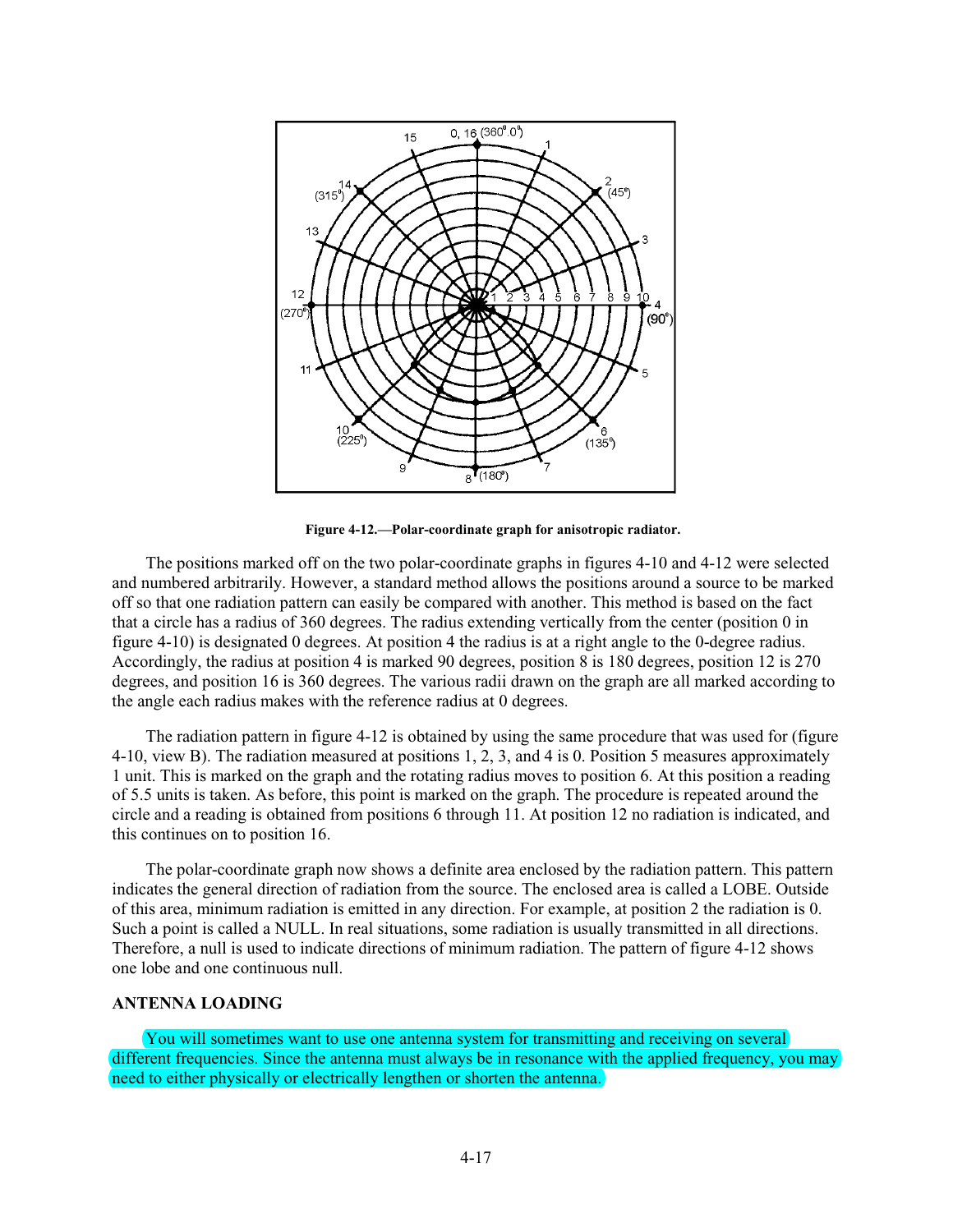Except for trailing-wire antennas used in aircraft installations (which may be lengthened or shortened), physically lengthening the antenna is not very practical. But you can achieve the same result by changing the electrical length of the antenna. To change the electrical length, you can insert either an inductor or a capacitor in series with the antenna. This is shown in figure 4-13, views A and B. Changing the electrical length by this method is known as LUMPED-IMPEDANCE TUNING, or LOADING. The electrical length of any antenna wire can be increased or decreased by loading. If the antenna is too short for the wavelength being used, it is resonant at a higher frequency than that at which it is being excited. Therefore, it offers a capacitive reactance at the excitation frequency. This capacitive reactance can be compensated for by introducing a lumped-inductive reactance, as shown in view A. Similarly, if the antenna is too long for the transmitting frequency, it offers an inductive reactance. Inductive reactance can be compensated for by introducing a lumped-capacitive reactance, as shown in view B. An antenna without loading is represented in view C.



**Figure 4-13.—Electrically equal antenna.** 

# **BASIC ANTENNAS**

Before you look at the various types of antennas, consider the relationship between the wavelength at which the antenna is being operated and the actual length of the antenna. An antenna does not necessarily radiate or receive more energy when it is made longer. Specific dimensions must be used for efficient antenna operation.

Nearly all antennas have been developed from two basic types, the Hertz and the Marconi. The basic Hertz antenna is 1/2 wavelength long at the operating frequency and is insulated from ground. It is often called a DIPOLE or a DOUBLET. The basic Marconi antenna is 1/4 wavelength long and is either grounded at one end or connected to a network of wires called a COUNTERPOISE. The ground or counterpoise provides the equivalent of an additional 1/4 wavelength, which is required for the antenna to resonate.

## **HALF-WAVE ANTENNAS**

A half-wave antenna (referred to as a dipole, Hertz, or doublet) consists of two lengths of wire rod, or tubing, each 1/4 wavelength long at a certain frequency. It is the basic unit from which many complex antennas are constructed. The half-wave antenna operates independently of ground; therefore, it may be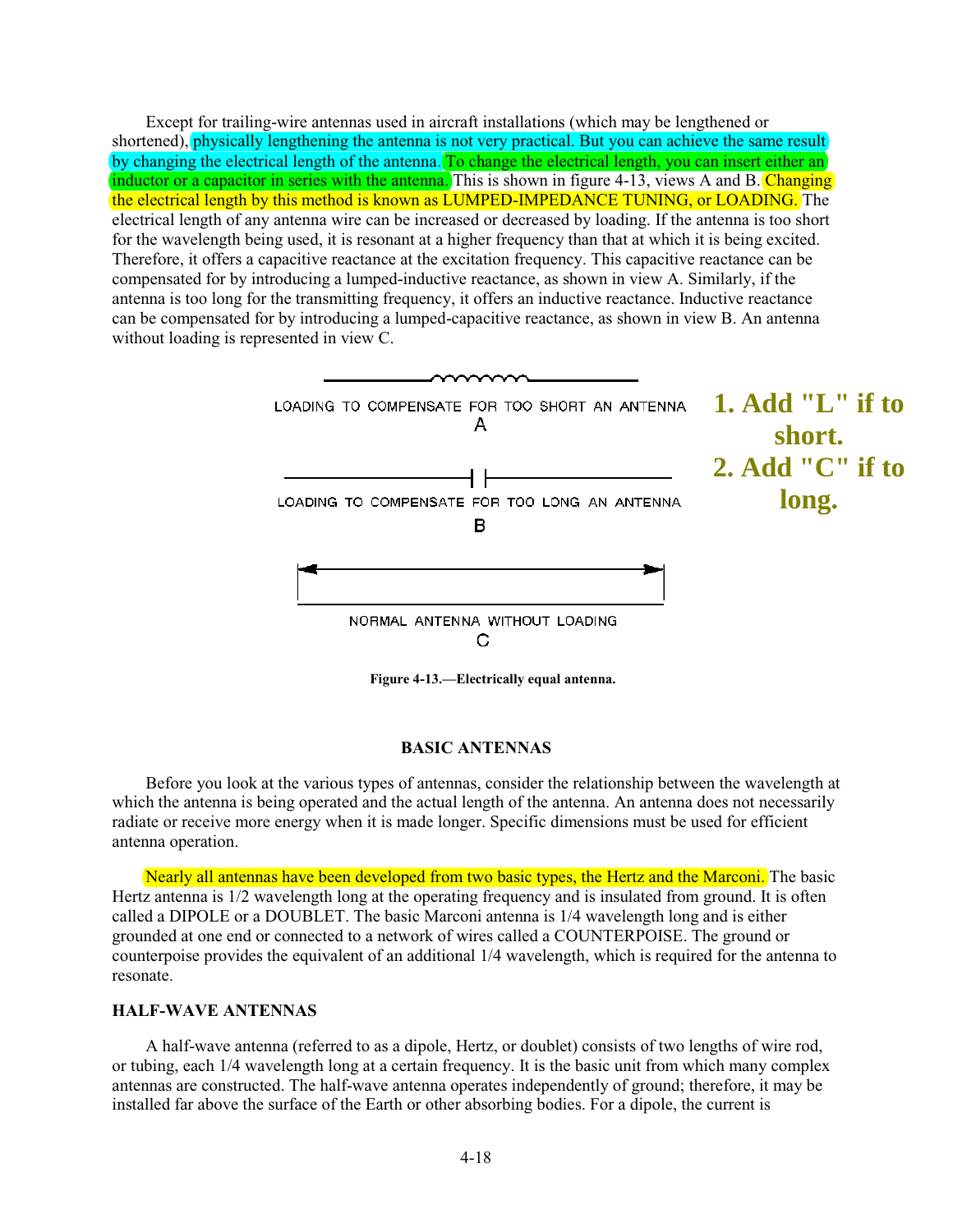maximum at the center and minimum at the ends. Voltage is minimum at the center and maximum at the ends, as was shown in figure 4-6.

## **Radiation Patterns**

In the following discussion, the term DIPOLE is used to mean the basic half-wave antenna. The term DOUBLET is used to indicate an antenna that is very short compared with the wavelength of the operating frequency. Physically, it has the same shape as the dipole.

**RADIATION PATTERN OF A DOUBLET**.—The doublet is the simplest form of a practical antenna. Its radiation pattern can be plotted like the radiation pattern of the flashlight (fig. 4-12). Figure 4-14 shows the development of vertical and horizontal patterns for a doublet. This in NOT a picture of the radiation, but three-dimensional views of the pattern itself. In three views the pattern resembles a doughnut. From the dimensions in these views, two types of polar-coordinate patterns can be drawn, horizontal and vertical. The HORIZONTAL PATTERN view A is derived from the solid pattern view C by slicing it horizontally. This produces view B, which is converted to the polar coordinates seen in view A. The horizontal pattern illustrates that the radiation is constant in any direction along the horizontal plane.



**Figure 4-14.—Development of vertical and horizontal patterns.** 

A VERTICAL PATTERN view E is obtained from the drawing of the vertical plane view D of the radiation pattern view C. The radiation pattern view C is sliced in half along a vertical plane through the antenna. This produces the vertical plane pattern in view D. Note how the vertical plane in view D of the radiation pattern differs from the horizontal plane in view B. The vertical pattern view E exhibits two lobes and two nulls. The difference between the two patterns is caused by two facts: (1) no radiation is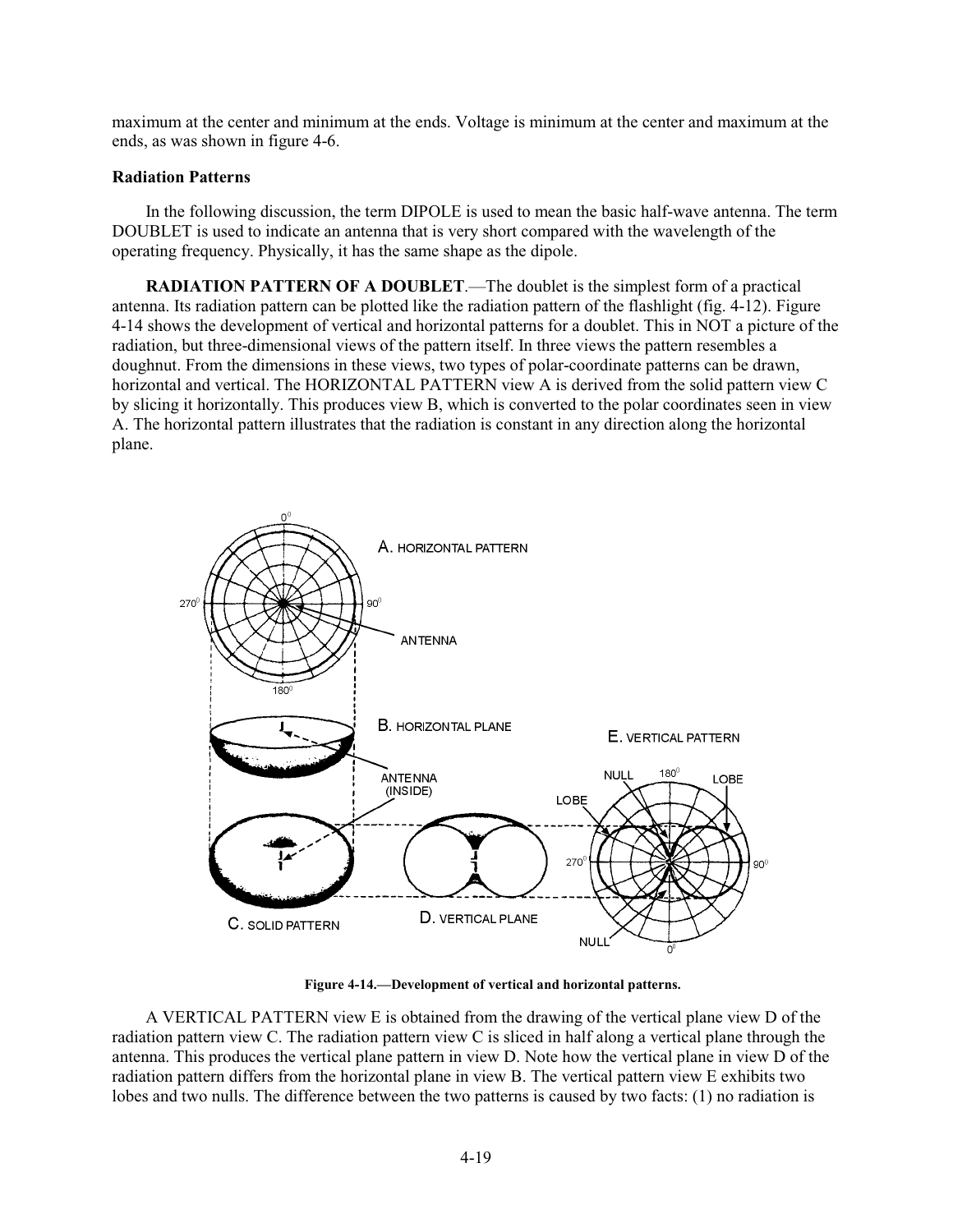emitted from the ends of the doublet; and (2) maximum radiation comes from the doublet in a direction perpendicular to the antenna axis. This type of radiation pattern is both NONDIRECTIONAL (in a horizontal plane) and DIRECTIONAL (in a vertical plane).

From a practical viewpoint, the doublet antenna can be mounted either vertically or horizontally. The doublet shown in figure 4-14 is mounted vertically, and the radiated energy spreads out about the antenna in every direction in the horizontal plane. Since ordinarily the horizontal plane is the useful plane, this arrangement is termed NONDIRECTIONAL. The directional characteristics of the antenna in other planes is ignored. If the doublet were mounted horizontally, it would have the effect of turning the pattern on edge, reversing the patterns given in figure 4-14. The antenna would then be directional in the horizontal plane. The terms "directional" and "nondirectional" are used for convenience in describing specific radiation patterns. A complete description always involves a figure in three dimensions, as in the radiation pattern of figure 4-14.

- *Q17. What terms are often used to describe basic half-wave antennas?*
- *Q18. If a basic half-wave antenna is mounted vertically, what type of radiation pattern will be produced?*
- *Q19. In which plane will the half-wave antenna be operating if it is mounted horizontally?*

**RADIATION PATTERN OF A DIPOLE**.—The radiation pattern of a dipole (fig. 4-15) is similar to that of the doublet (fig. 4-14). Increasing the length of the doublet to 1/2 wavelength has the effect of flattening out the radiation pattern. The radiation pattern in the horizontal plane of a dipole is a larger circle than that of the doublet. The vertical-radiation pattern lobes are no longer circular. They are flattened out and the radiation intensity is greater.



**Figure 4-15.—Radiation pattern of a dipole.**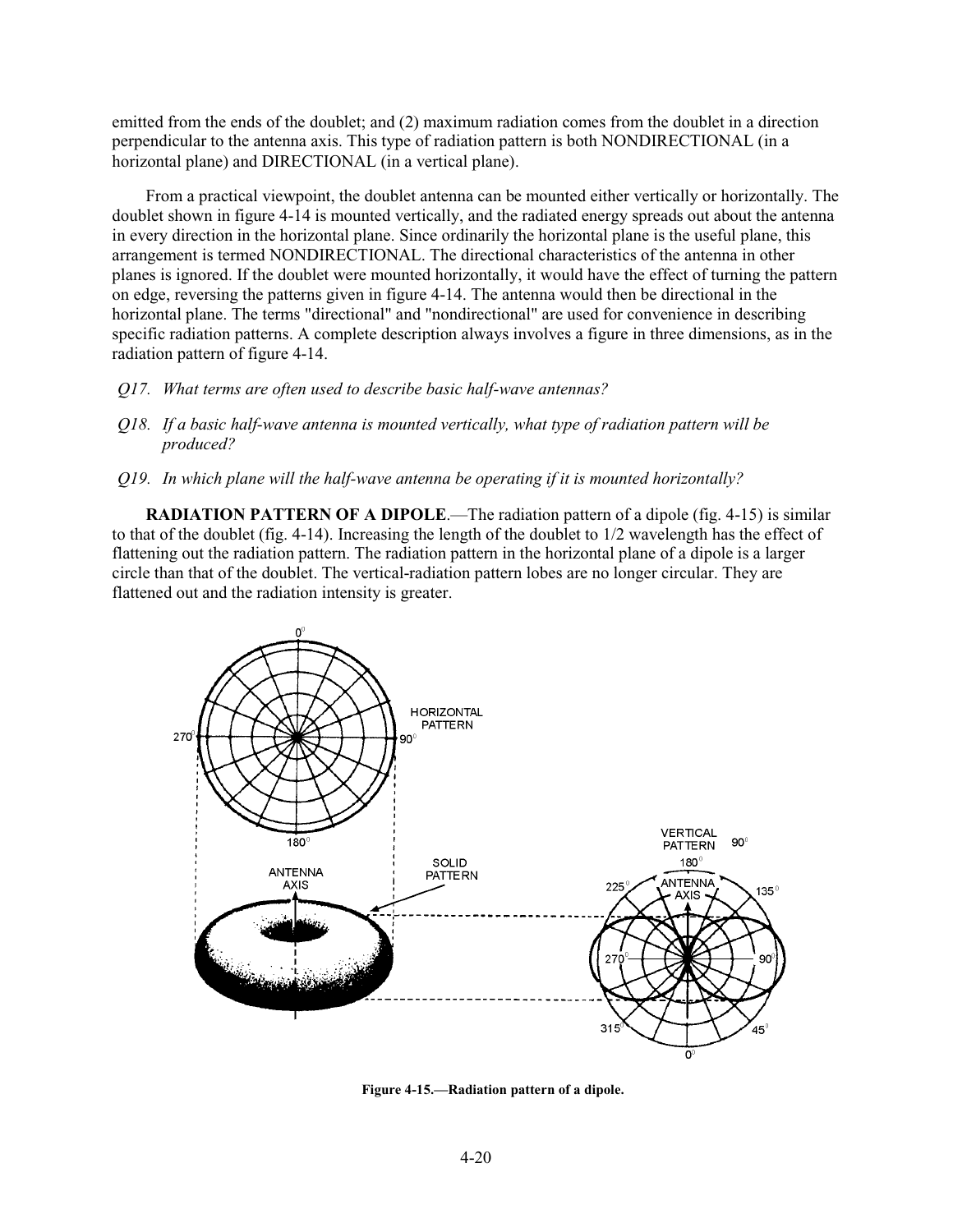#### **Methods of Feeding Energy to an Antenna**

Voltage and current distribution for the half-wave antenna (shown in figure 4-16) is the same as that for the antenna discussed earlier in this chapter. A point closely related to the voltage and current distribution on an antenna is the method of feeding the transmitter output to the antenna. The simplest method of feeding energy to the half-wave antenna is to connect one end through a capacitor to the final output stage of the transmitter. This method is often called the END-FEED or VOLTAGE-FEED method. In this method the antenna is fed at a point of high voltage (the end).



**Figure 4-16.—Standing waves of current and voltage.** 

Energy may also be fed to the half-wave antenna by dividing the antenna at its center and connecting the transmission line from the final transmitter output stage to the two center ends of the halved antenna. Since the antenna is now being fed at the center (a point of low voltage and high current), this type of feed is known as the CENTER-FEED or CURRENT-FEED method. The point of feed is important in determining the type of transmission line to be used.

## **QUARTER-WAVE ANTENNAS**

As you have studied in the previous sections, a 1/2 wavelength antenna is the shortest antenna that can be used in free space. If we cut a half-wave antenna in half and then ground one end, we will have a grounded quarter-wave antenna. This antenna will resonate at the same frequency as the ungrounded halfwave antenna. Such an antenna is referred to as a QUARTER-WAVE or Marconi antenna. Quarter-wave antennas are widely used in the military. Most mobile transmitting and receiving antennas (fig. 4-17) are quarter-wave antennas.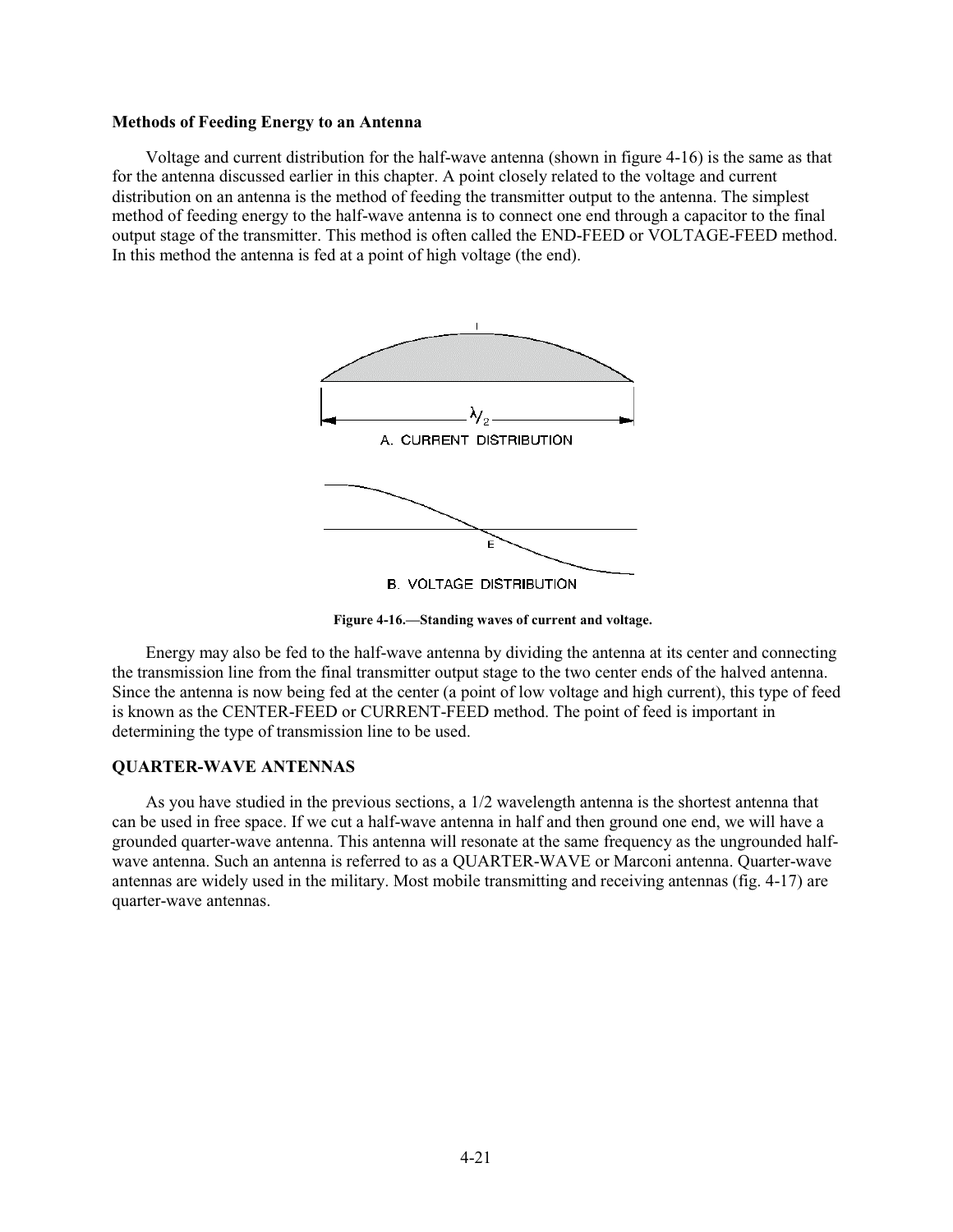

**Figure 4-17.—Mobile antennas.** 

As stated above, a grounded quarter-wave antenna will resonate at the same frequency as an ungrounded half-wave antenna. This is because ground has high conductivity and acts as an electrical mirror image. This characteristic provides the missing half of the antenna, as shown in the bottom part of figure 4-18. In other words, the grounded quarter-wave antenna acts as if another quarter-wave were actually down in the earth.



**Figure 4-18.—Grounded quarter-wave antenna image.** 

#### **Characteristics of Quarter-Wave Antennas**

The grounded end of the quarter-wave antenna has a low input impedance and has low voltage and high current at the input end, as shown in figure 4-18. The ungrounded end has a high impedance, which causes high voltage and low current. The directional characteristics of a grounded quarter-wave antenna are the same as those of a half-wave antenna in free space.

As explained earlier, ground losses affect radiation patterns and cause high signal losses for some frequencies. Such losses may be greatly reduced if a perfectly conducting ground is provided in the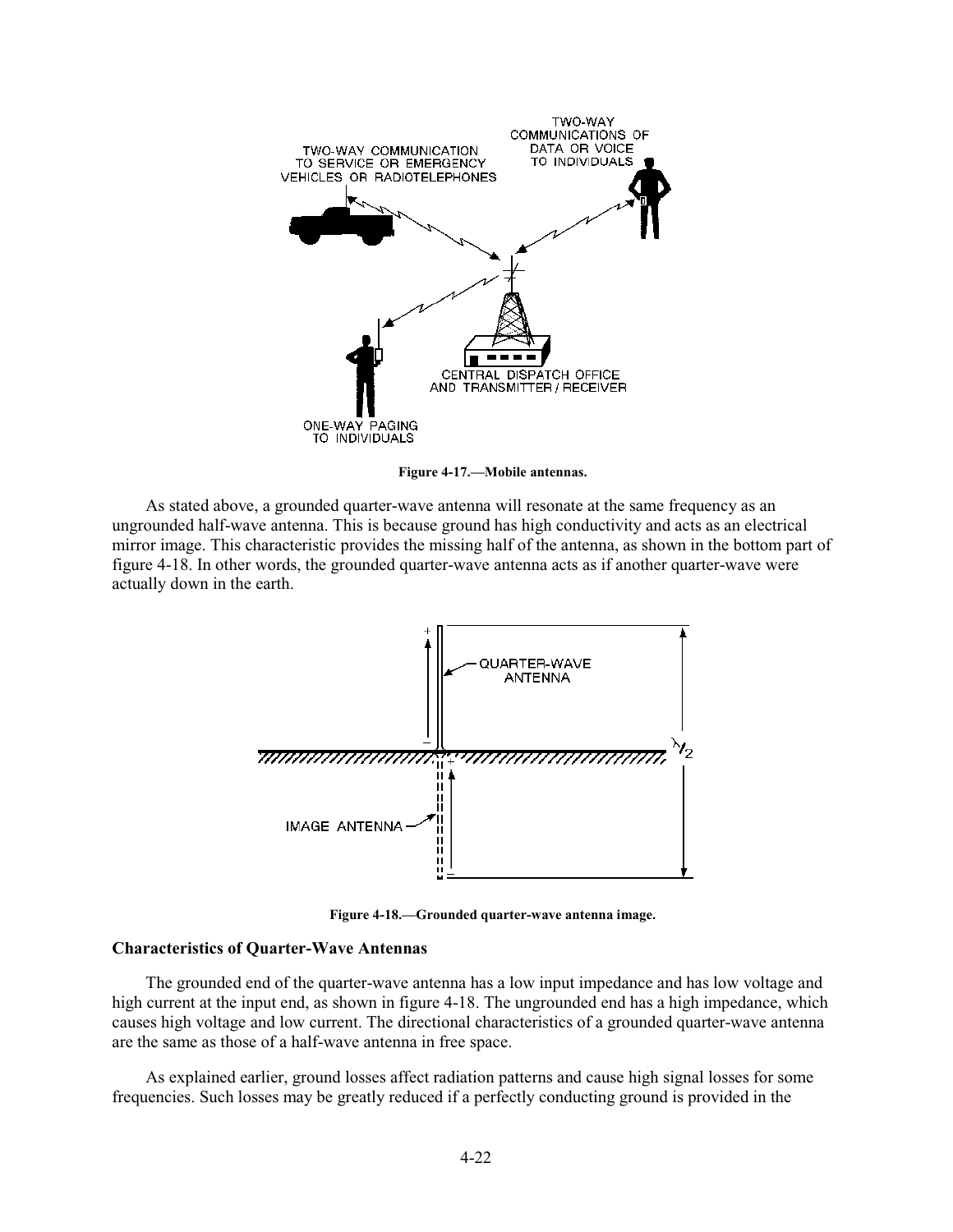vicinity of the antenna. This is the purpose of a GROUND SCREEN (figure 4-19, view A) and COUNTERPOISE view B.



**Figure 4-19.—Groundscreen and counterpoise.** 

The ground screen in view A is composed of a series of conductors buried 1 or 2 feet (0.3 to 0.6 meter) below the surface of the earth and arranged in a radial pattern. These conductors reduce losses in the ground in the immediate vicinity of the antenna. Such a radial system of conductors is usually 1/2 wavelength in diameter.

A counterpoise view B is used when easy access to the base of the antenna is necessary. It is also used when the earth is not a good conducting surface, such as ground that is sandy or solid rock. The counterpoise serves the same purpose as the ground screen but it is usually elevated above the earth. No specific dimensions are necessary in the construction of a counterpoise nor is the number of wires particularly critical. A practical counterpoise may be assembled from a large screen of chicken wire or some similar material. This screen may be placed on the ground, but better results are obtained if it is placed a few feet above the ground.

- *Q20. Since the radiation pattern of a dipole is similar to that of a doublet, what will happen to the pattern if the length of the doublet is increased?*
- *Q21. What is the simplest method of feeding power to the half-wave antenna?*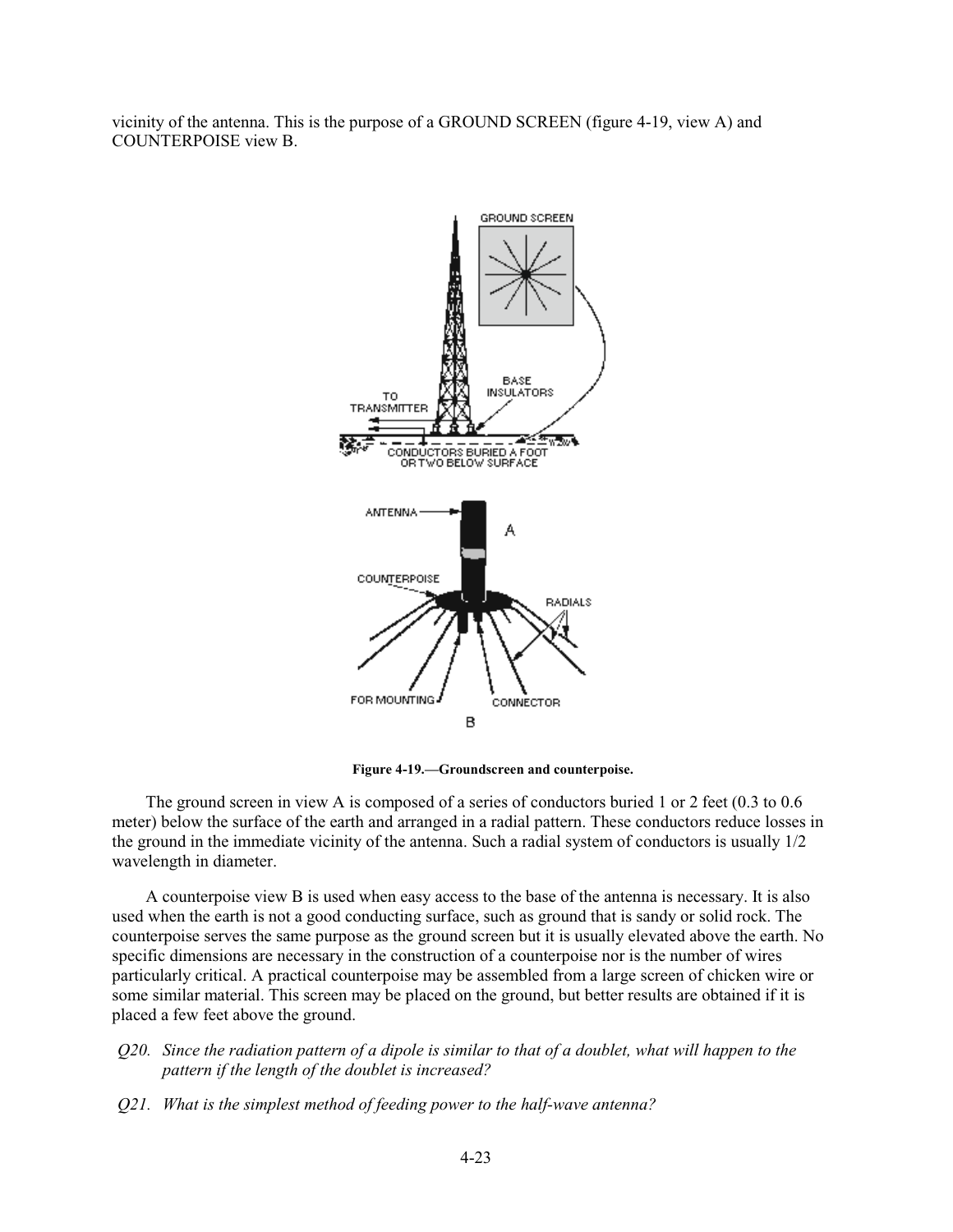*Q22. What is the radiation pattern of a quarter-wave antenna?* 

*Q23. Describe the physical arrangement of a ground screen.* 

## **FOLDED DIPOLE**

The use of parasitic elements and various stacking arrangements causes a reduction in the radiation resistance of a center-fed, half-wave antenna. Under these conditions obtaining a proper impedance match between the radiator and the transmission line is often difficult. A convenient method of overcoming these difficulties is to use a FOLDED DIPOLE in place of the center-fed radiator. (See views A and B of figure 4-20).



**Figure 4-20.—Folded-dipole antennas.** 

A FOLDED DIPOLE is an ordinary half-wave antenna that has one or more additional conductors connected across its ends. Additional conductors are mounted parallel to the dipole elements at a distance equal to a very small fraction of a wavelength. Spacing of several inches is common.

The feed-point impedance can be further increased by using three or four properly spaced parallel conductors. Standard feed-line SPREADERS are used to maintain this spacing when required. In any folded dipole, the increase of impedance is the square of the number of conductors used in the radiator. Thus, a three-wire dipole has nine times  $(3^2)$  the feed-point impedance of a simple center-fed dipole. A second method of stepping up the impedance of a folded dipole is to use two conductors with different radii, as shown in view B.

The directional characteristics of a folded dipole are the same as those of a simple dipole. However, the reactance of a folded dipole varies much more slowly as the frequency is varied from resonance. Because of this the folded dipole can be used over a much wider frequency range than is possible with a simple dipole.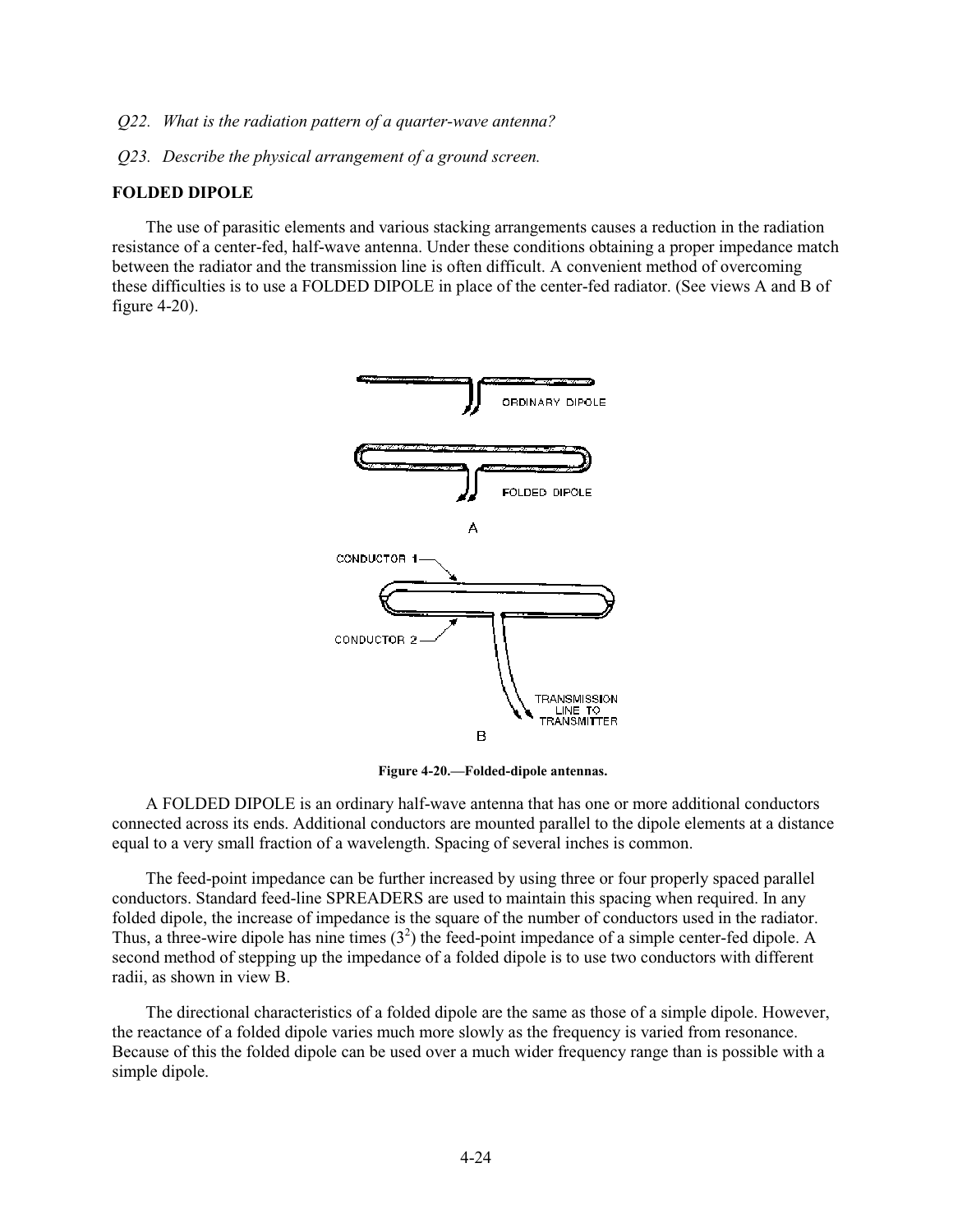- *Q24. What is the difference in the amount of impedance between a three-wire dipole and a simple center-fed dipole?*
- *Q25. Which has a wider frequency range, a simple dipole or a folded dipole?*

# **ARRAY ANTENNAS**

An array antenna is a special arrangement of basic antenna components involving new factors and concepts. Before you begin studying about arrays, you need to study some new terminology.

#### **DEFINITION OF TERMS**

An array antenna is made up of more than one ELEMENT, but the basic element is generally the dipole. Sometimes the basic element is made longer or shorter than a half-wave, but the deviation usually is not great.

A DRIVEN element is similar to the dipole you have been studying and is connected directly to the transmission line. It obtains its power directly from the transmitter or, as a receiving antenna, it delivers the received energy directly to the receiver. A PARASITIC ELEMENT is located near the driven element from which it gets its power. It is placed close enough to the driven element to permit coupling.

A parasitic element is sometimes placed so it will produce maximum radiation (during transmission) from its associated driver. When it operates to reinforce energy coming from the driver toward itself, the parasitic element is referred to as a DIRECTOR. If a parasitic element is placed so it causes maximum energy radiation in a direction away from itself and toward the driven element, that parasitic element is called a REFLECTOR.

If all of the elements in an array are driven, the array is referred to as a DRIVEN ARRAY (sometimes as a CONNECTED ARRAY). If one or more elements are parasitic, the entire system usually is considered to be a PARASITIC ARRAY.

MULTIELEMENT ARRAYS frequently are classified according to their directivity. A BIDIRECTIONAL ARRAY radiates in opposite directions along the line of maximum radiation. A UNIDIRECTIONAL ARRAY radiates in only one general direction.

Arrays can be described with respect to their radiation patterns and the types of elements of which they are made. However, you will find it useful to identify them by the physical placement of the elements and the direction of radiation with respect to these elements. Generally speaking, the term BROADSIDE ARRAY designates an array in which the direction of maximum radiation is perpendicular to the plane containing these elements. In actual practice, this term is confined to those arrays in which the elements themselves are also broadside, or parallel, with respect to each other.

A COLLINEAR ARRAY is one in which all the elements lie in a straight line with no radiation at the ends of the array. The direction of maximum radiation is perpendicular to the axis of the elements.

An END-FIRE ARRAY is one in which the principal direction of radiation is along the plane of the array and perpendicular to the elements. Radiation is from the end of the array, which is the reason this arrangement is referred to as an end-fire array.

Sometimes a system uses the characteristics of more than one of the three types mentioned. For instance, some of the elements may be collinear while others may be parallel. Such an arrangement is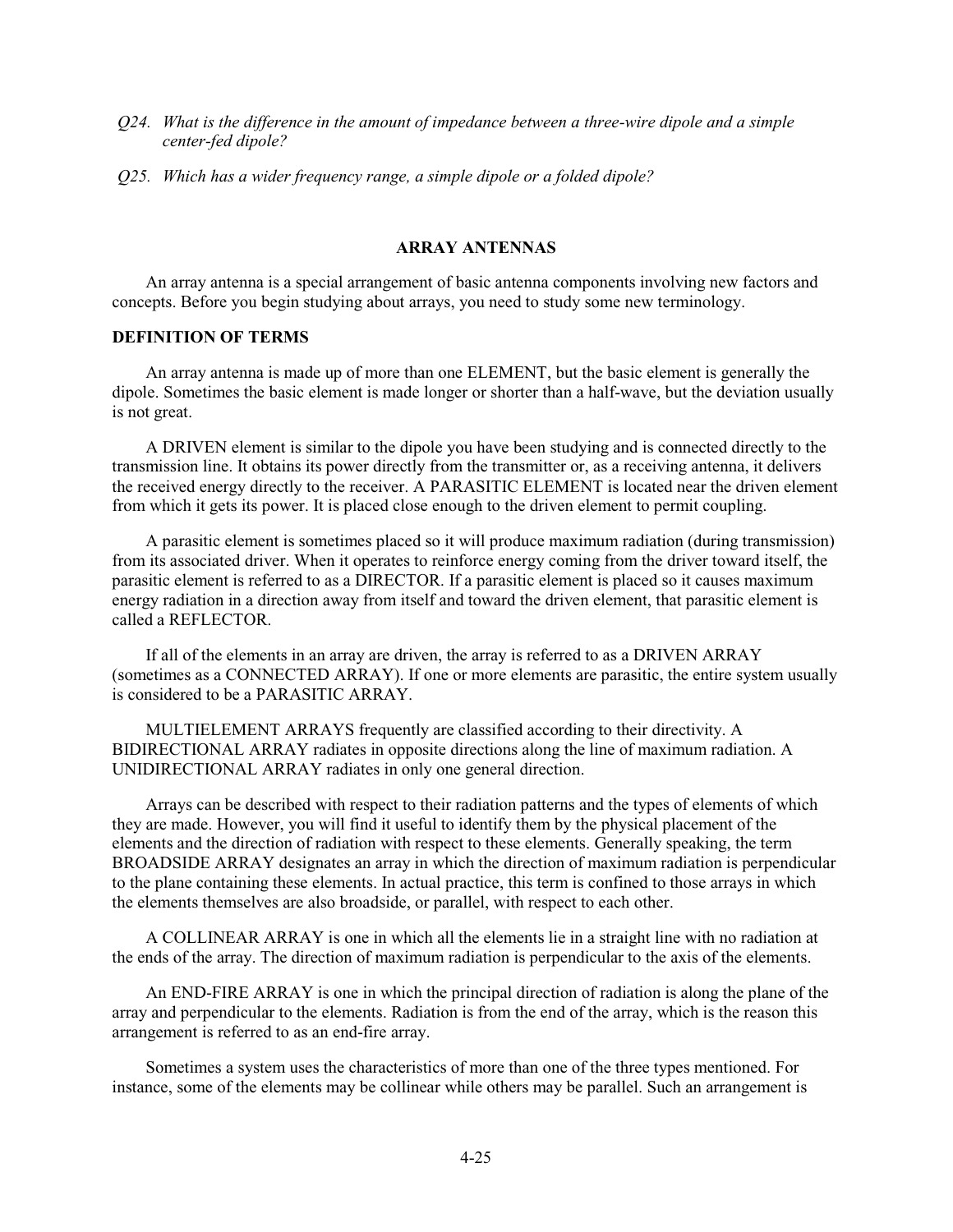often referred to as a COMBINATION ARRAY or an ARRAY OF ARRAYS. Since maximum radiation occurs at right angles to the plane of the array, the term broadside array is also used.

The FRONT-TO-BACK RATIO is the ratio of the energy radiated in the principal direction compared to the energy radiated in the opposite direction for a given antenna.

# **PHASING**

Various reflected and refracted components of the propagated wave create effects of reinforcement and cancellation. At certain distant points from the transmitter, some of the wave components meet in space. Reception at these points is either impaired or improved. If the different components arrive at a given point in the same phase, they add, making a stronger signal available. If they arrive out of phase, they cancel, reducing the signal strength.

## **Radiation Pattern**

Effects similar to those described in the preceding paragraph can be produced at the transmitting point itself. Consider the antennas shown in figure 4-21, views A and B. View A shows an unobstructed view of the radiation pattern of a single dipole. In view B two dipoles, shown as points 1 and 2, are perpendicular to the plane of the page. They are spaced 1/4 wavelength apart at the operating frequency. The radiation pattern from either antenna 1 or 2, operating alone, would be uniform in all directions in this plane, as shown in view A. Suppose that current is being fed to both antennas from the same transmitter in such a way that the current fed to antenna 2 lags the current in antenna 1 by 90 degrees. Energy radiating from antenna 1 toward receiving location X will reach antenna 2 after 1/4 cycle of operation. The energy from both antennas will add, and propagation toward X will be strong.



**Figure 4-21.—Phasing of antenna in free space.** 

Radiation from antenna 2 toward receiving location Y will reach antenna 1 after 1/4 cycle. The energy in antenna 1 was 1/4 cycle behind that of antenna 2 to begin with; therefore, the radiation from antenna 1 toward receiving point Y will be exactly 180 degrees out of phase with that of antenna 2. As a result, the radiation fields will cancel and there will be no radiation toward Y.

At receiving points away from the line of radiation, phase differences occur between 0 and 180 degrees, producing varying amounts of energy in that direction. The overall effect is shown by the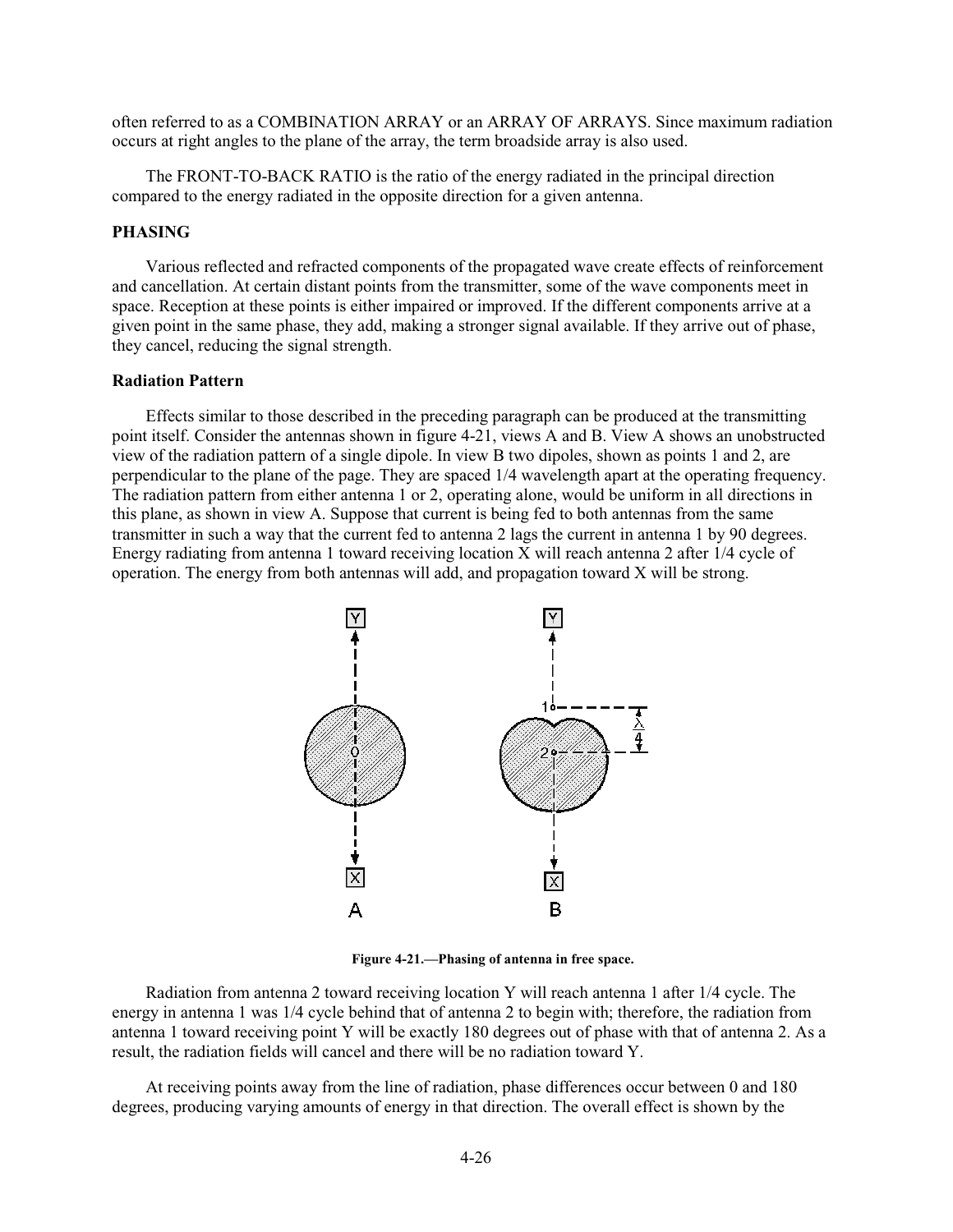radiation pattern shown in view B. The physical phase relationship caused by the 1/4-wavelength spacing between the two elements, as well as the phase of the currents in the elements, has acted to change the radiation pattern of the individual antennas.

## **Stub Phasing**

In the case just discussed, the currents fed to the two antennas from the same transmitter were 90 degrees out of phase. Sections of transmission line, called STUBS, are frequently used for this purpose. These stubs can be adjusted to produce any desired phase relationship between connected elements.

When two collinear half-wave elements are connected directly so their currents are in the same phase, the effect is the same as that of a full-wave antenna, as shown in figure 4-22, view A. The current in the first 1/2 wavelength is exactly 180 degrees out of phase with that in the second 1/2 wavelength. This is the opposite of the desired condition. In the illustration, arrows are used to indicate the direction of current flow in the antenna. (Using arrows is a convenient means of determining the phase on more complicated arrays.)



**Figure 4-22.—Phasing of connected elements.** 

When the two elements are connected by a shorted 1/4-wavelength stub, as shown in view B, current travels down one side of the stub and up the other. It travels a distance of a 1/2 wavelength in the stub itself. As a result, the current moves through 1/2 cycle of change. When the current reaches the second element, it is in the desired phase. Since the current on one side of the stub is equal and opposite to the current on the other side, the fields produced here cancel and no radiation is transmitted from the stub itself.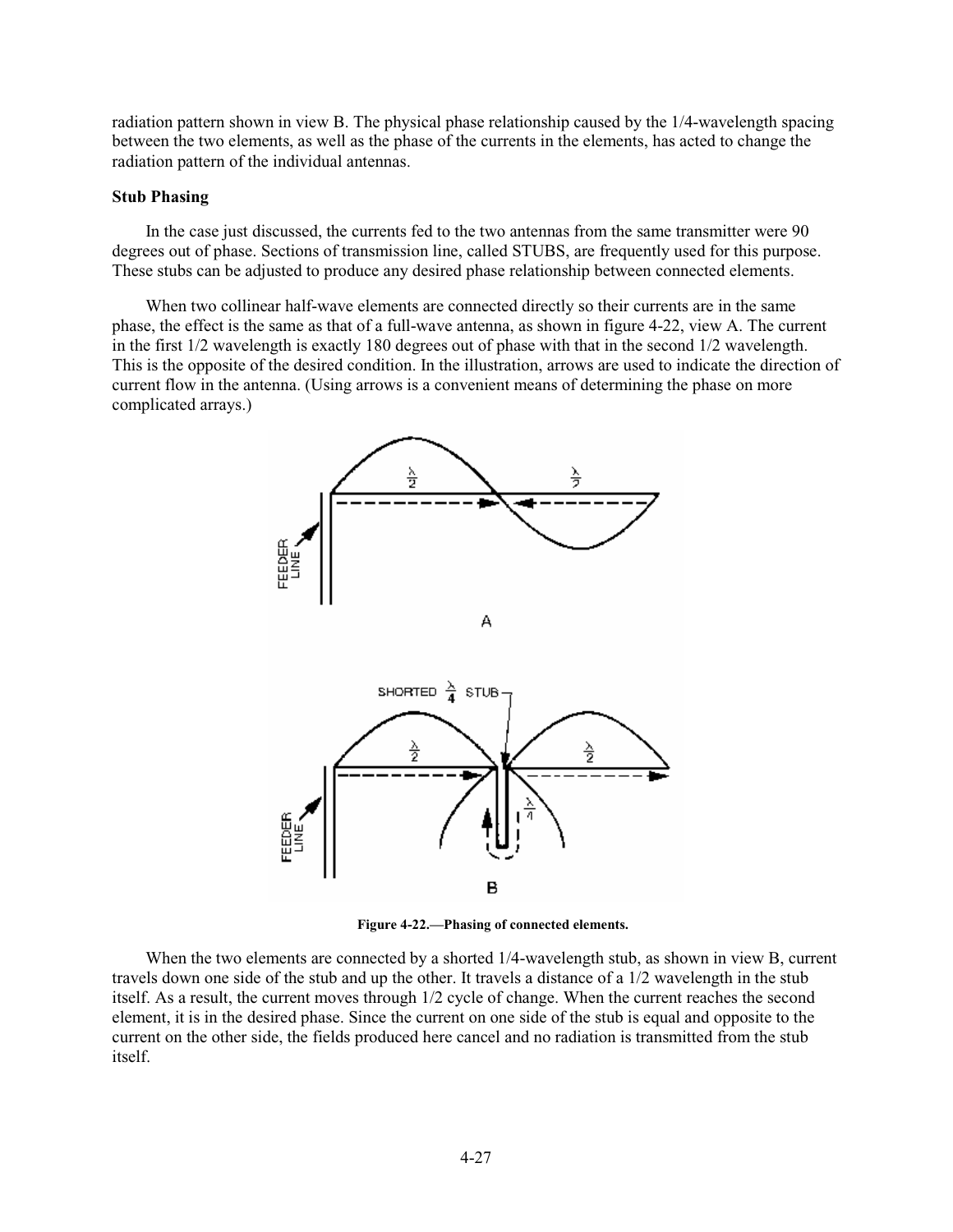## **DIRECTIVITY**

The DIRECTIVITY of an antenna or an array can be determined by looking at its radiation pattern. In an array propagating a given amount of energy, more radiation takes place in certain directions than in others. The elements in the array can be altered in such a way that they change the pattern and distribute it more uniformly in all directions. The elements can be considered as a group of antennas fed from a common source and facing different directions. On the other hand, the elements could be arranged so that the radiation would be focused in a single direction. With no increase in power from the transmitter, the amount of radiation in a given direction would be greater. Since the input power has no increase, this increased directivity is achieved at the expense of gain in other directions.

#### **Directivity and Interference**

In many applications, sharp directivity is desirable although no need exists for added gain. Examine the physical disposition of the units shown in figure 4-23. Transmitters 1 and 2 are sending information to receivers 1 and 2, respectively, along the paths shown by the solid arrows. The distance between transmitter 1 and receiver 1 or between transmitter 2 and receiver 2 is short and does not require highpower transmission. The antennas of the transmitters propagate well in all directions. However, receiver 1 picks up some of the signals from transmitter 2, and receiver 2 picks up some of the signals from transmitter 1, as shown by the broken arrows. This effect is emphasized if the receiving antennas intercept energy equally well in all directions.



**Figure 4-23.—Directivity and interference.** 

The use of highly directional arrays as radiators from the transmitters tends to solve the problem. The signals are beamed along the paths of the solid arrows and provide very low radiation along the paths of the broken arrows. Further improvement along these lines is obtained by the use of narrowly directed arrays as receiving antennas. The effect of this arrangement is to select the desired signal while discriminating against all other signals. This same approach can be used to overcome other types of radiated interference. In such cases, preventing radiation in certain directions is more important than producing greater gain in other directions.

Look at the differences between the field patterns of the single-element antenna and the array, as illustrated in figure 4-24. View A shows the relative field-strength pattern for a horizontally polarized single antenna. View B shows the horizontal-radiation pattern for an array. The antenna in view A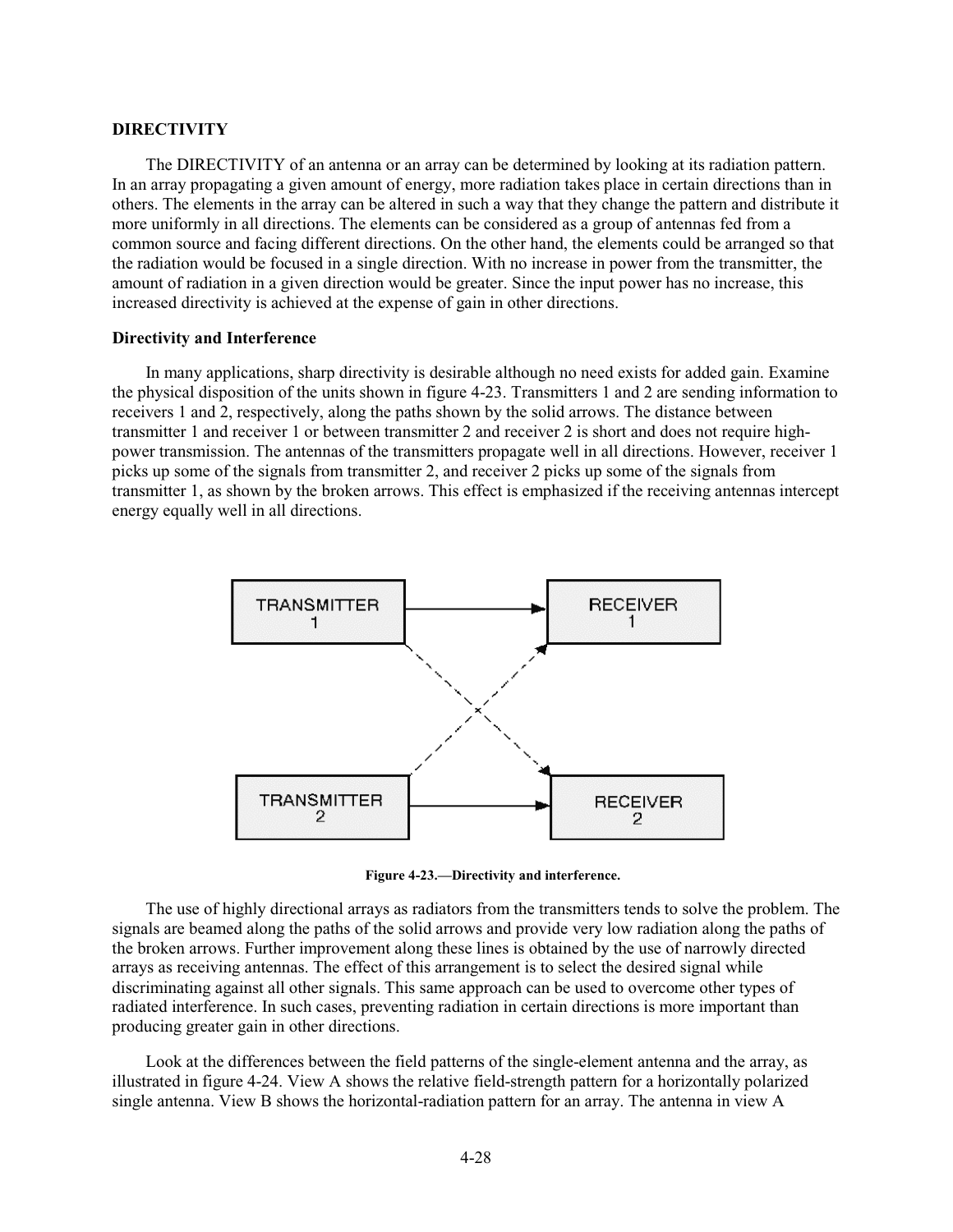radiates fairly efficiently in the desired direction toward receiving point X. It radiates equally as efficiently toward Y, although no radiation is desired in this direction. The antenna in view B radiates strongly to point X, but very little in the direction of point Y, which results in more satisfactory operation.



**Figure 4-24.—Single antenna versus array.** 

## **Major and Minor Lobes**

The pattern shown in figure 4-24, view B, has radiation concentrated in two lobes. The radiation intensity in one lobe is considerably stronger than in the other. The lobe toward point X is called a MAJOR LOBE; the other is a MINOR LOBE. Since the complex radiation patterns associated with arrays frequently contain several lobes of varying intensity, you should learn to use appropriate terminology. In general, major lobes are those in which the greatest amount of radiation occurs. Minor lobes are those in which the radiation intensity is least.

*Q26. What is the purpose of antenna stubs?* 

*Q27. What is the primary difference between the major and minor lobes of a radiation pattern?* 

## **DIRECTIONAL ARRAYS**

You have already learned about radiation patterns and directivity of radiation. These topics are important to you because using an antenna with an improper radiation pattern or with the wrong directivity will decrease the overall performance of the system. In the following paragraphs, we discuss in more detail the various types of directional antenna arrays mentioned briefly in the "definition of terms" paragraph above.

## **Collinear Array**

The pattern radiated by the collinear array is similar to that produced by a single dipole. The addition of the second radiator, however, tends to intensify the pattern. Compare the radiation pattern of the dipole (view A of figure 4-25) and the two-element antenna in view B. You will see that each pattern consists of two major lobes in opposite directions along the same axis, QQ1. There is little or no radiation along the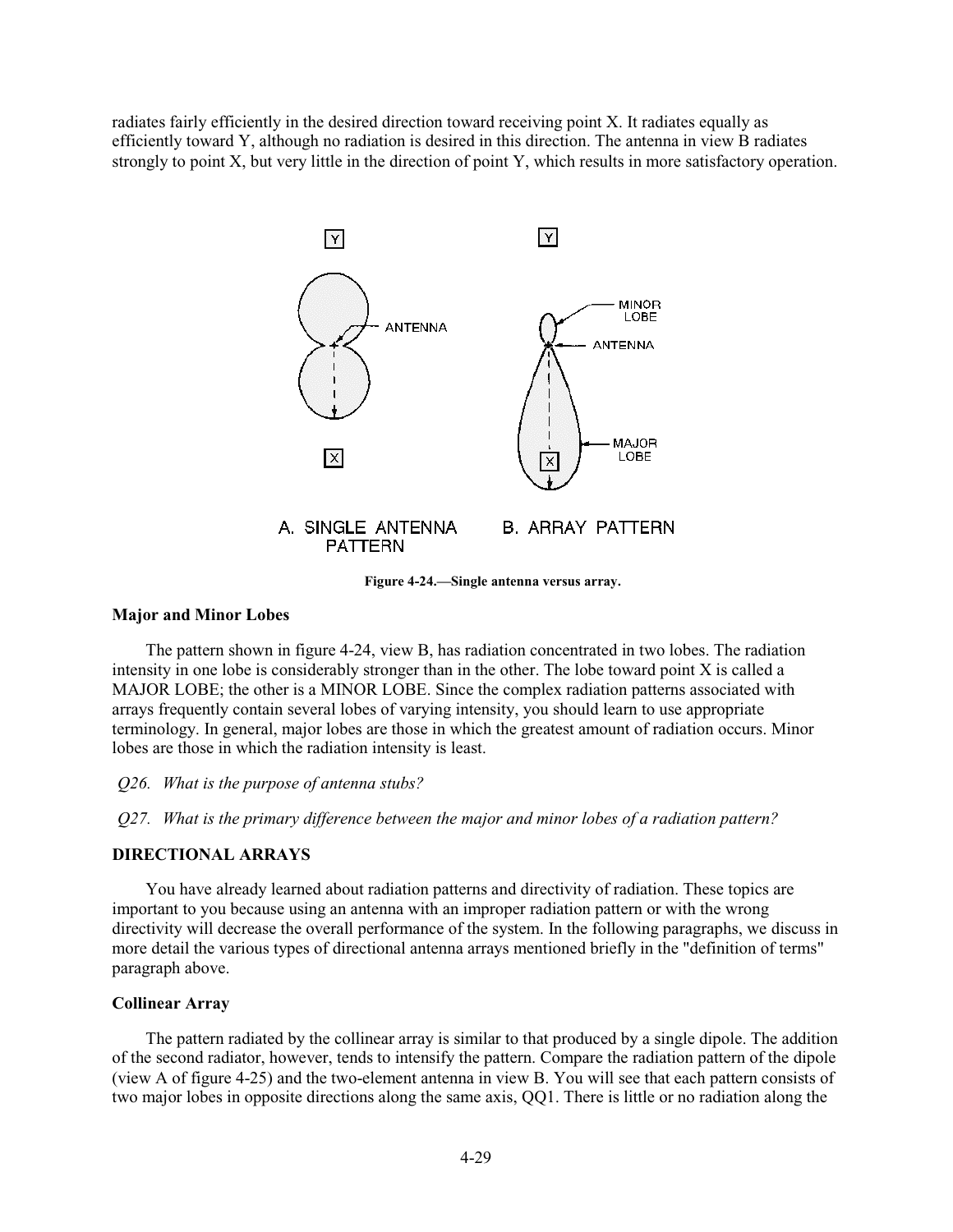PP1 axis. QQ1 represents the line of maximum propagation. You can see that radiation is stronger with an added element. The pattern in view B is sharper, or more directive, than that in view A. This means that the gain along the line of maximum energy propagation is increased and the beam width is decreased. As more elements are added, the effect is heightened, as shown in view C. Unimportant minor lobes are generated as more elements are added.



**Figure 4-25.—Single half-wave antenna versus two half-wave antennas in phase.** 

More than four elements are seldom used because accumulated losses cause the elements farther from the point of feeding to have less current than the nearer ones. This introduces an unbalanced condition in the system and impairs its efficiency. Space limitations often are another reason for restricting the number of elements. Since this type of array is in a single line, rather than in a vertically stacked arrangement, the use of too many elements results in an antenna several wavelengths long.

**RADIATION PATTERN**.—The characteristic radiation pattern of a given array is obtained at the frequency or band of frequencies at which the system is resonant. The gain and directivity characteristics are lost when the antenna is not used at or near this frequency and the array tunes too sharply. A collinear antenna is more effective than an end-fire array when used off its tuned frequency. This feature is considered when transmission or reception is to be over a wide frequency band. When more than two elements are used, this advantage largely disappears.

**LENGTH AND PHASING.—Although the 1/2 wavelength is the basis for the collinear element,** you will find that greater lengths are often used. Effective arrays of this type have been constructed in which the elements are 0.7 and even 0.8 wavelength long. This type of array provides efficient operation at more than one frequency or over a wider frequency range. Whatever length is decided upon, all of the elements in a particular array should closely adhere to that length. If elements of different lengths are combined, current phasing and distribution are changed, throwing the system out of balance and seriously affecting the radiation pattern.

- *Q28. What is the maximum number of elements ordinarily used in a collinear array?*
- *Q29. Why is the number of elements used in a collinear array limited?*
- *Q30. How can the frequency range of a collinear array be increased?*
- *Q31. How is directivity of a collinear array affected when the number of elements is increased?*

**SPACING**.—The lower relative efficiency of collinear arrays of many elements, compared with other multi-element arrays, relates directly to spacing and mutual impedance effects. Mutual impedance is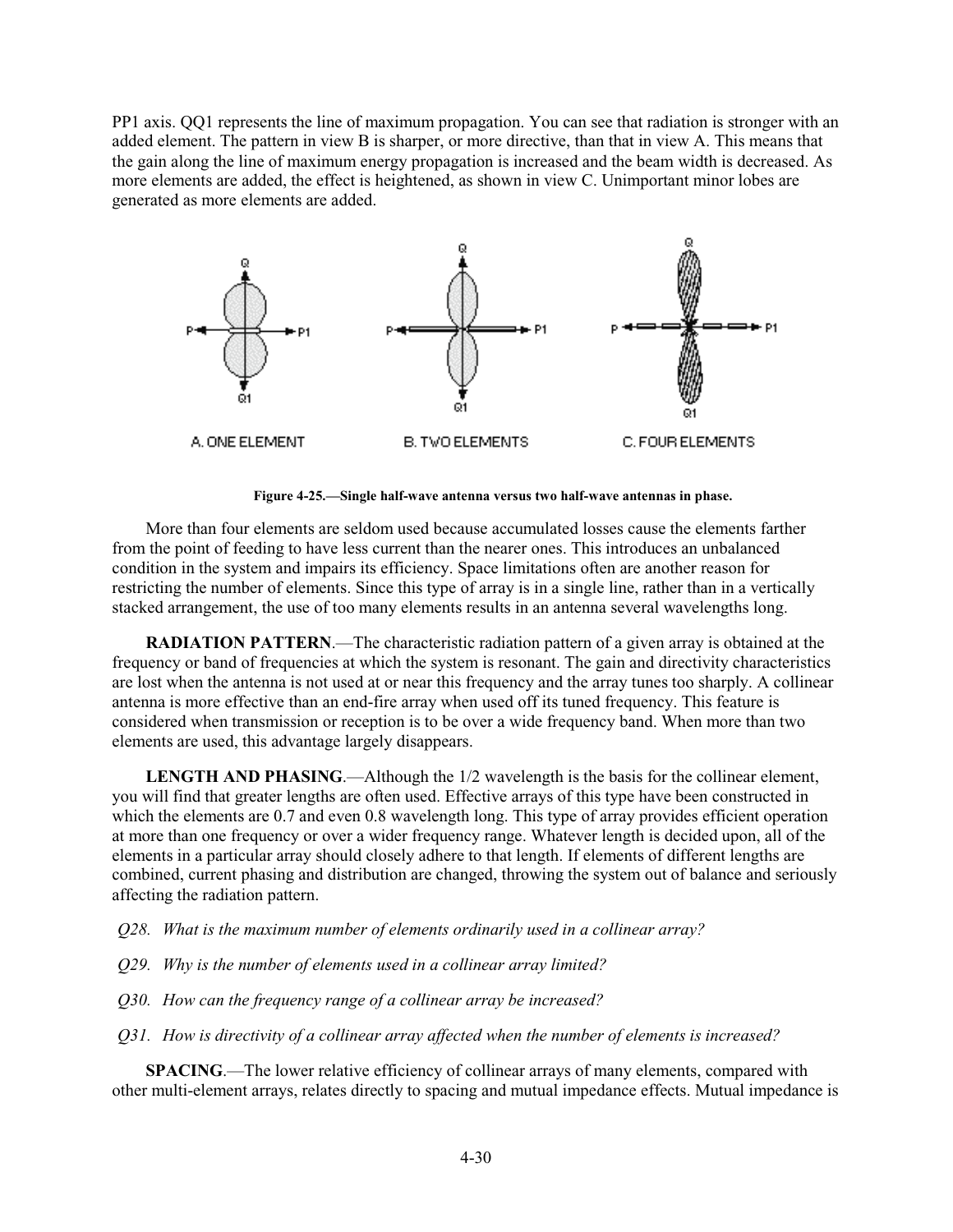an important factor to be considered when any two elements are parallel and are spaced so that considerable coupling is between them. There is very little mutual impedance between collinear sections. Where impedance does exist, it is caused by the coupling between the ends of adjacent elements. Placing the ends of elements close together is frequently necessary because of construction problems, especially where long lengths of wire are involved.

The effects of spacing and the advantages of proper spacing can be demonstrated by some practical examples. A collinear array consisting of two half-wave elements with 1/4-wavelength spacing between centers has a gain of 1.8 dB. If the ends of these same dipoles are separated so that the distance from center to center is 3/4 wavelengths and they are driven from the same source, the gain increases to approximately 2.9 dB.

A three-dipole array with negligible spacing between elements gives a gain of 3.3 dB. In other words, when two elements are used with wider spacing, the gain obtained is approximately equal to the gain obtainable from three elements with close spacing. The spacing of this array permits simpler construction, since only two dipoles are used. It also allows the antenna to occupy less space. Construction problems usually dictate small-array spacing.

#### **Broadside Arrays**

A broadside array is shown in figure 4-26, view A. Physically, it looks somewhat like a ladder. When the array and the elements in it are polarized horizontally, it looks like an upright ladder. When the array is polarized vertically, it looks like a ladder lying on one side (view B). View C is an illustration of the radiation pattern of a broadside array. Horizontally polarized arrays using more than two elements are not common. This is because the requirement that the bottom of the array be a significant distance above the earth presents construction problems. Compared with collinear arrays, broadside arrays tune sharply, but lose efficiency rapidly when not operated on the frequencies for which they are designed.



**Figure 4-26.—Typical broadside array.** 

**RADIATION PATTERN.**—Figure 4-27 shows an end view of two parallel half-wave antennas (A and B) operating in the same phase and located 1/2 wavelength apart. At a point (P) far removed from the antennas, the antennas appear as a single point. Energy radiating toward P from antenna A starts out in phase with the energy radiating from antenna B in the same direction. Propagation from each antenna travels over the same distance to point P, arriving there in phase. The antennas reinforce each other in this direction, making a strong signal available at P. Field strength measured at P is greater than it would be if the total power supplied to both antennas had been fed to a single dipole. Radiation toward point P1 is built up in the same manner.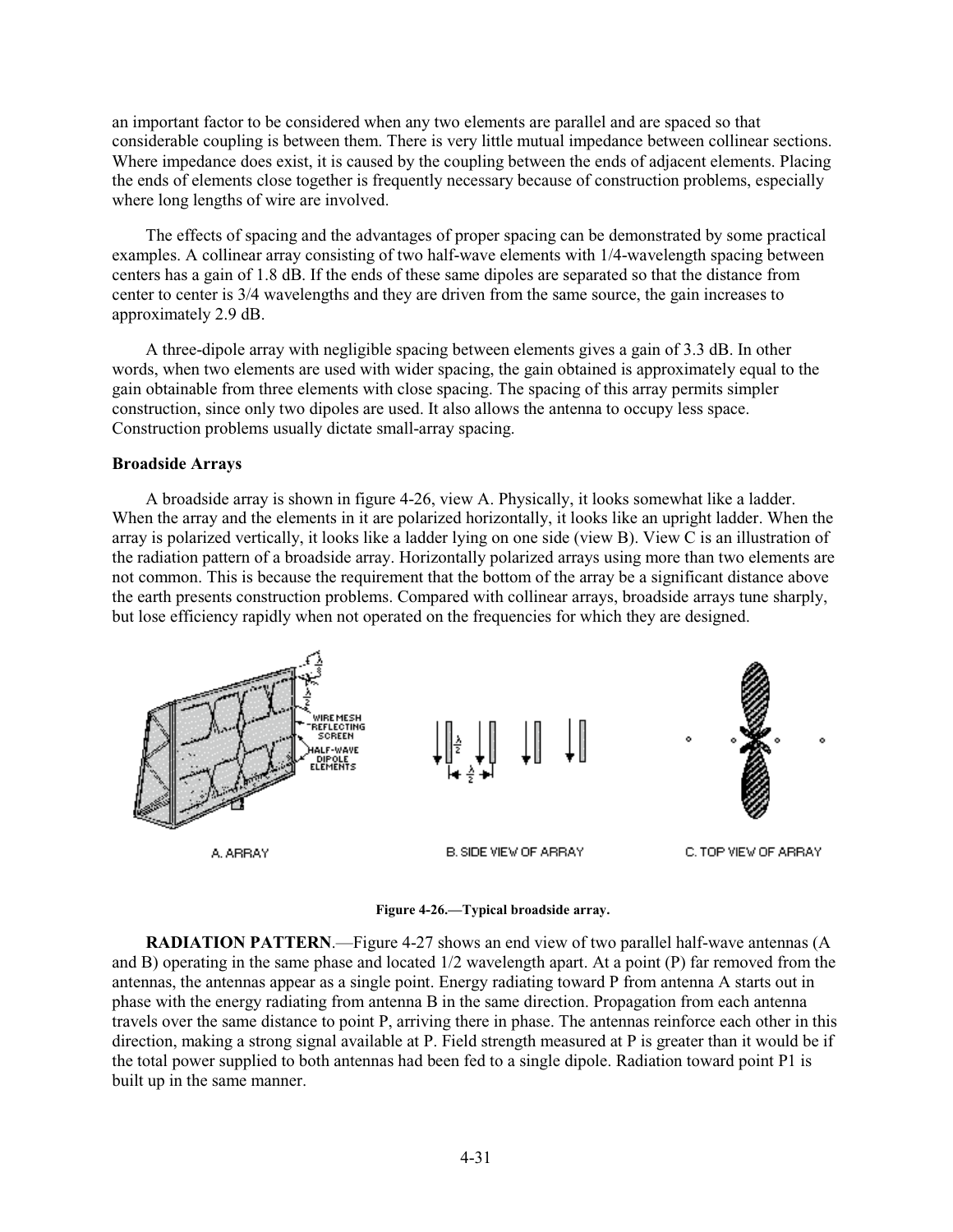

**Figure 4-27.—Parallel elements in phase.** 

Next consider a wavefront traveling toward point Q from antenna B. By the time it reaches antenna A, 1/2 wavelength away, 1/2 cycle has elapsed. Therefore energy from antenna B meets the energy from antenna A 180 degrees out of phase. As a result, the energy moving toward point Q from the two sources cancels. In a like manner, radiation from antenna A traveling toward point Q1 meets and cancels the radiation in the same direction from antenna B. As a result, little propagation takes place in either direction along the QQ1 axis. Most of the energy is concentrated in both directions along the PP1 axis. When both antenna elements are fed from the same source, the result is the basic broadside array.

When more than two elements are used in a broadside arrangement, they are all parallel and in the same plane, as shown in figure 4-26, view B. Current phase, indicated by the arrows, must be the same for all elements. The radiation pattern shown in figure 4-26, view C, is always bi-directional. This pattern is sharper than the one shown in figure 4-27 because of the additional two elements. Directivity and gain depend on the number of elements and the spacing between them.

**GAIN AND DIRECTIVITY**.—The physical disposition of dipoles operated broadside to each other allows for much greater coupling between them than can occur between collinear elements. Moving the parallel antenna elements closer together or farther apart affects the actual impedance of the entire array and the overall radiation resistance as well. As the spacing between broadside elements increases, the effect on the radiation pattern is a sharpening of the major lobes. When the array consists of only two dipoles spaced exactly 1/2 wavelength apart, no minor lobes are generated at all. Increasing the distance between the elements beyond that point, however, tends to throw off the phase relationship between the original current in one element and the current induced in it by the other element. The result is that, although the major lobes are sharpened, minor lobes are introduced, even with two elements. These, however, are not large enough to be of concern.

If you add the same number of elements to both a broadside array and a collinear array, the gain of the broadside array will be greater. Reduced radiation resistance resulting from the efficient coupling between dipoles accounts for most of this gain. However, certain practical factors limit the number of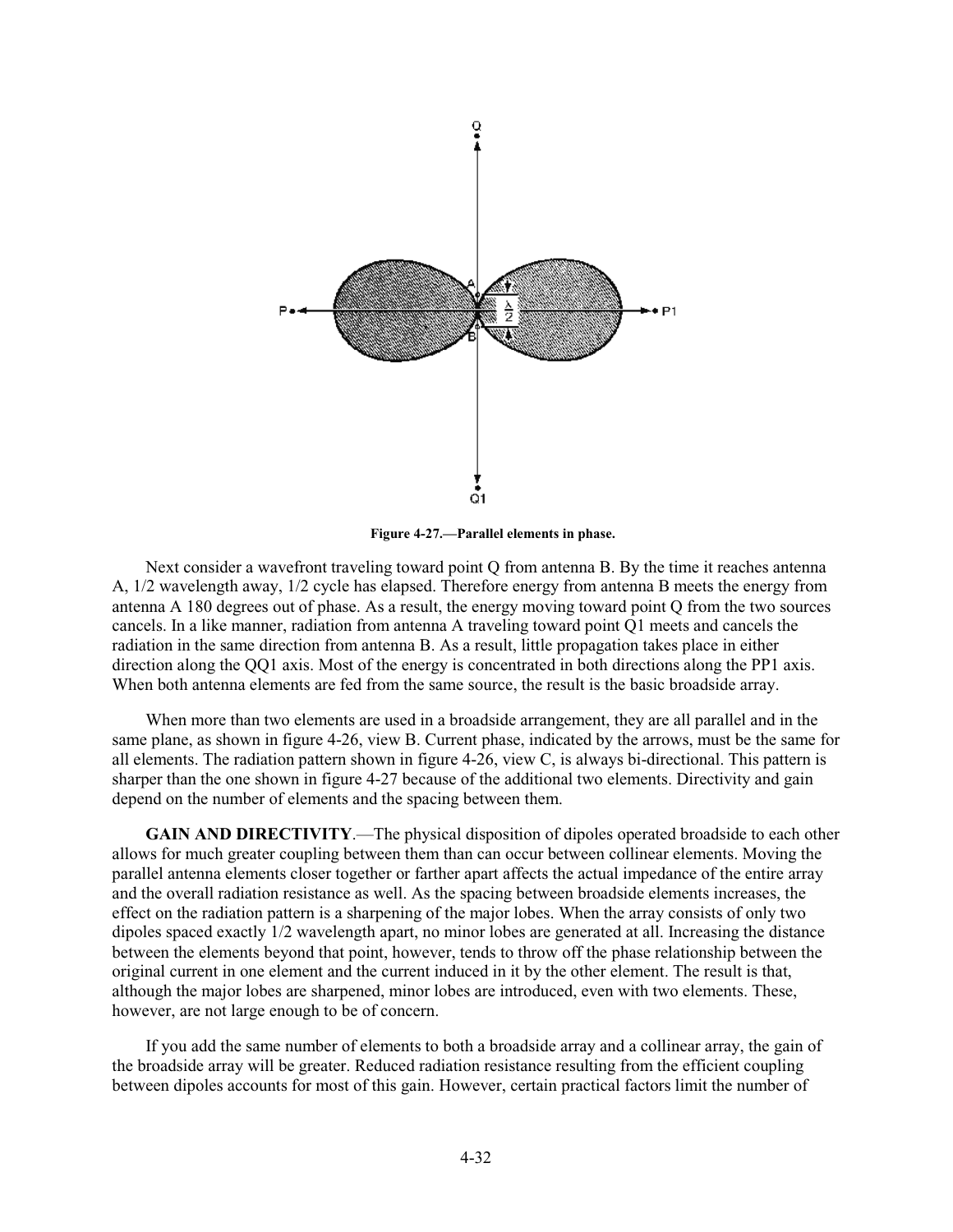elements that may be used. The construction problem increases with the number of elements, especially when they are polarized horizontally.

- *Q32. What is the primary cause of broadside arrays losing efficiency when not operating at their designed frequency?*
- *Q33. When more than two elements are used in a broadside array, how are the elements arranged?*
- *Q34. As the spacing between elements in a broadside array increases, what is the effect on the major lobes?*

#### **End-Fire Arrays**

An end-fire array looks similar to a broadside array. The ladder-like appearance is characteristic of both (fig. 4-28, view A). The currents in the elements of the end-fire array, however, are usually 180 degrees out of phase with each other as indicated by the arrows. The construction of the end-fire array is like that of a ladder lying on its side (elements horizontal). The dipoles in an end-fire array are closer together (1/8-wavelength to 1/4 -wavelength spacing) than they are for a broadside array.



**Figure 4-28.—Typical end-fire array.** 

Closer spacing between elements permits compactness of construction. For this reason an end-fire array is preferred to other arrays when high gain or sharp directivity is desired in a confined space. However, the close coupling creates certain disadvantages. Radiation resistance is extremely low, sometimes as low as 10 ohms, making antenna losses greater. The end-fire array is confined to a single frequency. With changes in climatic or atmospheric conditions, the danger of detuning exists.

**RADIATION PATTERN**.—The radiation pattern for a pair of parallel half-wave elements fed 180 degrees out of phase is shown in figure 4-29, view A. The elements shown are spaced 1/2 wavelength apart. In practice, smaller spacings are used. Radiation from elements L and M traveling toward point P begins 180 degrees out of phase. Moving the same distance over approximately parallel paths, the respective wavefronts from these elements remain 180 degrees out of phase. In other words, maximum cancellation takes place in the direction of P. The same condition is true for the opposite direction (toward P1). The P to P1 axis is the line of least radiation for the end-fire array.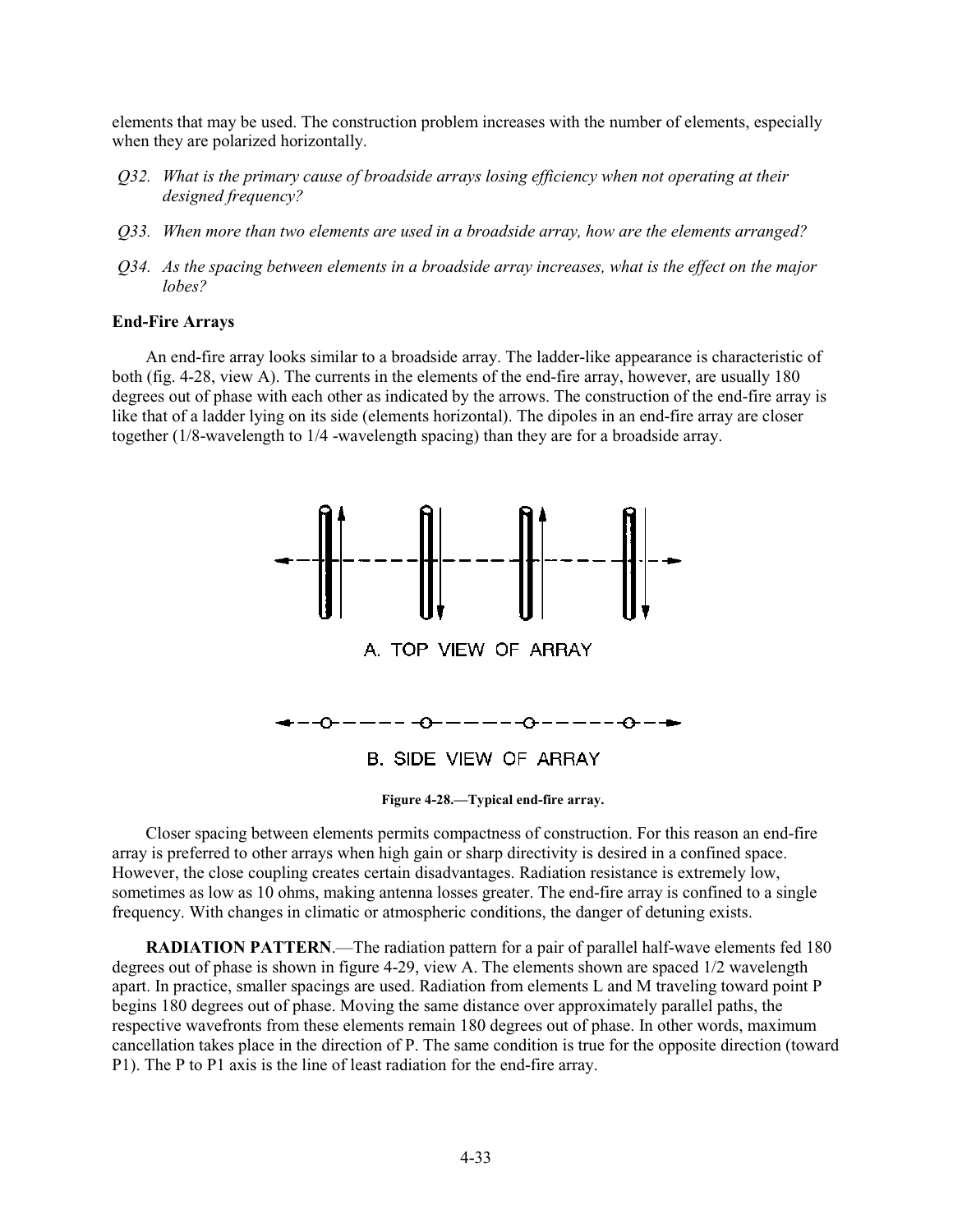

**Figure 4-29.—Parallel elements 180 degrees out of phase.** 

Consider what happens along the QQ1 axis. Energy radiating from element M toward Q reaches element L in about 1/2 cycle (180 degrees) after it leaves its source. Since element L was fed 180 degrees out of phase with element M, the wavefronts are now in the same phase and are both moving toward Q reinforcing each other. Similar reinforcement occurs along the same axis toward Q1. This simultaneous movement towards Q and Q1 develops a bi-directional pattern. This is not always true in end-fire operation. Another application of the end-fire principle is one in which the elements are spaced 1/4 wavelength apart and phased 90 degrees from each other to produce a unidirectional pattern.

In figure 4-29, view A, elements A and B are perpendicular to the plane represented by the page; therefore, only the ends of the antennas appear. In view B the antennas are rotated a quarter of a circle in space around the QQ1 axis so that they are seen in the plane of the elements themselves. Therefore, the PP1 axis, now perpendicular to the page, is not seen as a line. The RR1 axis, now seen as a line, is perpendicular to the PP1 axis as well as to the QQ1 axis. The end-fire array is directional in this plane also, although not quite as sharply. The reason for the greater broadness of the lobes can be seen by following the path of energy radiating from the midpoint of element B toward point S in view B. This energy passes the A element at one end after traveling slightly more than the perpendicular distance between the dipoles. Energy, therefore, does not combine in exact phase toward point S. Although maximum radiation cannot take place in this direction, energy from the two sources combines closely enough in phase to produce considerable reinforcement. A similar situation exists for wavefronts traveling toward T. However, the wider angle from Q to T produces a greater phase difference and results in a decrease in the strength of the combined wave.

Directivity occurs from either one or both ends of the end-fire array, along the axis of the array, as shown by the broken arrows in figure 4-28, view A; hence, the term *end-fire* is used.

The major lobe or lobes occur along the axis of the array. The pattern is sharper in the plane that is at right angles to the plane containing the elements (figure 4-29, view A). If the elements are not exact half-wave dipoles, operation is not significantly affected. However, because of the required balance of phase relationships and critical feeding, the array must be symmetrical. Folded dipoles, such as the one shown in figure 4-20, view A, are used frequently because the impedance at their terminals is higher. This is an effective way of avoiding excessive antenna losses. Another expedient to reduce losses is the use of tubular elements of wide diameter.

**GAIN AND DIRECTIVITY.—**In end-fire arrays, directivity increases with the addition of more elements and with spacings approaching the optimum. The directive pattern for a two-element,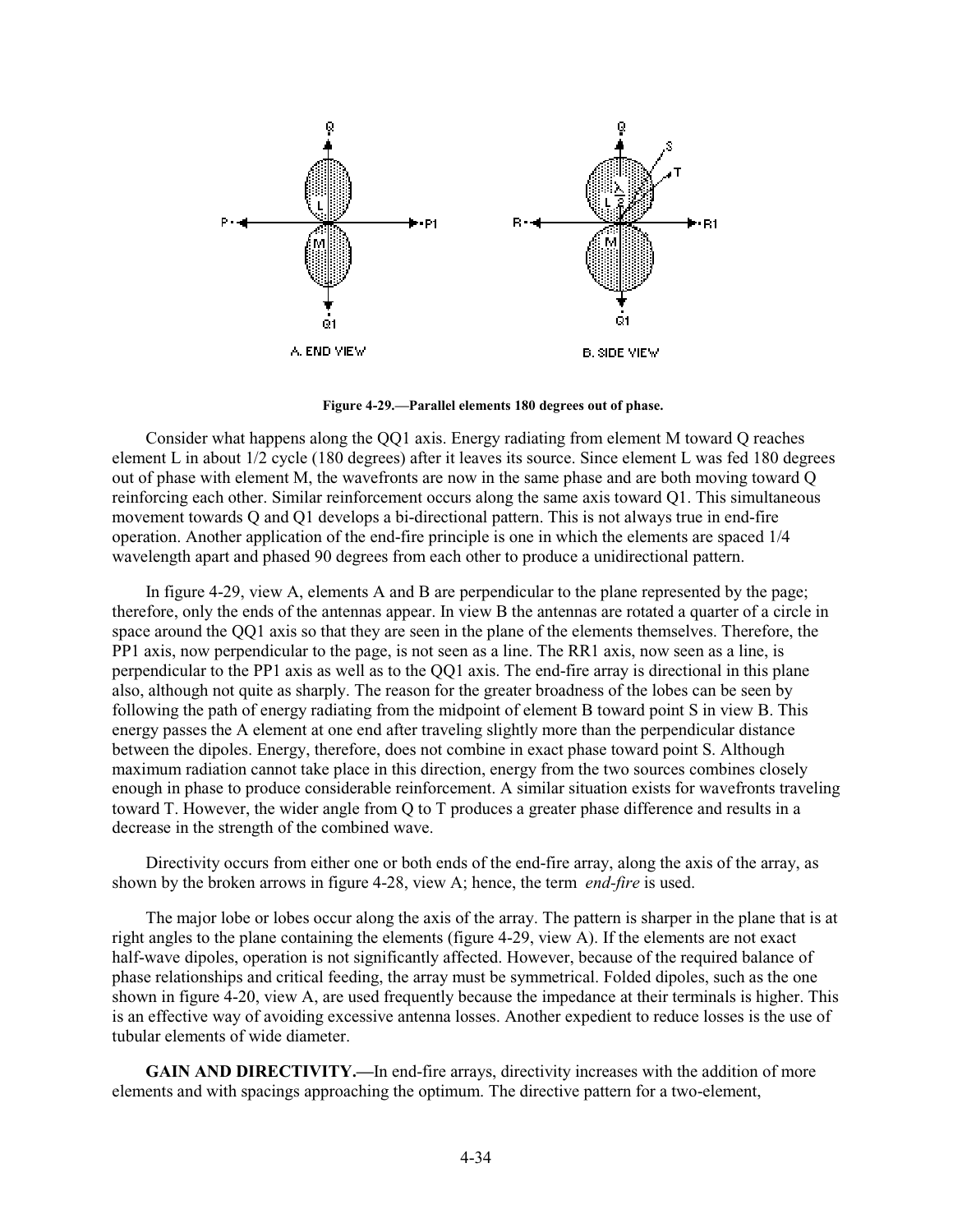bi-directional system is illustrated in figure 4-29. View A shows radiation along the array axis in a plane perpendicular to the dipoles, and view B shows radiation along the array axis in the plane of the elements. These patterns were developed with a 180-degree phase difference between the elements. Additional elements introduce small, minor lobes.

With a 90-degree phase difference in the energy fed to a pair of end-fire elements spaced approximately 1/4 wavelength apart, unidirectional radiation can be obtained. The pattern perpendicular to the plane of the two elements is shown in figure 4-30, view A. The pattern shown in view B, taken in the same plane, is for a six-element array with 90-degree phasing between adjacent elements. Since both patterns show relative gain only, the increase in gain produced by the six-element array is not evident. End-fire arrays are the only unidirectional arrays wholly made up of driven elements.



**Figure 4-30.—Unidirectional end-fire arrays.** 

- *Q35. What are some disadvantages of the end-fire array?*
- *Q36. Where does the major lobe in the end-fire array occur?*
- *Q37. To maintain the required balance of phase relationships and critical feeding, how must the end-fire array be constructed?*

## **Parasitic Arrays**

If a small light bulb were placed in the center of a large room, the illumination would be very poor. However, if a reflector were placed behind the bulb, the space in front of the reflector would be brighter and the space behind the reflector would be dimmer. The light rays would be concentrated. Also, if a lens were placed in front of the bulb, the light would be even more concentrated and a very bright spot would appear on the wall in front of the lens. A flashlight is a practical combination of the small bulb, the reflector, and the lens. The energy from an antenna can be reflected and concentrated in a similar manner.

Although we do not usually discuss the gain of a flashlight, we can continue the comparison of an antenna and a flashlight to explain the meaning of antenna gain. Suppose the spot on the wall in front of the flashlight becomes 10 times brighter than it was when only the open bulb was used. The lens and reflector have then produced a 10-fold gain in light. For antennas, the simple half-wave antenna corresponds to the open bulb in the flashlight. Suppose an antenna system concentrates the radio waves so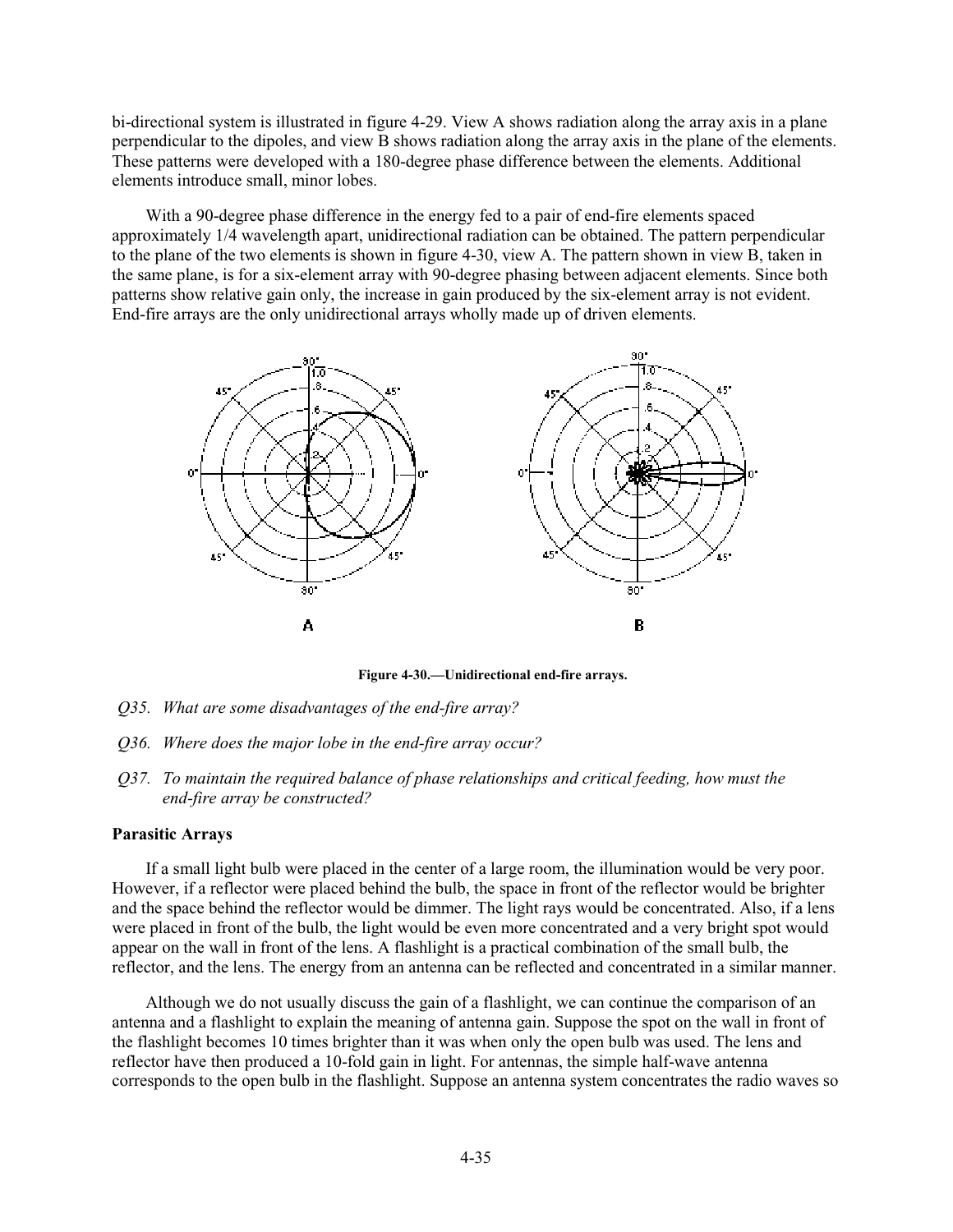that at a particular point the field strength is 10 times more than it would be at the same distance from a half-wave antenna. The antenna system is then said to have a gain of 10.

Parasitic arrays represent another method of achieving high antenna gains. A parasitic array consists of one or more parasitic elements placed in parallel with each other and, in most cases, at the same line-of-sight level. The parasitic element is fed inductively by radiated energy coming from the driven element connected to the transmitter. It is in NO way connected directly to the driven element.

When the parasitic element is placed so that it radiates away from the driven element, the element is a director. When the parasitic element is placed so that it radiates toward the driven element, the parasitic element is a reflector.

The directivity pattern resulting from the action of parasitic elements depends on two factors. These are (1) the tuning, determined by the length of the parasitic element; and (2) the spacing between the parasitic and driven elements. To a lesser degree, it also depends on the diameter of the parasitic element, since diameter has an effect on tuning.

**OPERATION**.—When a parasitic element is placed a fraction of a wavelength away from the driven element and is of approximately resonant length, it will re-radiate the energy it intercepts. The parasitic element is effectively a tuned circuit coupled to the driven element, much as the two windings of a transformer are coupled together. The radiated energy from the driven element causes a voltage to be developed in the parasitic element, which, in turn, sets up a magnetic field. This magnetic field extends over to the driven element, which then has a voltage induced in it. The magnitude and phase of the induced voltage depend on the length of the parasitic element and the spacing between the elements. In actual practice the length and spacing are arranged so that the phase and magnitude of the induced voltage cause a unidirectional, horizontal-radiation pattern and an increase in gain.

In the parasitic array in figure 4-31, view A, the parasitic and driven elements are spaced 1/4 wavelength apart. The radiated signal coming from the driven element strikes the parasitic element after 1/4 cycle. The voltage developed in the parasitic element is 180 degrees out of phase with that of the driven element. This is because of the distance traveled (90 degrees) and because the induced current lags the inducing flux by 90 degrees  $(90 + 90 = 180$  degrees). The magnetic field set up by the parasitic element induces a voltage in the driven element 1/4 cycle later because the spacing between the elements is 1/4 wavelength. This induced voltage is in phase with that in the driven element and causes an increase in radiation in the direction indicated in figure 4-31, view A. Since the direction of the radiated energy is stronger in the direction away from the parasitic element (toward the driven element), the parasitic element is called a reflector. The radiation pattern as it would appear if you were looking down on the antenna is shown in view B. The pattern as it would look if viewed from the ends of the elements is shown in view C.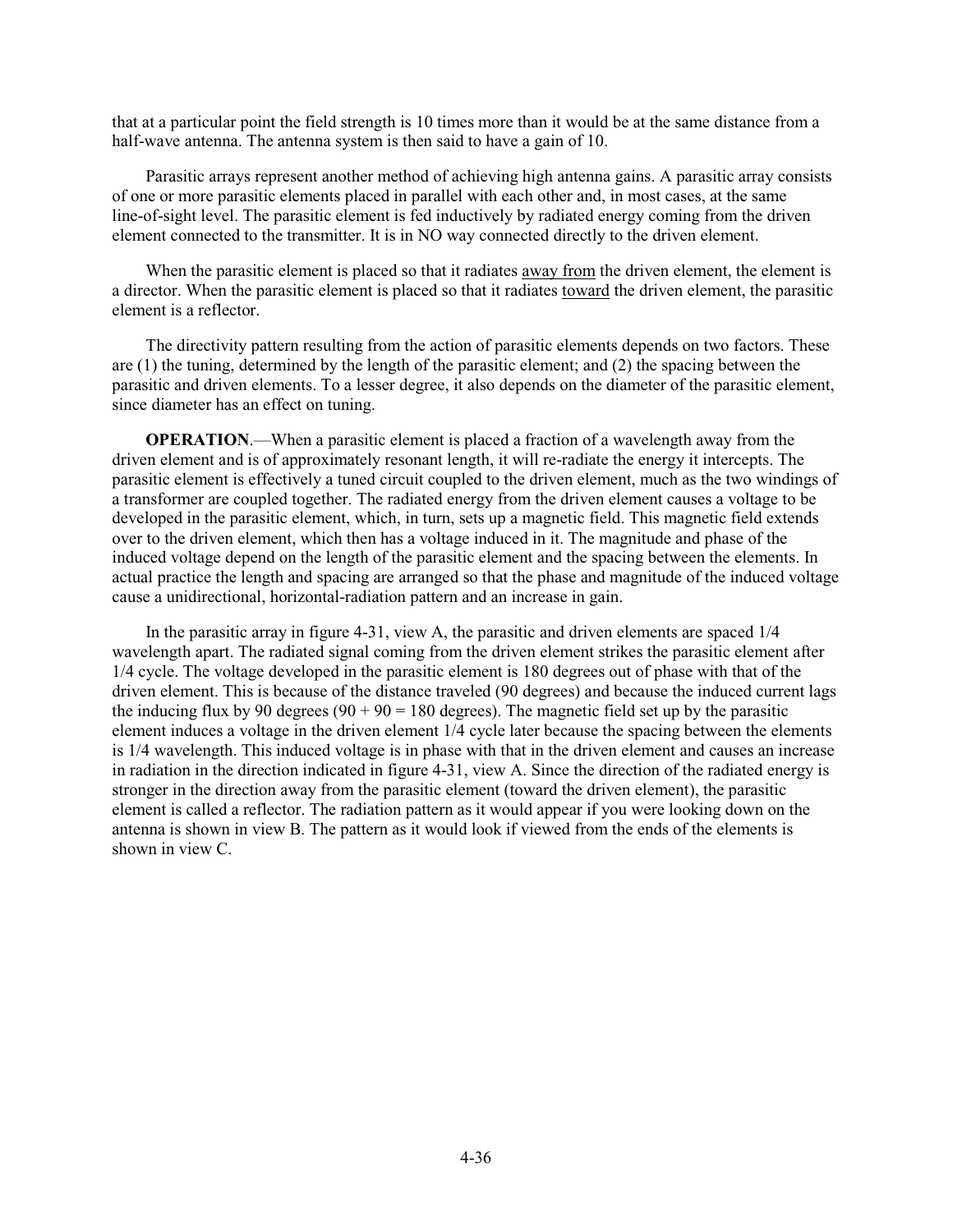

**Figure 4-31.—Patterns obtained using a reflector with proper spacing.** 

Because the voltage induced in the reflector is 180 degrees out of phase with the signal produced at the driven element, a reduction in signal strength exists behind the reflector. Since the magnitude of an induced voltage never quite equals that of the inducing voltage, even in very closely coupled circuits, the energy behind the reflector (minor lobe) is not reduced to 0.

The spacing between the reflector and the driven element can be reduced to about 15 percent of a wavelength. The parasitic element must be made electrically inductive before it will act as a reflector. If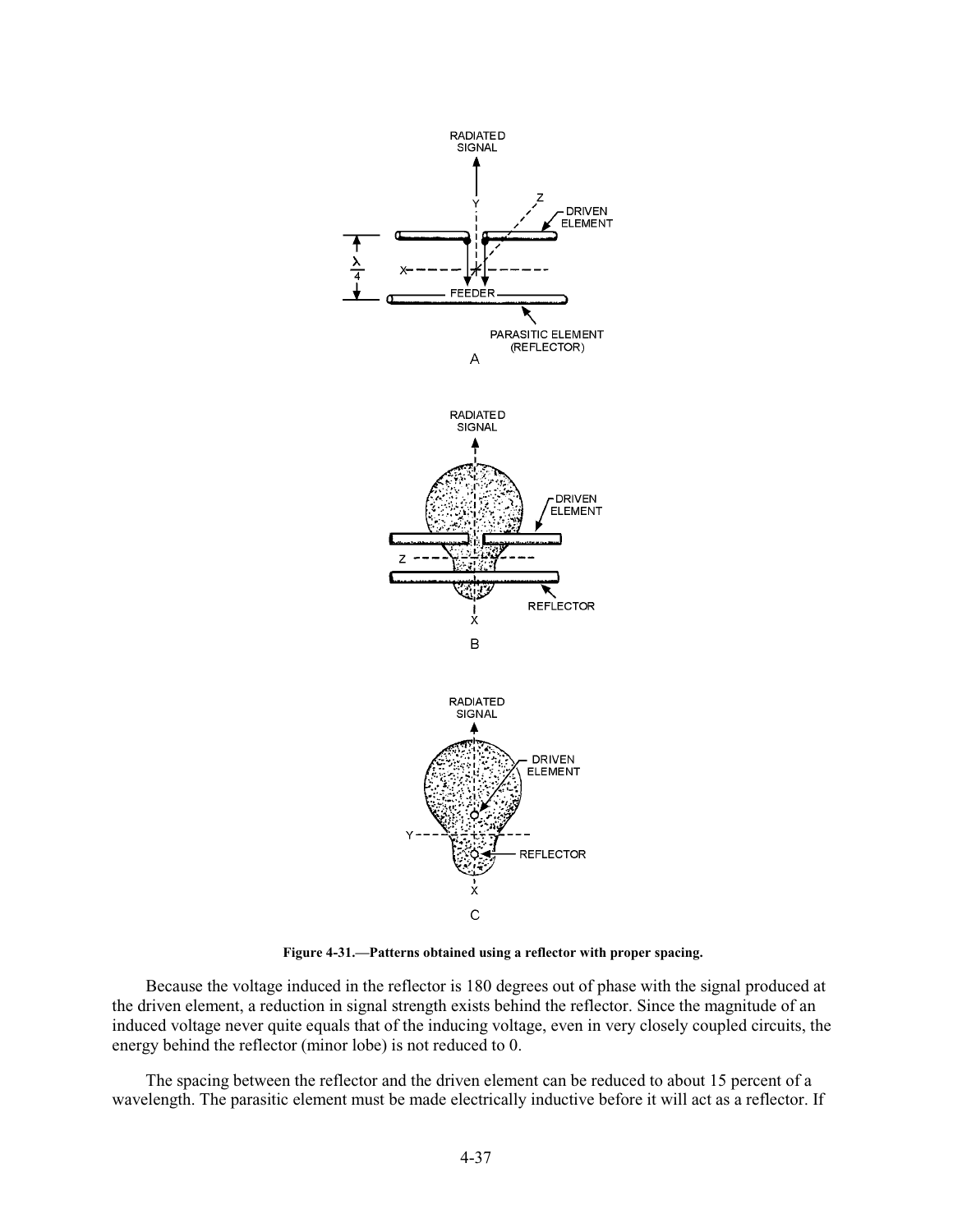this element is made about 5 percent longer than 1/2 wavelength, it will act as a reflector when the spacing is 15 percent of a wavelength.

Changing the spacing and length can change the radiation pattern so that maximum radiation is on the same side of the driven element as the parasitic element. In this instance the parasitic element is called a director.

Combining a reflector and a director with the driven element causes a decrease in back radiation and an increase in directivity. This combination results in the two main advantages of a parasitic array unidirectivity and increased gain. If the parasitic array is rotated, it can pick up or transmit in different directions because of the reduction of transmitted energy in all but the desired direction. An antenna of this type is called a ROTARY ARRAY. Size for size, both the gain and directivity of parasitic arrays are greater than those of driven arrays. The disadvantage of parasitic arrays is that their adjustment is critical and they do not operate over a wide frequency range.

**GAIN AND DIRECTIVITY**.—Changing the spacing between either the director or the reflector and the driven element results in a change in the radiation pattern. More gain and directivity are obtained by changing the length of the parasitic elements.

The FRONT-TO-BACK RATIO of an array is the proportion of energy radiated in the principal direction of radiation to the energy radiated in the opposite direction. A high front-to-back ratio is desirable because this means that a minimum amount of energy is radiated in the undesired direction. Since completely suppressing all such radiation is impossible, an infinite ratio cannot be achieved. In actual practice, however, rather high values can be attained. Usually the length and spacing of the parasitic elements are adjusted so that a maximum front-to-back ratio is obtained, rather than maximum gain in the desired direction.

- *Q38. What two factors determine the directivity pattern of the parasitic array?*
- *Q39. What two main advantages of a parasitic array can be obtained by combining a reflector and a director with the driven element?*
- *Q40. The parasitic array can be rotated to receive or transmit in different directions. What is the name given to such an antenna?*
- *Q41. What are the disadvantages of the parasitic array?*

## **Multielement Parasitic Array**

A MULTIELEMENT PARASITIC array is one that contains two or more parasitic elements with the driven element. If the array contains two parasitic elements (a reflector and a director) in addition to the driven element, it is usually known as a THREE-ELEMENT ARRAY. If three parasitic elements are used, the array is known as a FOUR-ELEMENT ARRAY, and so on. Generally speaking, if more parasitic elements are added to a three-element array, each added element is a director. The field behind a reflector is so small that additional reflectors would have little effect on the overall radiation pattern. In radar, from one to five directors are used.

**CONSTRUCTION**.—The parasitic elements of a multi-element parasitic array usually are positioned as shown in figure 4-32, views A and B. Proper spacings and lengths are determined experimentally. A folded dipole (view B) is often used as the driven element to obtain greater values of radiation resistance.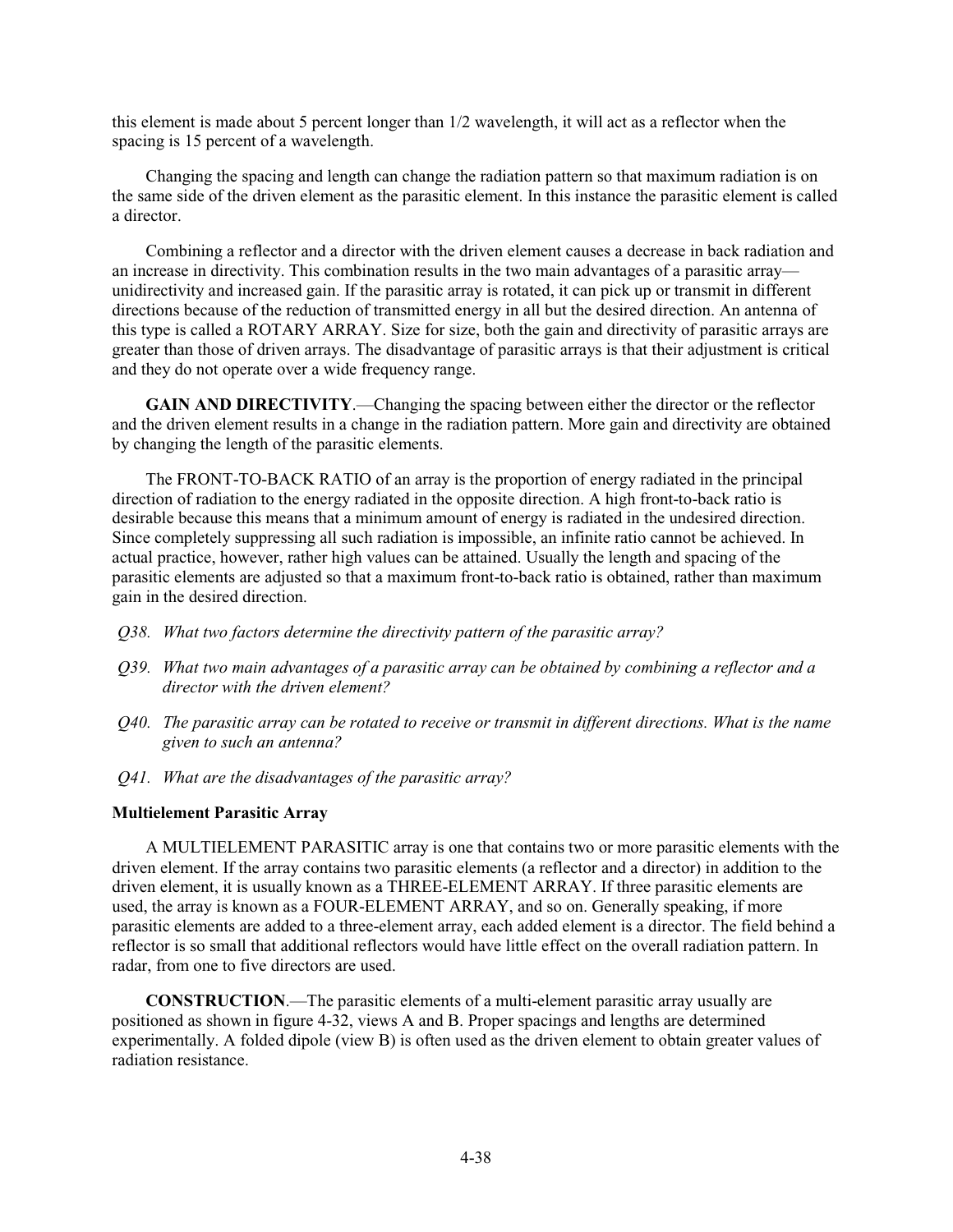

**Figure 4-32.—Yagi antenna.** 

**YAGI ANTENNAS**.—An example of a multielement parasitic array is the YAGI ANTENNA (figure 4-32, views A and B). The spacings between the elements are not uniform. The radiation from the different elements arrives in phase in the forward direction, but out of phase by various amounts in the other directions.

The director and the reflector in the Yagi antenna are usually welded to a conducting rod or tube at their centers. This support does not interfere with the operation of the antenna. Since the driven element is center-fed, it is not welded to the supporting rod. The center impedance can be increased by using a folded dipole as the driven element.

The Yagi antenna shown in figure 4-32, view A, has three directors. In general, the greater number of parasitic elements used, the greater the gain. However, a greater number of such elements causes the array to have a narrower frequency response as well as a narrower beamwidth. Therefore, proper adjustment of the antenna is critical. The gain does not increase directly with the number of elements used. For example, a three-element Yagi array has a relative power gain of 5 dB. Adding another director results in a 2 dB increase. Additional directors have less and less effect.

A typical Yagi array used for receiving and transmitting energy is shown with a support frame in figure 4-33. This antenna is used by the military services. It operates at frequencies of from 12 to 50 megahertz and consists of two separate arrays (one high-frequency and one low-frequency antenna array) mounted on one frame. The various elements are indicated in the figure. The high-frequency (hf) array consists of one reflector, one driven element, and two directors; the low-frequency (lf) array has the same arrangement with one less director. The lengths of the elements in the high-frequency array are shorter than those in the low-frequency array. The physical lengths of the elements in the individual arrays are equal, but the electrical lengths can be varied by means of the tuning stubs at the center of the elements. The array can be rotated in any desired direction by a remotely controlled, electrically driven, antenna rotator.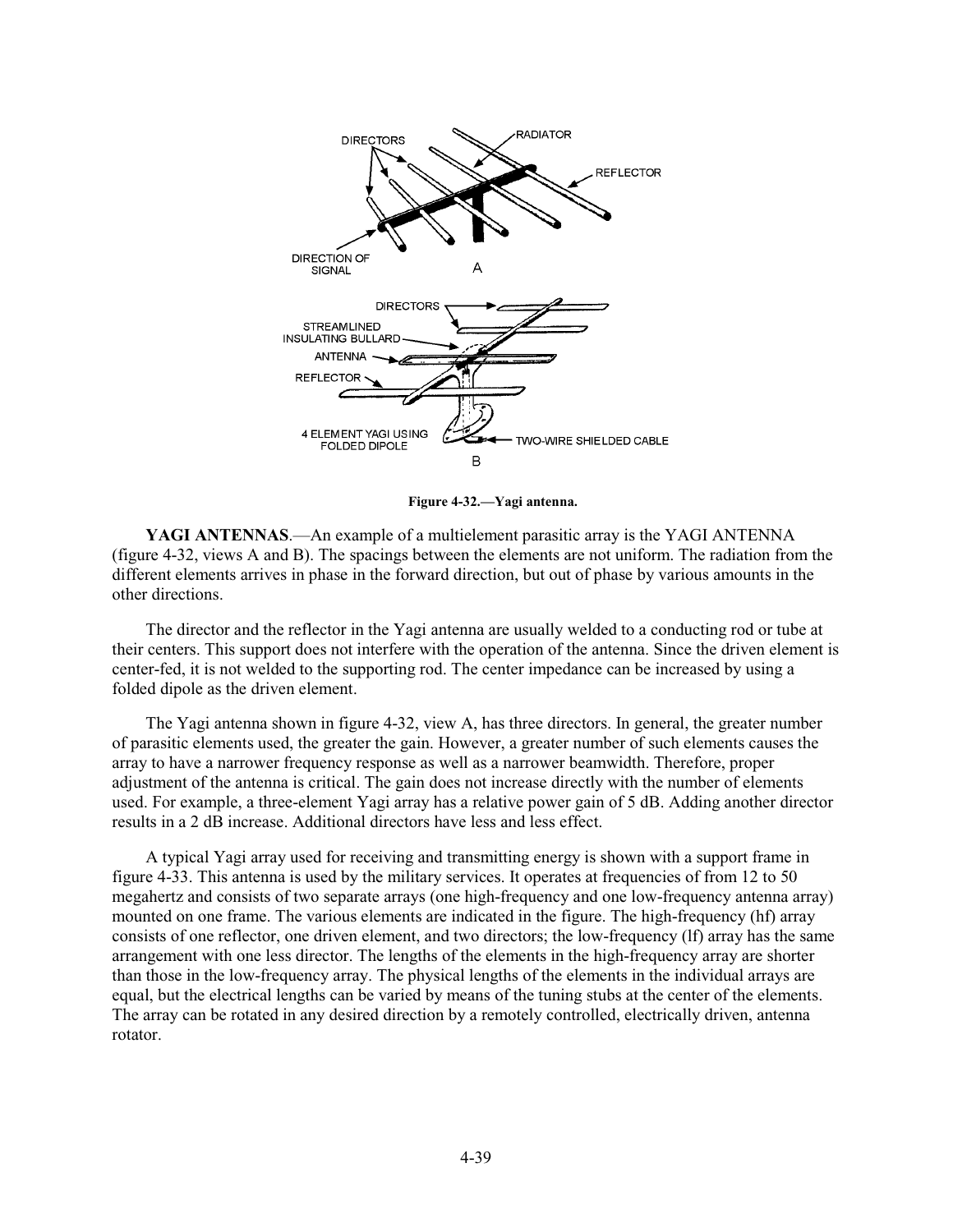

**Figure 4-33.—A typical parasitic array used for transmitting and receiving.** 

- *Q42. What is the advantage of adding parasitic elements to a Yagi array?*
- *Q43. The Yagi antenna is an example of what type of array?*

## **SPECIAL ANTENNAS**

In this section we will cover some special communications and radar antennas. Some of these antennas we touch on briefly since they are covered thoroughly in other courses.

Previously discussed antennas operate with standing waves of current and voltage along the wires. This section deals principally with antenna systems in which the current is practically uniform in all parts of the antenna. In its basic form, such an antenna consists of a single wire grounded at the far end through a resistor. The resistor has a value equal to the characteristic impedance of the antenna. This termination, just as in the case of an ordinary transmission line, eliminates standing waves. The current, therefore, decreases uniformly along the wire as the terminated end is approached. This decrease is caused by the loss of energy through radiation. The energy remaining at the end of the antenna is dissipated in the terminating resistor. For such an antenna to be a good radiator, its length must be fairly long. Also, the wire must not be too close to the ground. The return path through the ground will cause cancellation of the radiation. If the wire is sufficiently long, it will be practically nonresonant over a wide range of operating frequencies.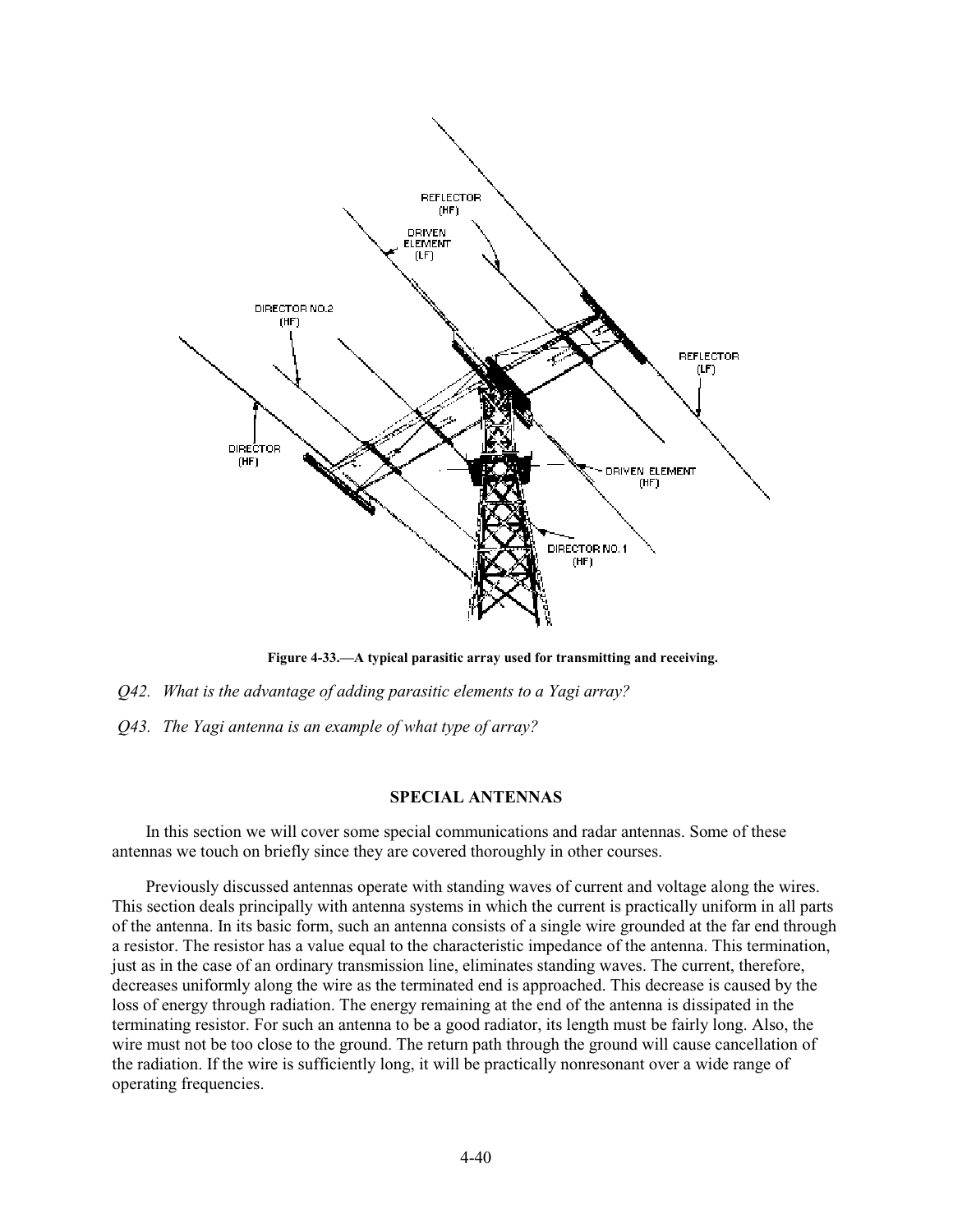## **LONG-WIRE ANTENNA**

A LONG-WIRE ANTENNA is an antenna that is a wavelength or longer at the operating frequency. In general, the gain achieved with long-wire antennas is not as great as the gain obtained from the multielement arrays studied in the previous section. But the long-wire antenna has advantages of its own. The construction of long-wire antennas is simple, both electrically and mechanically, with no particularly critical dimensions or adjustments. The long-wire antenna will work well and give satisfactory gain and directivity over a frequency range up to twice the value for which it was cut. In addition, it will accept power and radiate it efficiently on any frequency for which its overall length is not less than approximately 1/2 wavelength. Another factor is that long-wire antennas have directional patterns that are sharp in both the horizontal and vertical planes. Also, they tend to concentrate the radiation at the low vertical angles. Another type of long-wire antenna is the BEVERAGE ANTENNA, also called a WAVE ANTENNA. It is a horizontal, long-wire antenna designed especially for the reception and transmission of low-frequency, vertically polarized ground waves. It consists of a single wire, two or more wavelengths long, supported 3 to 6 meters above the ground, and terminated in its characteristic impedance, as shown in figure 4-34.



**Figure 4-34.—Beverage antenna.** 



*Q45. What is another name for the Beverage antenna?* 

## **V ANTENNA**

A V ANTENNA is a bi-directional antenna used widely in military and commercial communications. It consists of two conductors arranged to form a V. Each conductor is fed with currents of opposite polarity.

The V is formed at such an angle that the main lobes reinforce along the line bisecting the V and make a very effective directional antenna (see figure 4-35). Connecting the two-wire feed line to the apex of the V and exciting the two sides of the V 180 degrees out of phase cause the lobes to add along the line of the bisector and to cancel in other directions, as shown in figure 4-36. The lobes are designated 1, 2, 3, and 4 on leg AA', and 5, 6, 7, and 8 on leg BB'. When the proper angle between AA' and BB' is chosen, lobes 1 and 4 have the same direction and combine with lobes 7 and 6, respectively. This combination of two major lobes from each leg results in the formation of two stronger lobes, which lie along an imaginary line bisecting the enclosed angle. Lobes 2, 3, 5, and 8 tend to cancel each other, as do the smaller lobes, which are approximately at right angles to the wire legs of the V. The resultant waveform pattern is shown at the right of the V antenna in figure 4-36.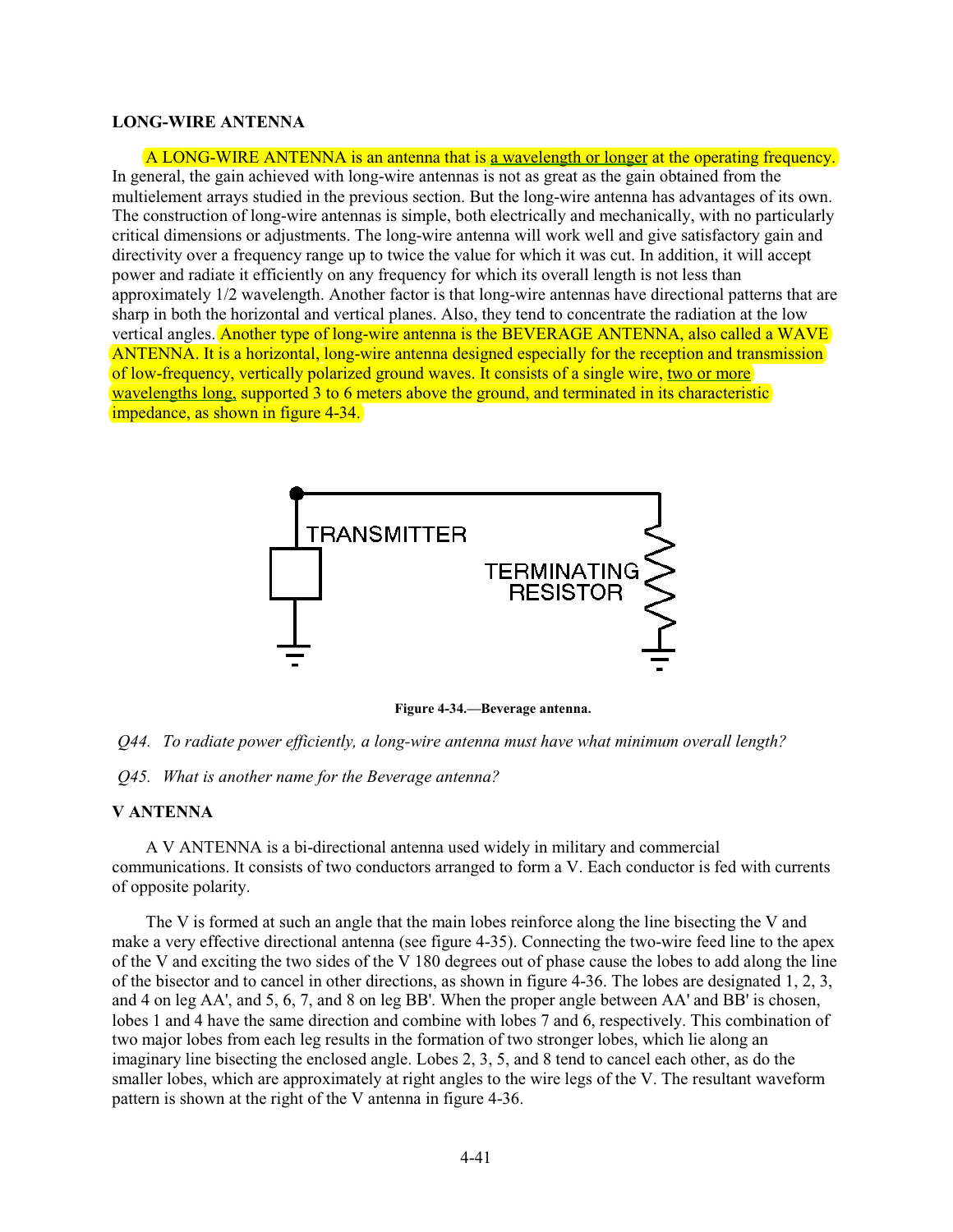

**Figure 4-35.—Basic V antenna.** 



**Figure 4-36.—Formation of directional radiation pattern from a resonant V antenna.** 

*Q46. What is the polarity of the currents that feed the V antenna?* 

# **RHOMBIC ANTENNA**

The highest development of the long-wire antenna is the RHOMBIC ANTENNA (see figure 4-37). It consists of four conductors joined to form a rhombus, or diamond shape. The antenna is placed end to end and terminated by a noninductive resistor to produce a uni-directional pattern. A rhombic antenna can be made of two obtuse-angle V antennas that are placed side by side, erected in a horizontal plane, and terminated so the antenna is nonresonant and unidirectional.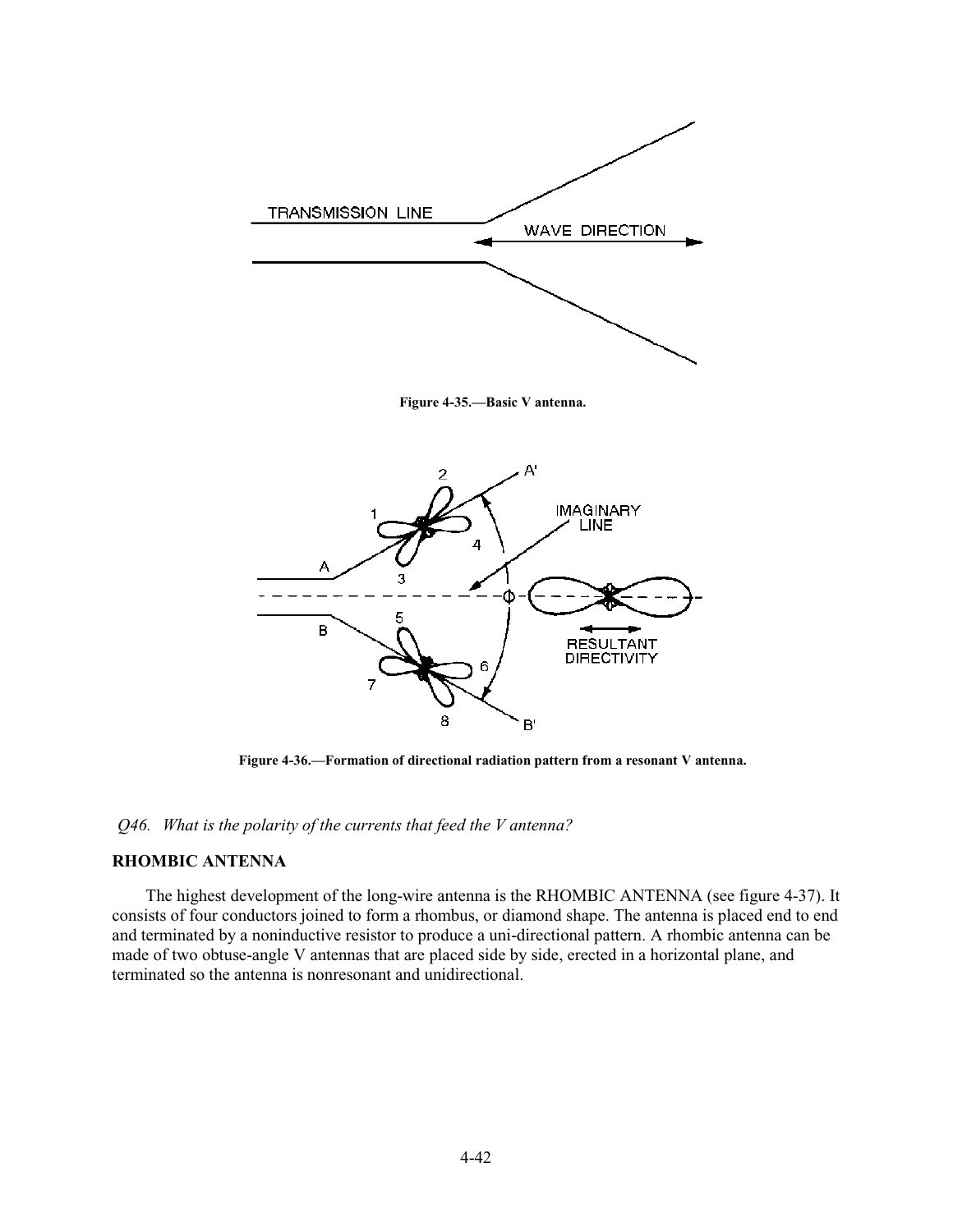

**Figure 4-37.—Basic rhombic antenna.** 

The rhombic antenna is WIDELY used for long-distance, high-frequency transmission and reception. It is one of the most popular fixed-station antennas because it is very useful in point-to-point communications.

#### **Advantages**

The rhombic antenna is useful over a wide frequency range. Although some changes in gain, directivity, and characteristic impedance do occur with a change in operating frequency, these changes are small enough to be neglected.

The rhombic antenna is much easier to construct and maintain than other antennas of comparable gain and directivity. Only four supporting poles of common heights from 15 to 20 meters are needed for the antenna.

The rhombic antenna also has the advantage of being noncritical as far as operation and adjustment are concerned. This is because of the broad frequency characteristics of the antenna.

Still another advantage is that the voltages present on the antenna are much lower than those produced by the same input power on a resonant antenna. This is particularly important when high transmitter powers are used or when high-altitude operation is required.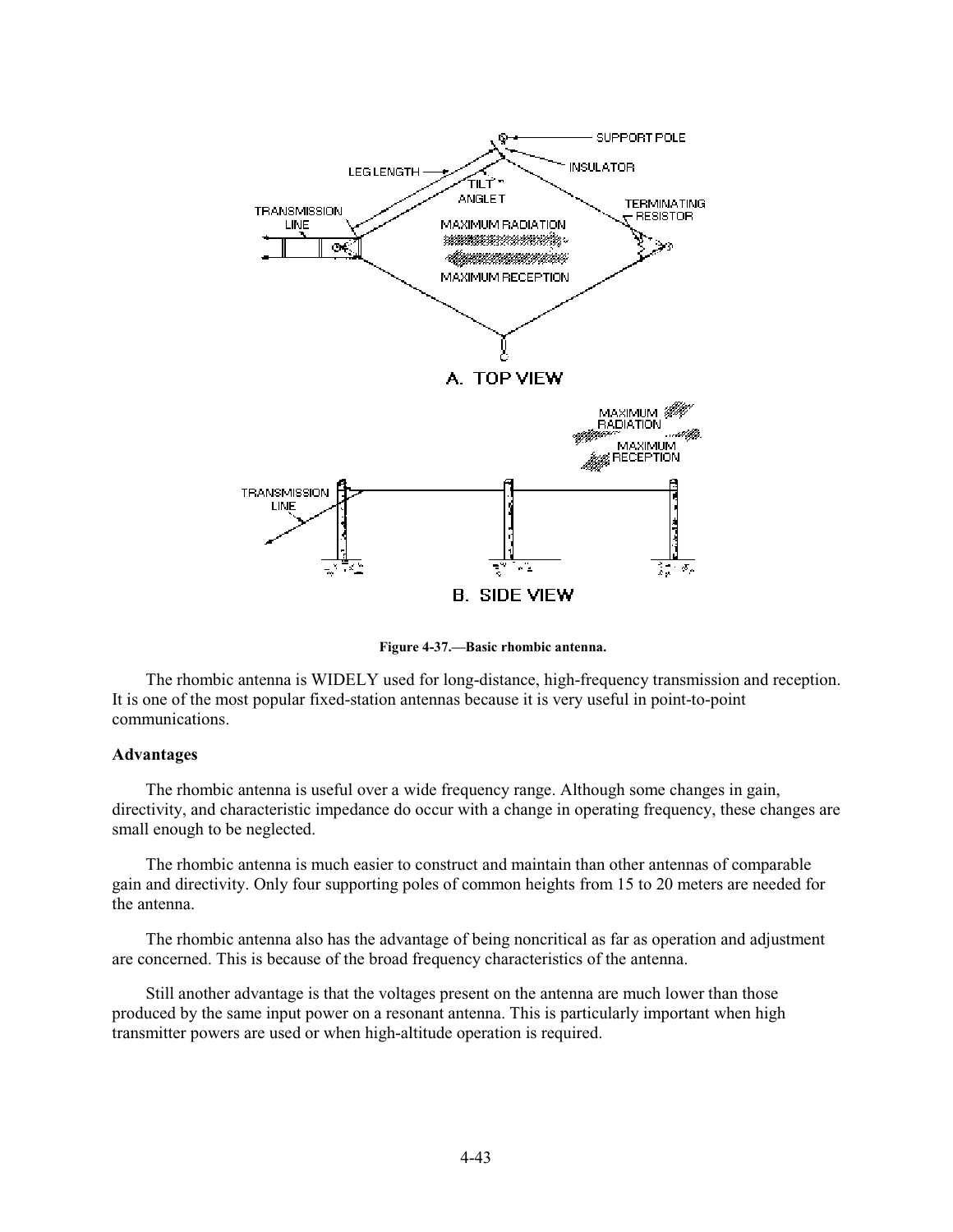#### **Disadvantages**

The rhombic antenna is not without its disadvantages. The principal one is that a fairly large antenna site is required for its erection. Each leg is made at least 1 or 2 wavelengths long at the lowest operating frequency. When increased gain and directivity are required, legs of from 8 to 12 wavelengths are used. These requirements mean that high-frequency rhombic antennas have wires of several hundred feet in length. Therefore, they are used only when a large plot of land is available.

Another disadvantage is that the horizontal and vertical patterns depend on each other. If a rhombic antenna is made to have a narrow horizontal beam, the beam is also lower in the vertical direction. Therefore, obtaining high vertical-angle radiation is impossible except with a very broad horizontal pattern and low gain. Rhombic antennas are used, however, for long-distance sky wave coverage at the high frequencies. Under these conditions low vertical angles of radiation (less than 20 degrees) are desirable. With the rhombic antenna, a considerable amount of the input power is dissipated uselessly in the terminating resistor. However, this resistor is necessary to make the antenna unidirectional. The great gain of the antenna more than makes up for this loss.

#### **Radiation Patterns**

Figure 4-38 shows the individual radiation patterns produced by the four legs of the rhombic antenna and the resultant radiation pattern. The principle of operation is the same as for the V and the half-rhombic antennas.



A. INDIVIDUAL RADIATION PATTERNS

# **B. RESULTANT RADIATION PATTERNS**

#### **Figure 4-38.—Formation of a rhombic antenna beam.**

## **Terminating Resistor**

The terminating resistor plays an important part in the operation of the rhombic antenna. Upon it depend the unidirectivity of the antenna and the lack of resonance effects. An antenna should be properly terminated so it will have a constant impedance at its input. Terminating the antenna properly will also allow it to be operated over a wide frequency range without the necessity for changing the coupling adjustments at the transmitter. Discrimination against signals coming from the rear is of great importance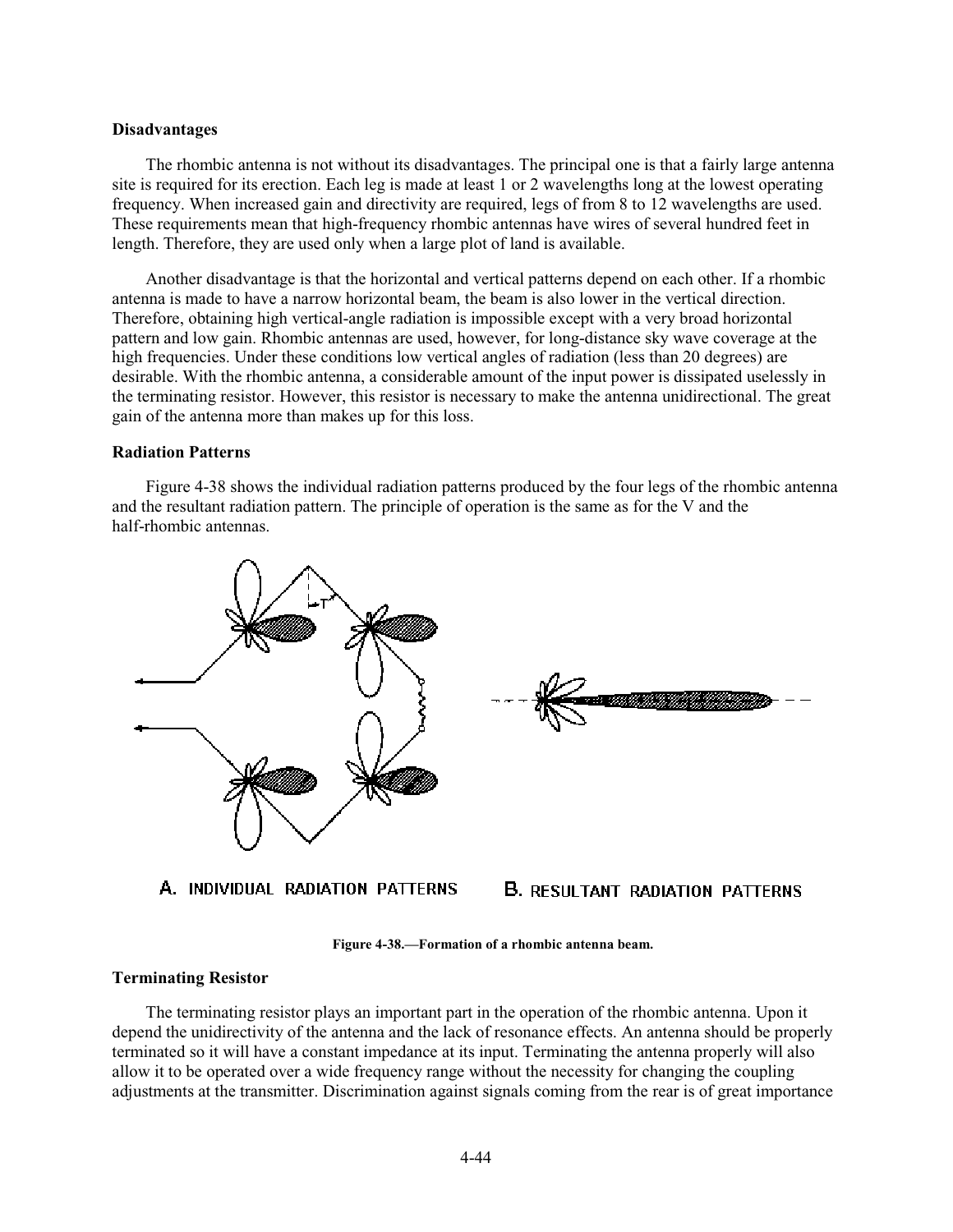for reception. The reduction of back radiation is perhaps of lesser importance for transmission. When an antenna is terminated with resistance, the energy that would be radiated backward is absorbed in the resistor.

*Q47. What is the main disadvantage of the rhombic antenna?* 

# **TURNSTILE ANTENNA**

The TURNSTILE ANTENNA is one of the many types that has been developed primarily for omnidirectional vhf communications. The basic turnstile consists of two horizontal half-wave antennas mounted at right angles to each other in the same horizontal plane. When these two antennas are excited with equal currents 90 degrees out of phase, the typical figure-eight patterns of the two antennas merge to produce the nearly circular pattern shown in figure 4-39, view A. Pairs of such antennas are frequently stacked, as shown in figure 4-40. Each pair is called a BAY. In figure 4-40 two bays are used and are spaced 1/2 wavelength apart, and the corresponding elements are excited in phase. These conditions cause a part of the vertical radiation from each bay to cancel that of the other bay. This results in a decrease in energy radiated at high vertical angles and increases the energy radiated in the horizontal plane. Stacking a number of bays can alter the vertical radiation pattern, causing a substantial gain in a horizontal direction without altering the overall horizontal directivity pattern. Figure 4-39, view B, compares the circular vertical radiation pattern of a single-bay turnstile with the sharp pattern of a four-bay turnstile array. A three-dimensional radiation pattern of a four-bay turnstile antenna is shown in figure 4-39, view C.



**Figure 4-39.—Turnstile antenna radiation pattern.**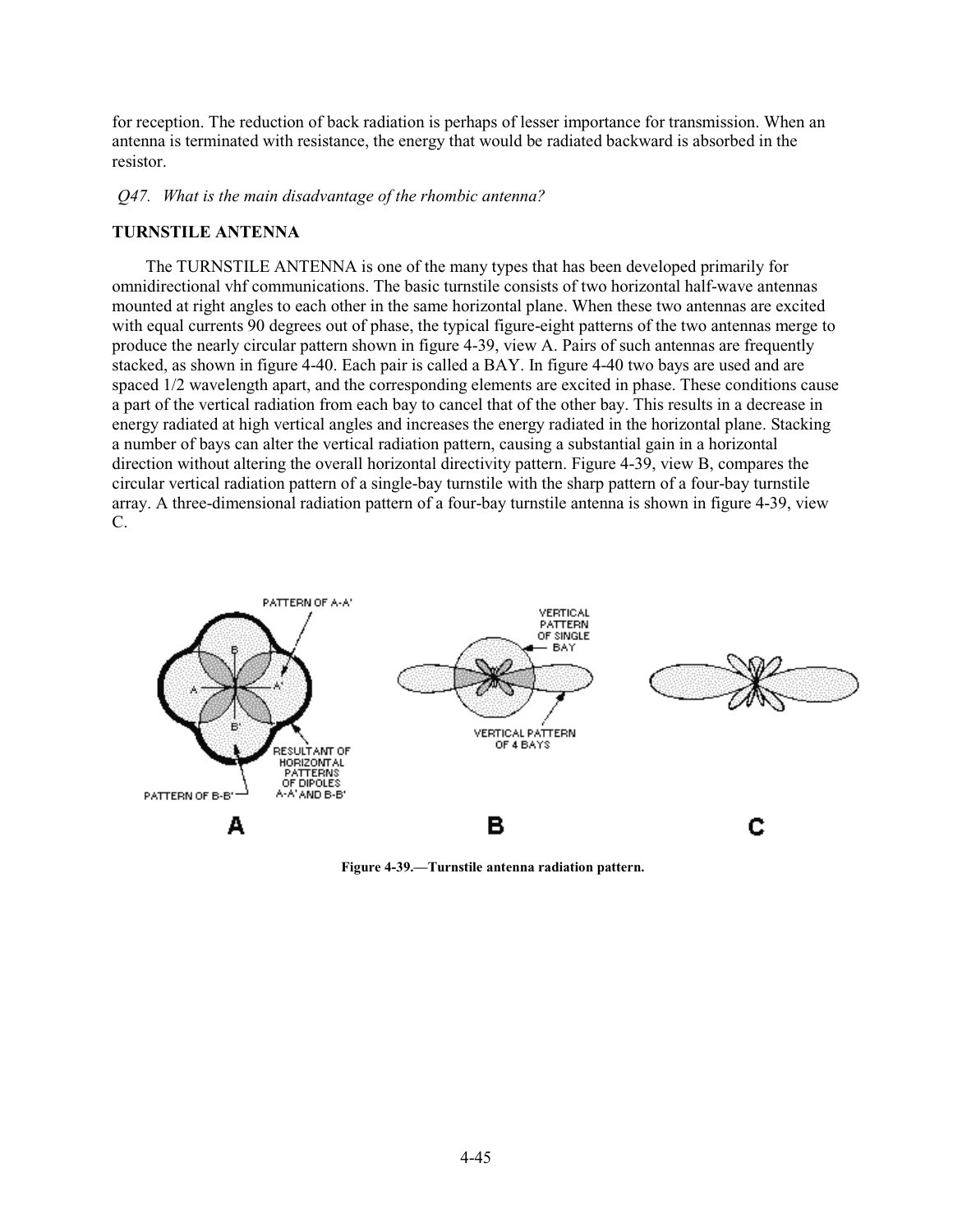

**Figure 4-40.—Stacked turnstile antennas.** 

#### **GROUND-PLANE ANTENNA**

A vertical quarter-wave antenna several wavelengths above ground produces a high angle of radiation that is very undesirable at vhf and uhf frequencies. The most common means of producing a low angle of radiation from such an antenna is to work the radiator against a simulated ground called a GROUND PLANE. A simulated ground may be made from a large metal sheet or several wires or rods radiating from the base of the radiator. An antenna so constructed is known as a GROUND-PLANE ANTENNA. Two ground-plane antennas are shown in figure 4-41, views A and B.



**Figure 4-41.—Ground-plane antennas.** 

# **CORNER REFLECTOR**

When a unidirectional radiation pattern is desired, it can be obtained by the use of a corner reflector with a half-wave dipole. A CORNER-REFLECTOR ANTENNA is a half-wave radiator with a reflector. The reflector consists of two flat metal surfaces meeting at an angle immediately behind the radiator. In other words, the radiator is set in the plane of a line bisecting the corner angle formed by the reflector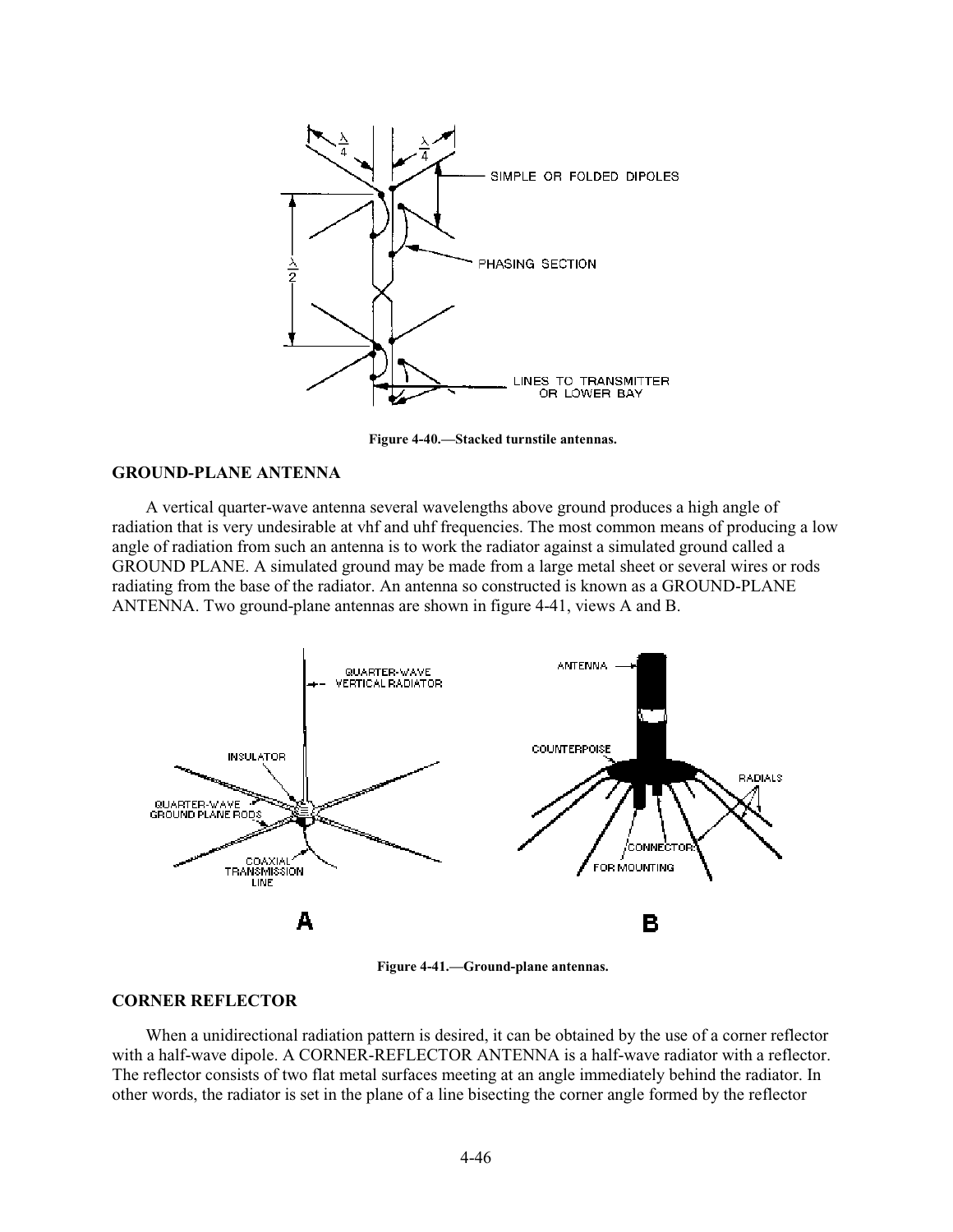sheets. The construction of a corner reflector is shown in figure 4-42. Corner-reflector antennas are mounted with the radiator and the reflector in the horizontal position when horizontal polarization is desired. In such cases the radiation pattern is very narrow in the vertical plane, with maximum signal being radiated in line with the bisector of the corner angle. The directivity in the horizontal plane is approximately the same as for any half-wave radiator having a single-rod type reflector behind it. If the antenna is mounted with the radiator and the corner reflector in the vertical position, as shown in view A, maximum radiation is produced in a very narrow horizontal beam. Radiation in a vertical plane will be the same as for a similar radiator with a single-rod type reflector behind it.



**Figure 4-42.—Corner-reflector antennas.** 

*Q48. What is the primary reason for the development of the turnstile antenna?* 

# **RF SAFETY PRECAUTIONS**

Although electromagnetic radiation from transmission lines and antennas is usually of insufficient strength to electrocute personnel, it can lead to other accidents and compound injuries. Voltages may be induced in ungrounded metal objects, such as wire guys, wire cable (hawser), hand rails, or ladders. If you come in contact with these objects, you could receive a shock or rf burn. This shock can cause you to jump or fall into nearby mechanical equipment or, when working aloft, to fall from an elevated work area. Take care to ensure that all transmission lines or antennas are deenergized before working near or on them.

Either check or have someone check all guys, cables, rails, and ladders around your work area for rf shock dangers. Use working aloft "chits" and safety harnesses for your own safety. Signing a "working aloft chit" signifies that all equipment is in a nonradiating status. The person who signs the chit should ensure that no rf danger exists in areas where you or other personnel will be working.

Nearby ships or parked aircraft are another source of rf energy that you must consider when you check a work area for safety. Combustible materials can be ignited and cause severe fires from arcs or heat generated by rf energy. Also, rf radiation can detonate ordnance devices by inducing currents in the internal wiring of the devices or in the external test equipment or leads connected to them.

**ALWAYS** obey rf radiation warning signs and keep a safe distance from radiating antennas. The six types of warning signs for rf radiation hazards are shown in figure 4-43.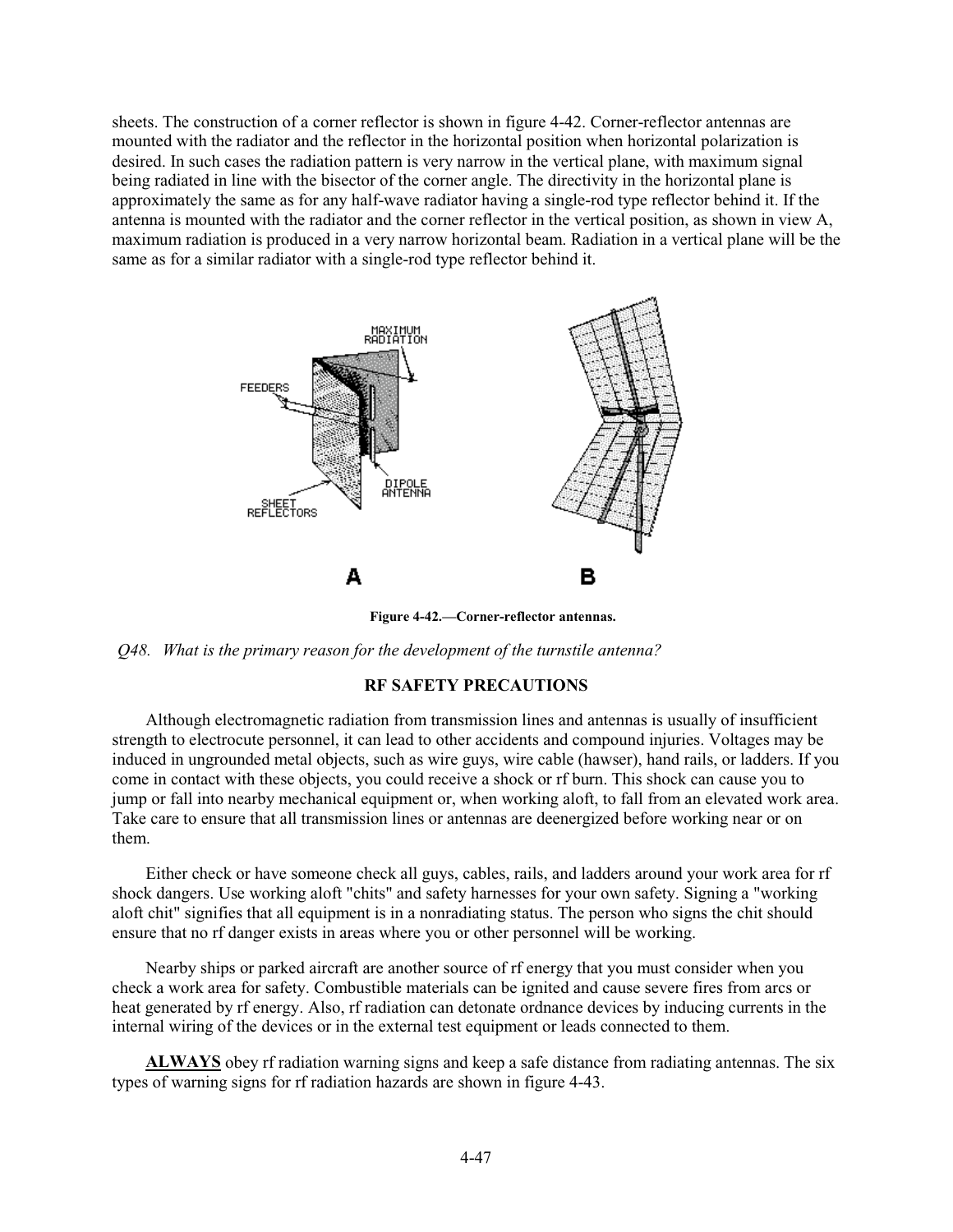

**Figure 4-43.—Examples of rf radiation warning signs.**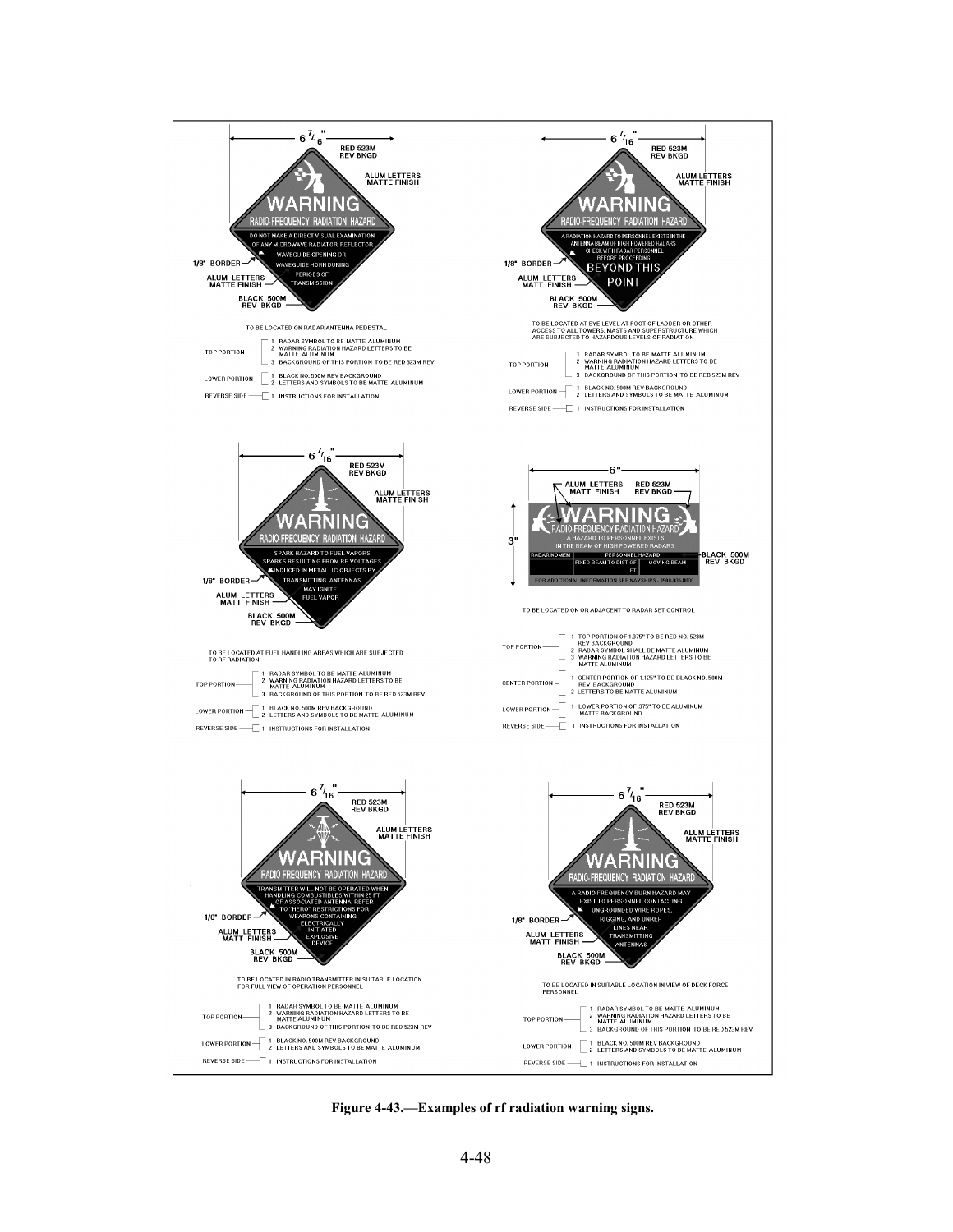## **RF BURNS**

Close or direct contact with rf transmission lines or antennas may result in rf burns. These are usually deep, penetrating, third-degree burns. To heal properly, these burns must heal from the inside to the skin's surface. To prevent infection, you must give proper attention to all rf burns, including the small "pinhole" burns. Petrolatum gauze can be used to cover these burns temporarily, before the injured person reports to medical facilities for further treatment.

#### **DIELECTRIC HEATING**

DIELECTRIC HEATING is the heating of an insulating material by placing it in a high-frequency electric field. The heat results from internal losses during the rapid reversal of polarization of molecules in the dielectric material.

In the case of a human in an rf field, the body acts as a dielectric. If the power in the rf field exceeds 10 milliwatts per centimeter, a person in that field will have a noticeable rise in body temperature. The eyes are highly susceptible to dielectric heating. For this reason, you should not look directly into devices radiating rf energy. The vital organs of the body also are susceptible to dielectric heating. For your own safety, you must NOT stand directly in the path of rf radiating devices.

## **PRECAUTIONS WHEN WORKING ALOFT**

When radio or radar antennas are energized by transmitters, you must not go aloft unless advance tests show that little or no danger exists. A casualty can occur from even a small spark drawn from a charged piece of metal or rigging. Although the spark itself may be harmless, the "surprise" may cause you to let go of the antenna involuntarily and you may fall. There is also a shock hazard if nearby antennas are energized.

Rotating antennas also might cause you to fall when you are working aloft. Motor safety switches controlling the motion of rotating antennas must be tagged and locked open before you go aloft near such antennas.

When working near a stack, you should draw and wear the recommended oxygen breathing apparatus. Among other toxic substances, stack gas contains carbon monoxide. Carbon monoxide is too unstable to build up to a high concentration in the open, but prolonged exposure to even small quantities is dangerous.

## **SUMMARY**

This chapter has presented information on the various types of antennas. The information that follows summarizes the important points of this chapter.

An **ANTENNA** is a conductor, or system of conductors, that radiates or receives energy in the form of electromagnetic waves.

**HERTZ** (half-wave) and **MARCONI** (quarter-wave) are the two basic classifications of antennas.

**RECIPROCITY** of antennas means that the various properties of the antenna apply equally to transmitting and receiving.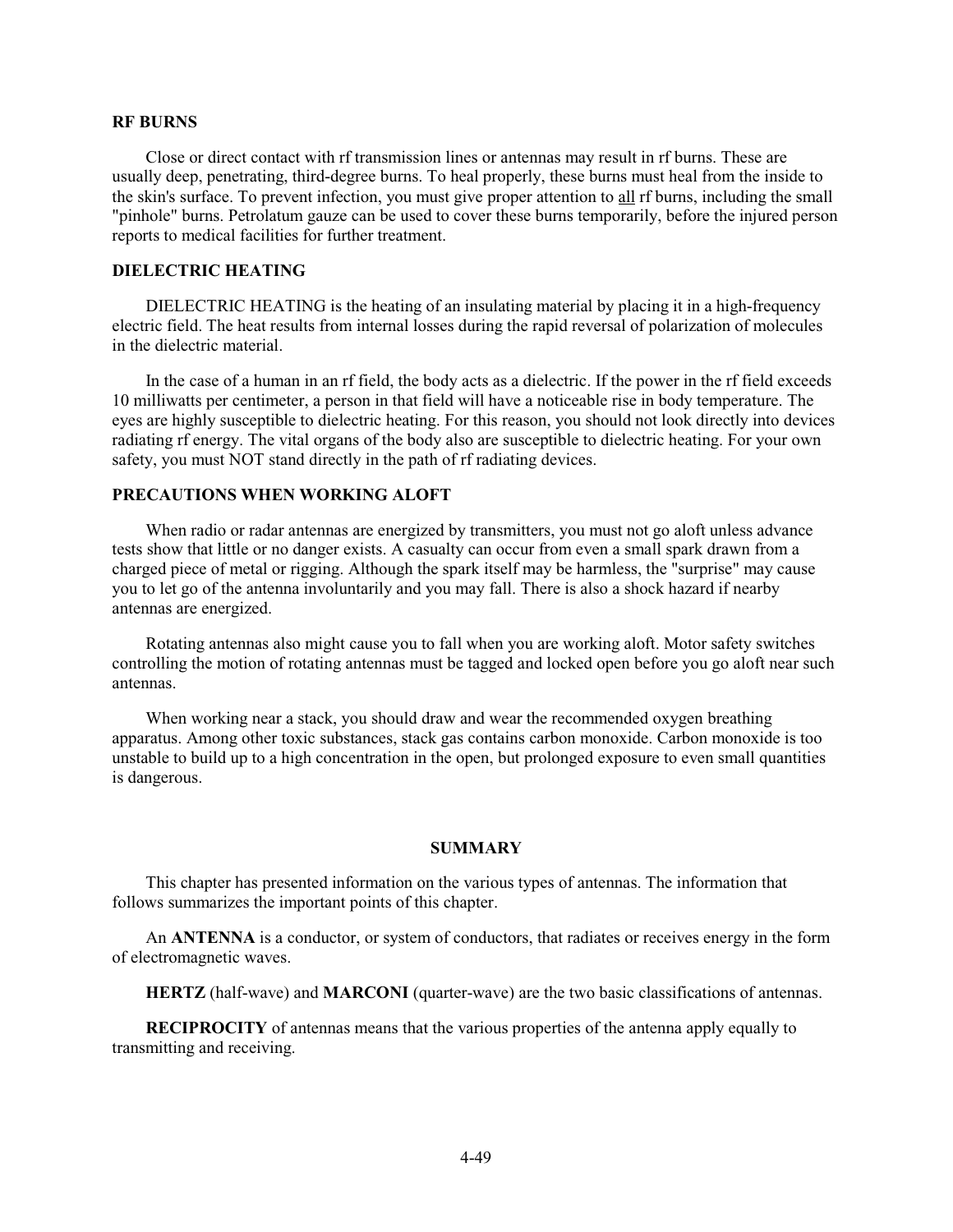

**RADIATION RESISTANCE** is the amount of resistance which, if inserted in place of the antenna, would consume the same amount of power that is actually radiated by the antenna.

**RADIATION PATTERNS** can be plotted on a rectangular- or polar-coordinate graph. These patterns are a measurement of the energy leaving an antenna.



An **ISOTROPIC RADIATOR** radiates energy equally in all directions.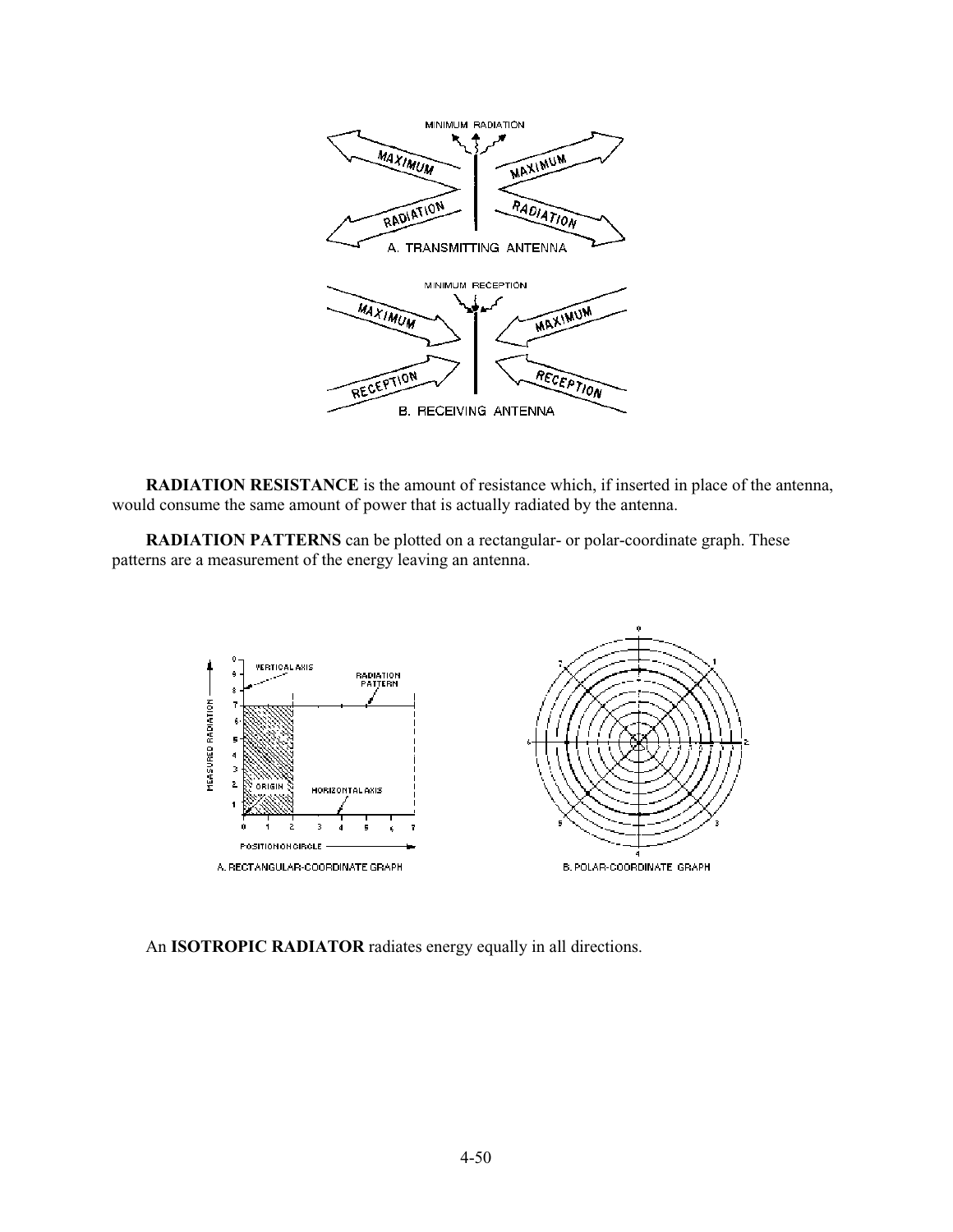

An **ANISOTROPIC RADIATOR** radiates energy directionally.



A **LOBE** is the area of a radiation pattern that is covered by radiation. A **NULL** is the area of a radiation pattern that has minimum radiation.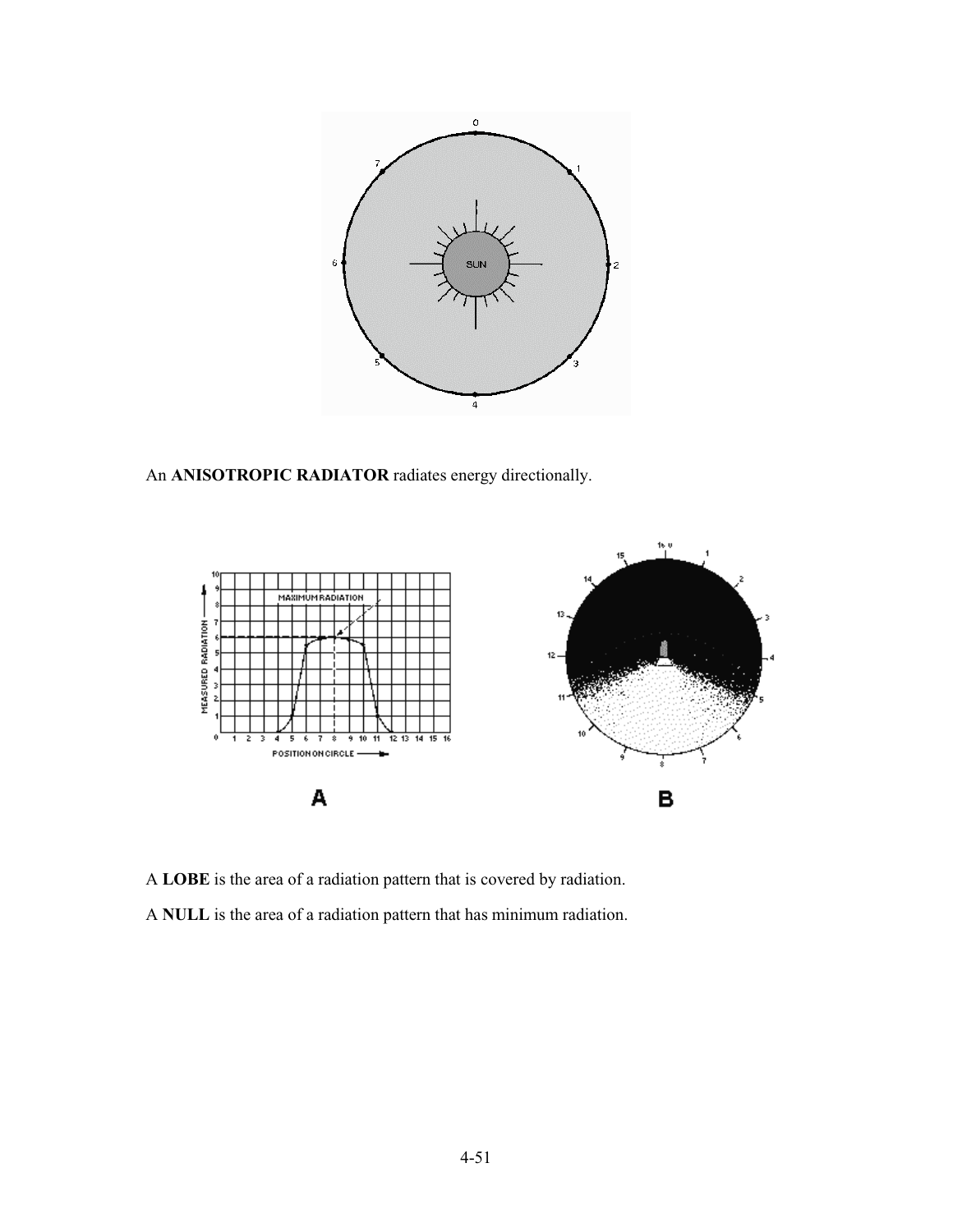

**ANTENNA LOADING** is the method used to change the electrical length of an antenna. This keeps the antenna in resonance with the applied frequency. It is accomplished by inserting a variable inductor or capacitor in series with the antenna.



A **HALF-WAVE ANTENNA (Hertz)** consists of two lengths of rod or tubing, each a quarter-wave long at a certain frequency, which radiates a doughnut pattern.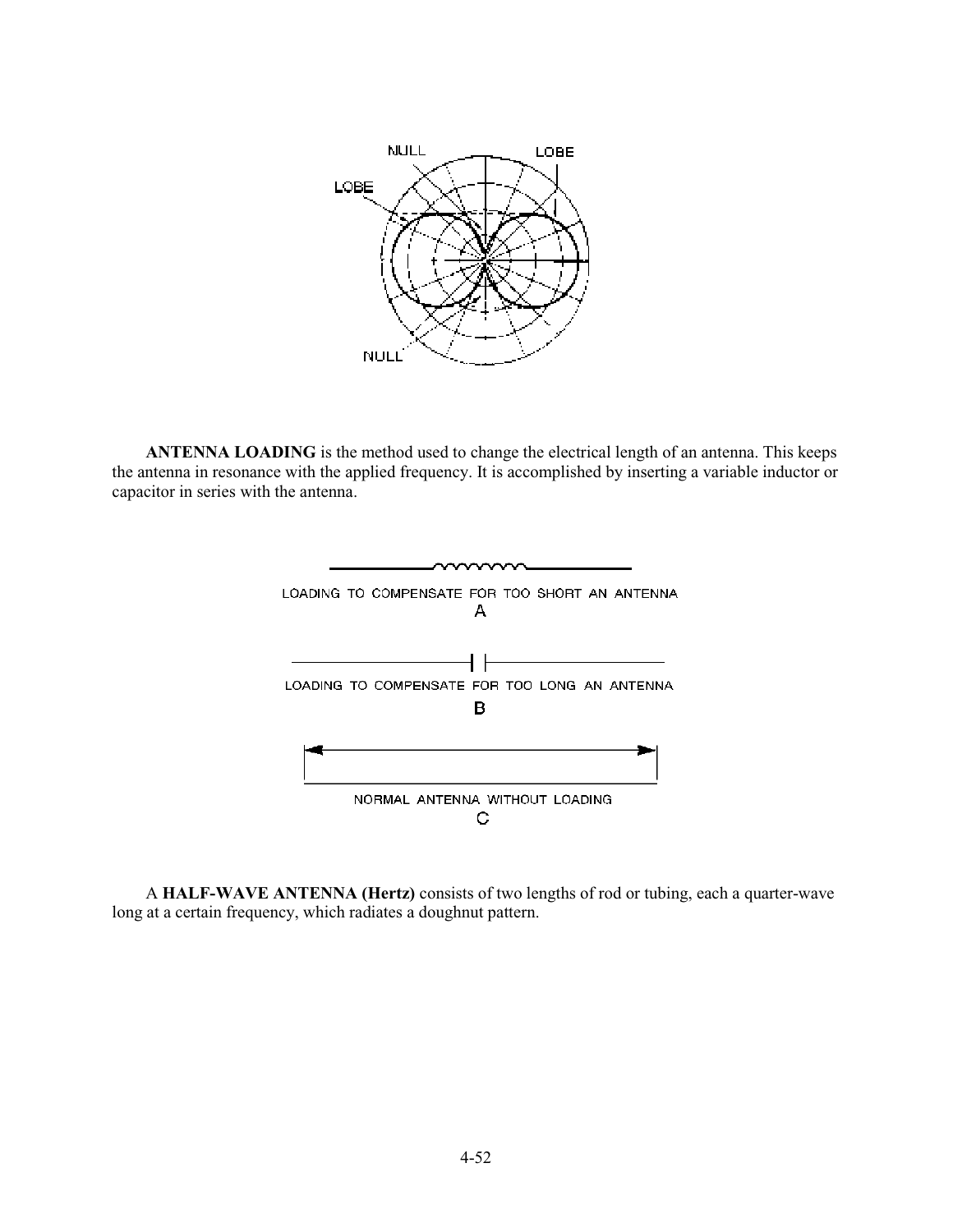

A **QUARTER-WAVE ANTENNA (Marconi)** is a half-wave antenna cut in half with one end grounded. The ground furnishes the missing half of the antenna.



The **GROUND SCREEN** and the **COUNTERPOISE** are used to reduce losses caused by the ground in the immediate vicinity of the antenna. The ground screen is buried below the surface of the earth. The counterpoise is installed above the ground.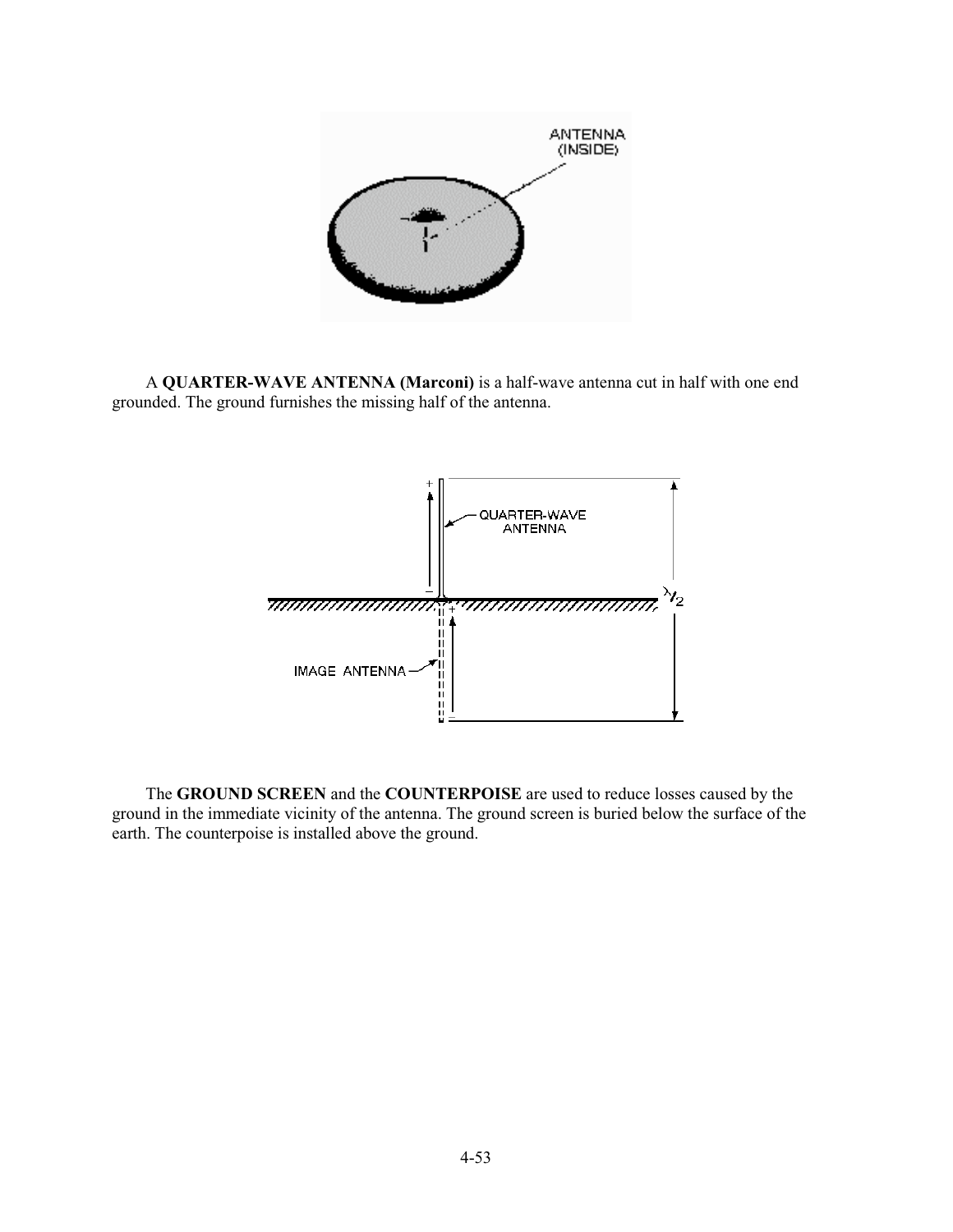

The **FOLDED DIPOLE** consists of a dipole radiator, which is connected in parallel at its ends to a half-wave radiator.



AN **ARRAY** is a combination of half-wave elements operating together as a single antenna. It provides more gain and greater directivity than single element antennas.

A **DRIVEN ARRAY** derives its power directly from the source.

A **PARASITIC ARRAY** derives its power by coupling the energy from other elements of the antenna.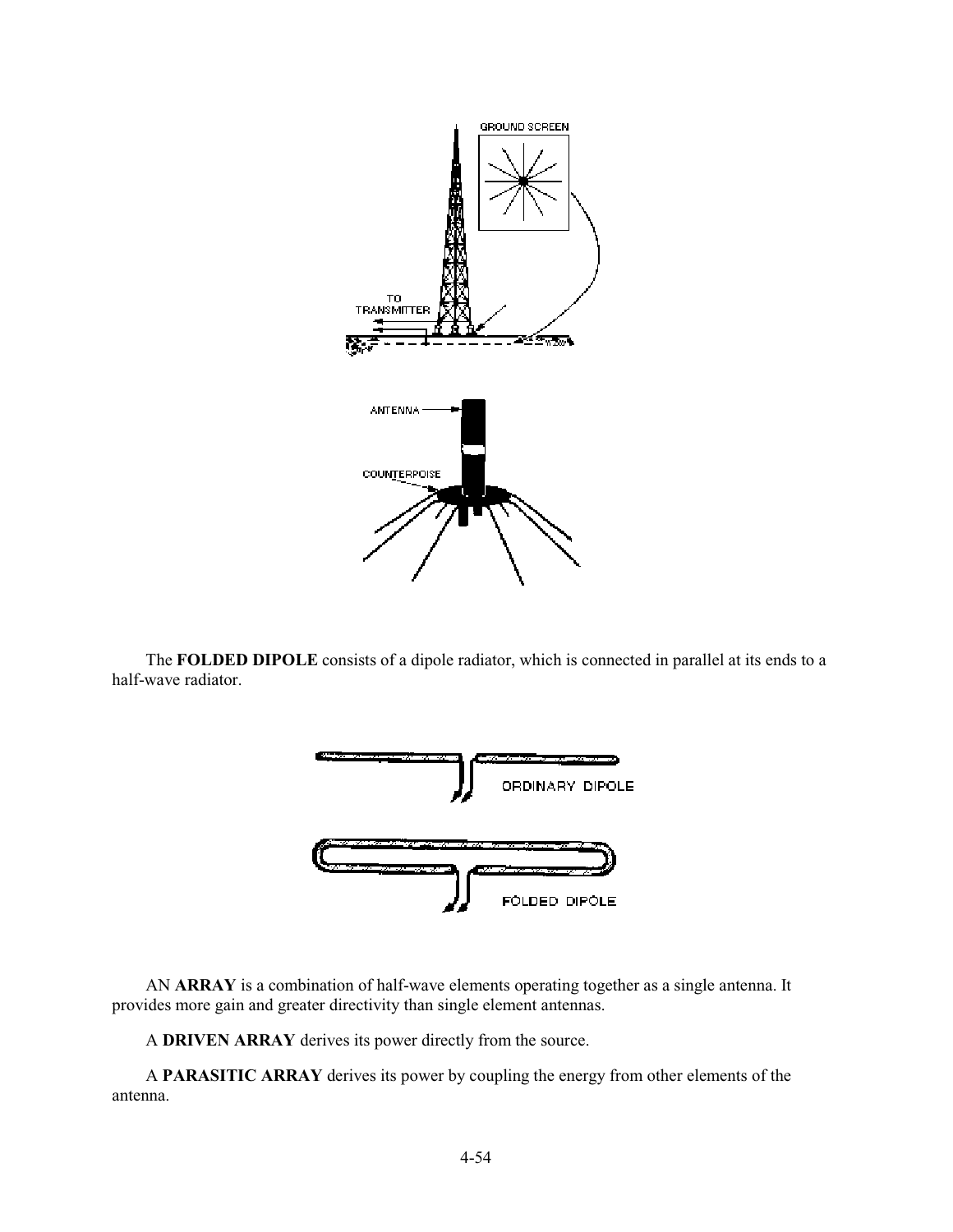The **BIDIRECTIONAL ARRAY** radiates energy equally in two opposing directions.

The **UNIDIRECTIONAL ARRAY** radiates energy efficiently in a single direction.

The **COLLINEAR ARRAY** has elements in a straight line. Maximum radiation occurs at right angles to this line.

The **BROADSIDE ARRAY** has elements parallel and in the same plane. Maximum radiation develops in the plane at right angles to the plane of the elements.



The **END-FIRE ARRAY** has elements parallel to each other and in the same plane. Maximum radiation occurs along the axis of the array.



**MATCHING STUBS** are used between elements to maintain current in the proper phase.

The **GAIN OF A COLLINEAR ANTENNA** is greatest when the elements are spaced from 0.4 to 0.5 wavelength apart or when the number of elements is increased.

The **OPTIMUM GAIN OF A BROADSIDE ARRAY** is obtained when the elements are spaced 0.65 wavelength apart.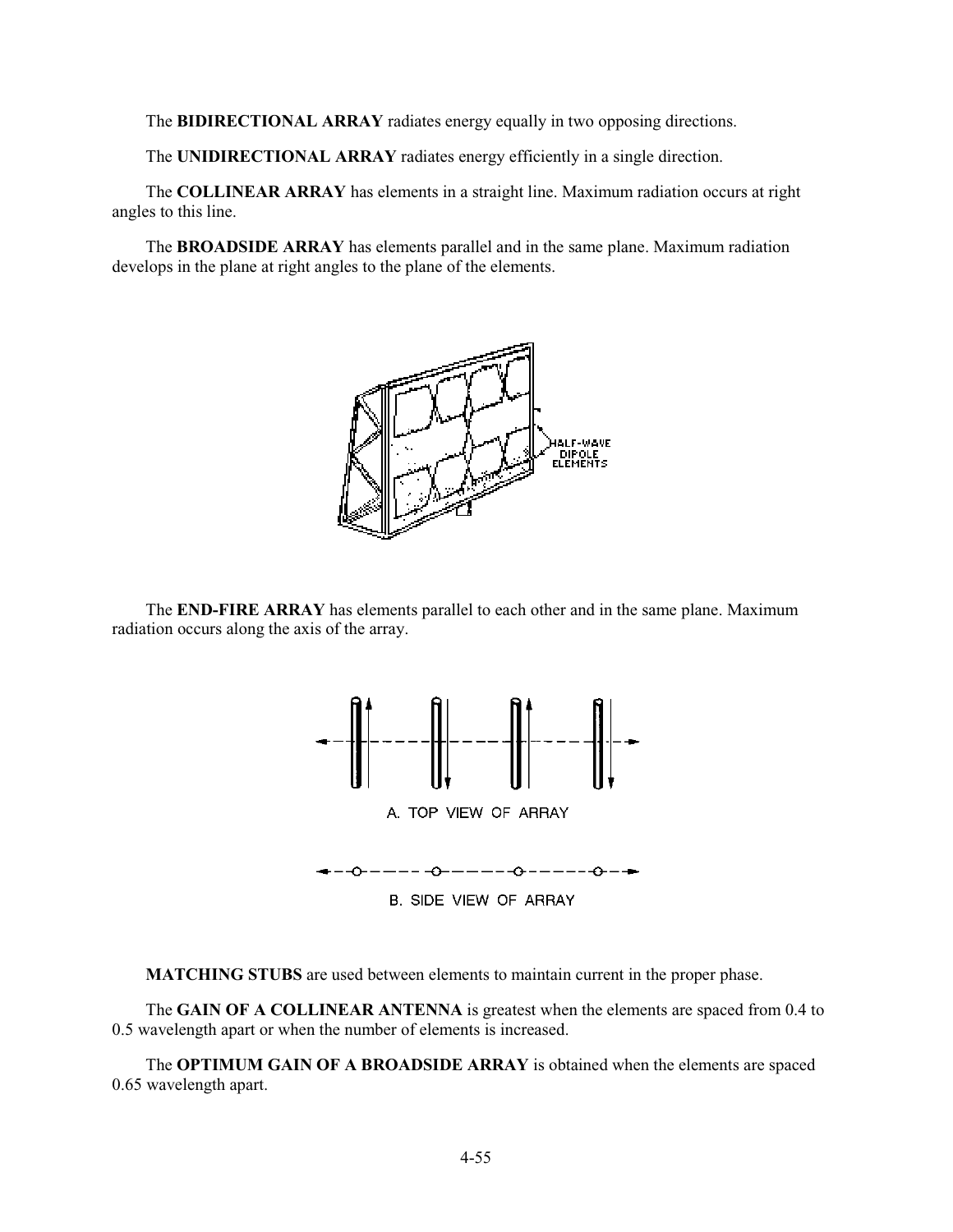A **PARASITIC ARRAY** consists of one or more parasitic elements with a driven element. The amount of power gain and directivity depends on the lengths of the parasitic elements and the spacing between them.



**MULTIELEMENT ARRAYS**, such as the YAGI, have a narrow frequency response as well as a narrow beamwidth.



A **LONG-WIRE ANTENNA** is an antenna that is a wavelength or more long at the operating frequency. These antennas have directive patterns that are sharp in both the horizontal and vertical planes.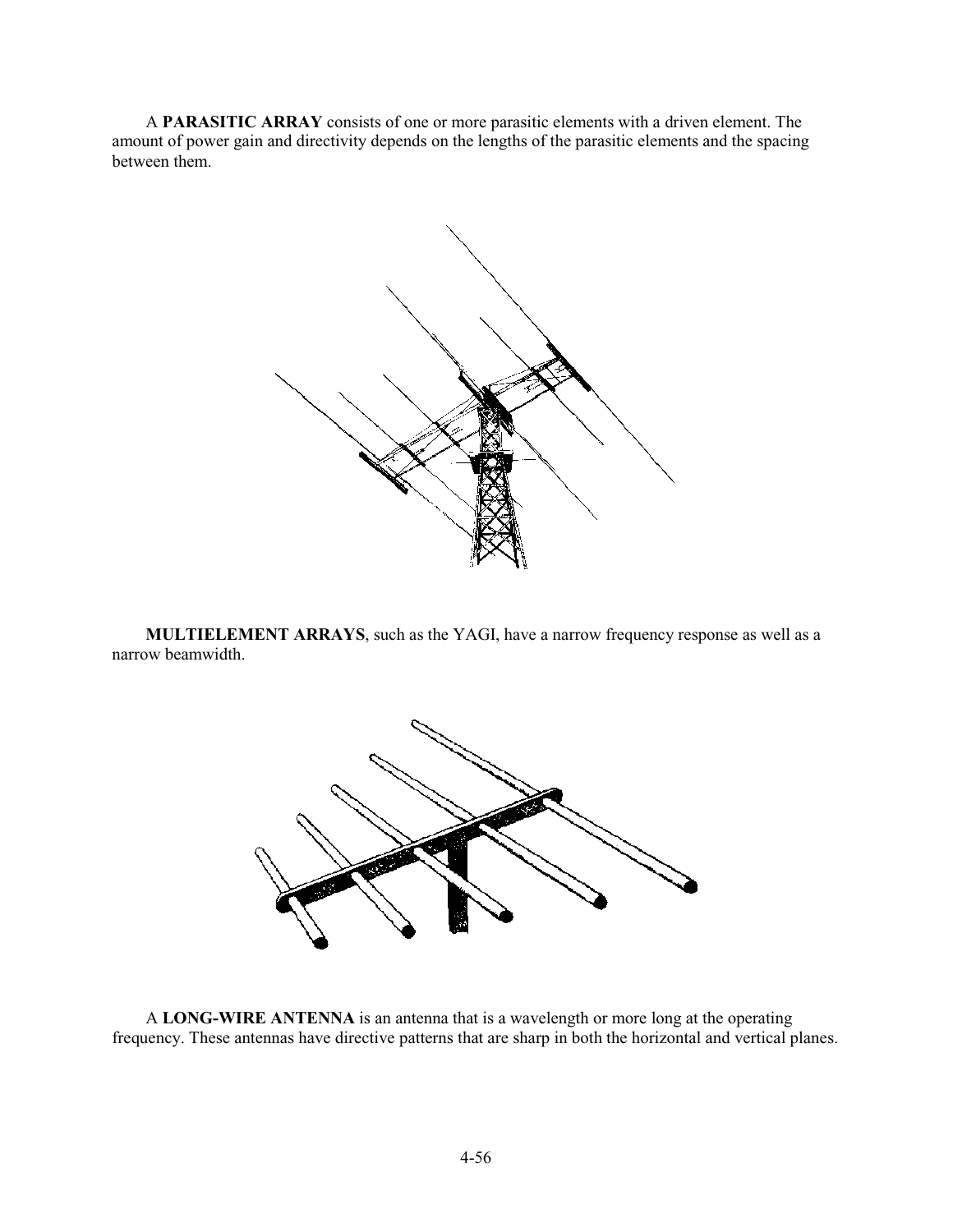

**BEVERAGE ANTENNAS** consist of a single wire that is two or more wavelengths long.



A **V ANTENNA** is a bi-directional antenna consisting of two horizontal, long wires arranged to form a V.



The **RHOMBIC ANTENNA** uses four conductors joined to form a rhombus shape. This antenna has a wide frequency range, is easy to construct and maintain, and is noncritical as far as operation and adjustment are concerned.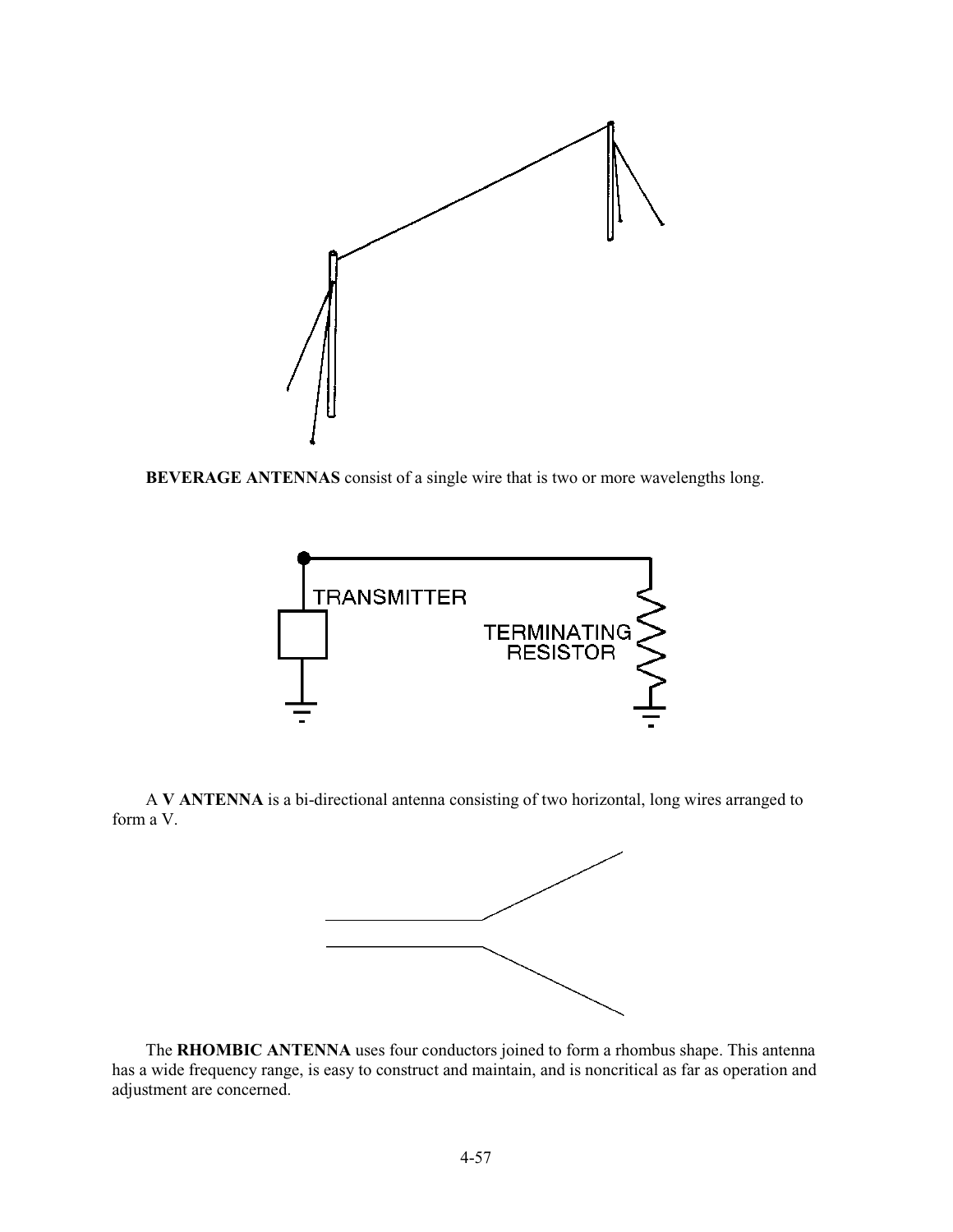

The **TURNSTILE ANTENNA** consists of two horizontal, half-wire antennas mounted at right angles to each other.



# **ANSWERS TO QUESTIONS Q1. THROUGH Q48.**

- *A1. Half-wave (Hertz) and quarter-wave (Marconi).*
- *A2. Coupling device, feeder, and antenna.*
- *A3. Frequency of operation of the transmitter, amount of power to be radiated, and general direction of the receiving set.*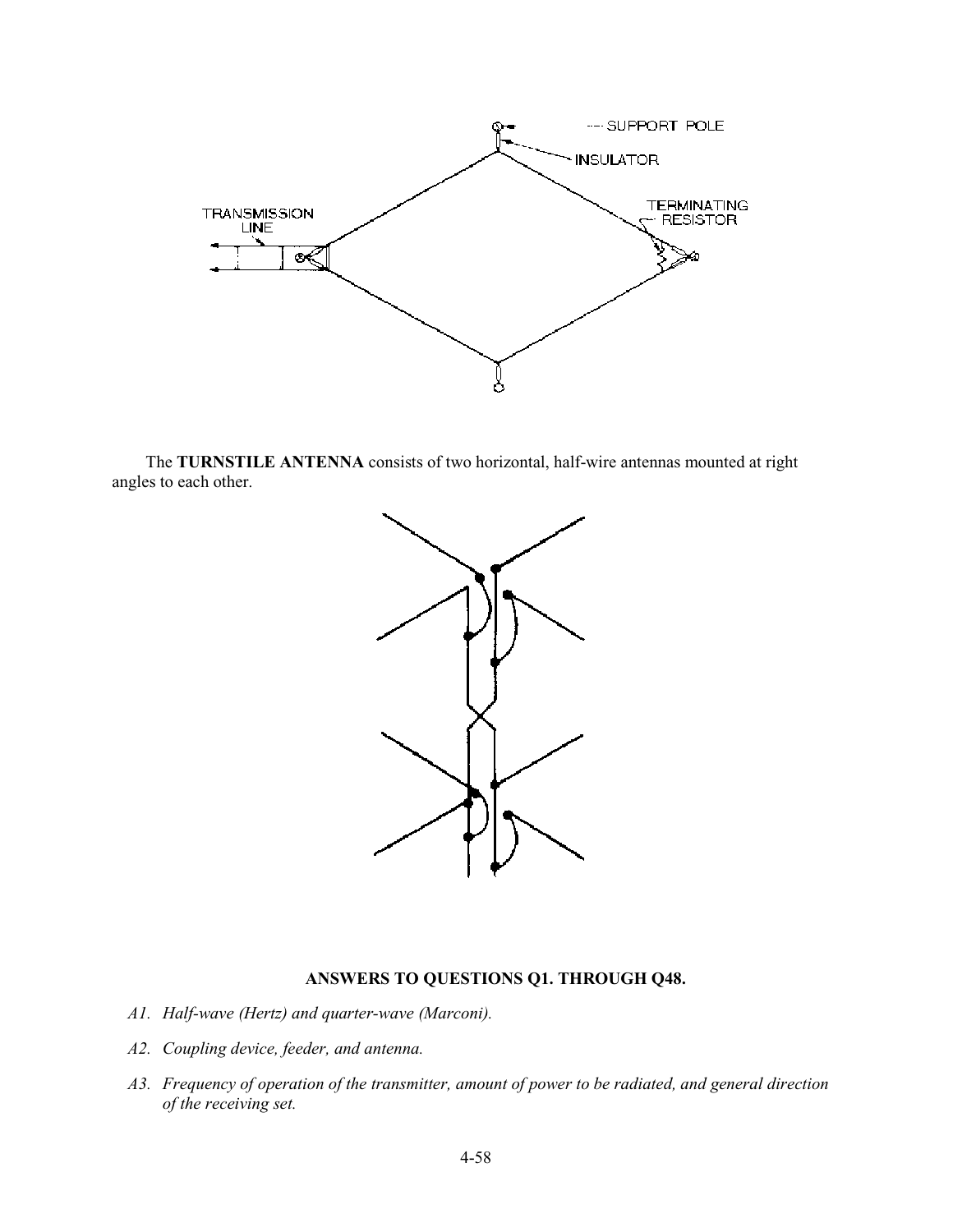- *A4. One-half the wavelength.*
- *A5. Current and voltage loops.*
- *A6. Current and voltage nodes.*
- *A7. Reciprocity of antennas.*
- *A8. Electric (E) field.*
- *A9. Circular polarization.*
- *A10. Vertical polarization.*
- *A11. Less interference is experienced by man-made noise sources.*
- *A12. Vertical polarization.*
- *A13. 73 ohms.*
- *A14. Anisotropic radiator.*
- *A15. Isotropic radiator.*
- *A16. Anisotropic radiator.*
- *A17. Dipole, doublet and Hertz.*
- *A18. Nondirectional.*
- *A19. Vertical plane.*
- *A20. The pattern would flatten.*
- *A21. To connect one end through a capacitor to the final output stage of the transmitter.*
- *A22. A circular radiation pattern in the horizontal plane, or same as a half wave.*
- *A23. It is composed of a series of conductors arranged in a radial pattern and buried 1 to 2 feet below the ground.*
- *A24. Nine times the feed-point impedance.*
- *A25. Folded dipole.*
- *A26. To produce desired phase relationship between connected elements.*
- *A27. Major lobes have the greatest amount of radiation.*
- *A28. Four.*
- *A29. As more elements are added, an unbalanced condition in the system occurs which impairs efficiency.*
- *A30. By increasing the lengths of the elements of the array.*